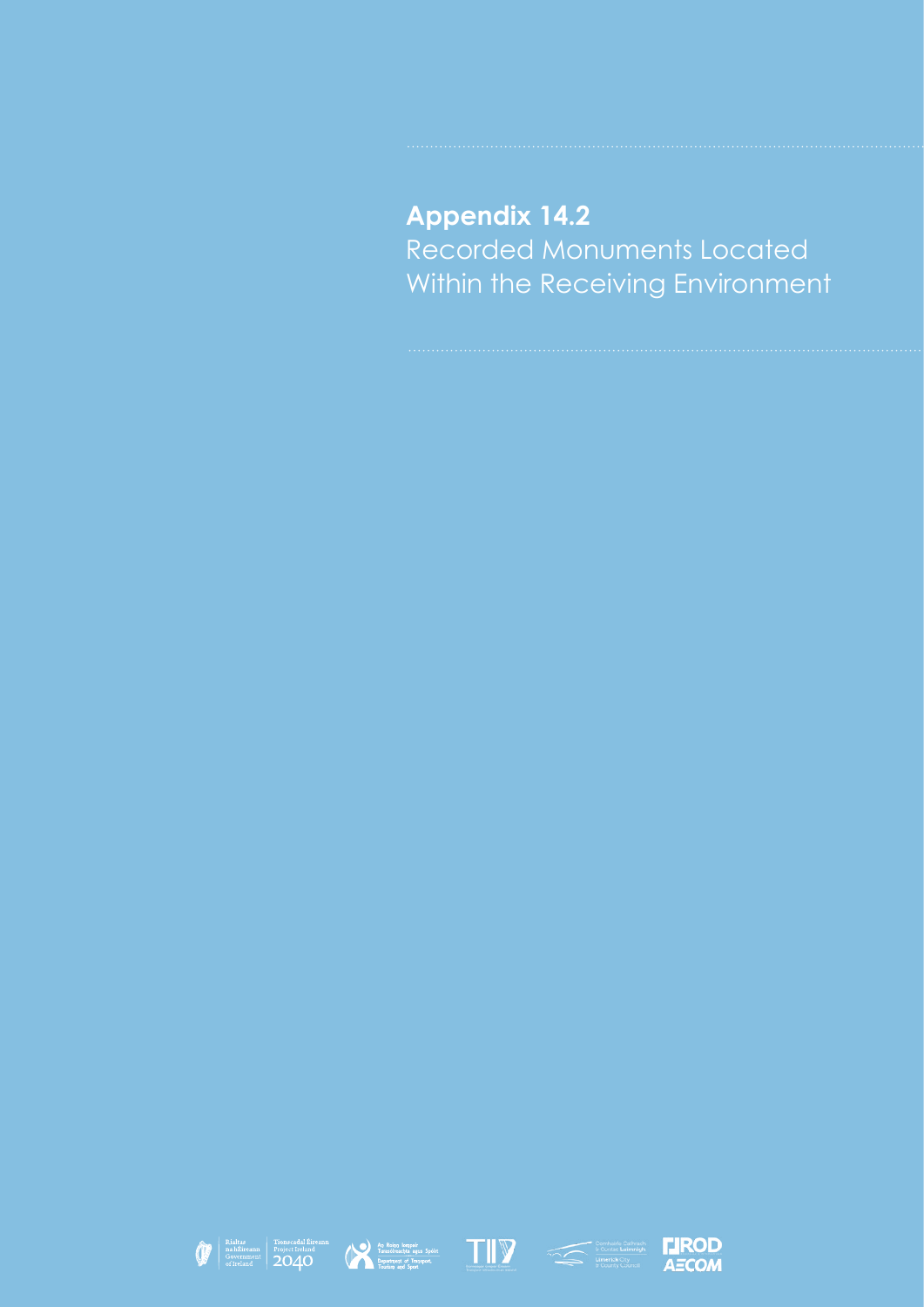## **APPENDIX 14.2 Recorded Monuments Located Within the Receiving Environment**

| <b>AH No</b>                          | AH 1 (Also BH 49)                                                                                                                                                                                                                                                                                                                                                                                                                                                                                                                                                |
|---------------------------------------|------------------------------------------------------------------------------------------------------------------------------------------------------------------------------------------------------------------------------------------------------------------------------------------------------------------------------------------------------------------------------------------------------------------------------------------------------------------------------------------------------------------------------------------------------------------|
| <b>RMP No</b>                         | LI010-007                                                                                                                                                                                                                                                                                                                                                                                                                                                                                                                                                        |
| <b>Statutory</b><br>protection        | Yes                                                                                                                                                                                                                                                                                                                                                                                                                                                                                                                                                              |
| <b>Townland</b>                       | Corgrig                                                                                                                                                                                                                                                                                                                                                                                                                                                                                                                                                          |
| <b>Parish</b>                         | Shanagolden                                                                                                                                                                                                                                                                                                                                                                                                                                                                                                                                                      |
| <b>Barony</b>                         | Shanid                                                                                                                                                                                                                                                                                                                                                                                                                                                                                                                                                           |
| <b>Classification</b>                 | Castle – tower house                                                                                                                                                                                                                                                                                                                                                                                                                                                                                                                                             |
| <b>ITM Ref</b>                        | 525620, 6510193                                                                                                                                                                                                                                                                                                                                                                                                                                                                                                                                                  |
| <b>Distance from</b><br>proposed road | 116m W                                                                                                                                                                                                                                                                                                                                                                                                                                                                                                                                                           |
| <b>Description</b>                    | In area of dense overgrowth. Two blocks of fallen masonry, lying on either side<br>of culverted stream, only visible trace of castle described by Westropp as 'the<br>lower part of a very well-built tower, hardly 10 feet high' (1906-7, 241). Block on<br>W side of stream (6m x 3m x 1.6m) contains wall press (H 0.55m; Wth 1.5m; D<br>0.35m); second block (7m x 6m x 1.25m) on E side of stream. Geraldine castle,<br>described in 1583 as a 'large and excellent castle' (ibid.); fell into ruins in mid-<br>17th century (Donnelly 1994, vol. 2, 84-5). |
| <b>Source</b>                         | www.archaeology.ie/ SMR file                                                                                                                                                                                                                                                                                                                                                                                                                                                                                                                                     |

| <b>AH No</b>                          | AH <sub>2</sub>                                                                                                                                                                                                                                                                                                                                                                                                                                                                                                                                                                                                                                                                                                                                                                                                                             |
|---------------------------------------|---------------------------------------------------------------------------------------------------------------------------------------------------------------------------------------------------------------------------------------------------------------------------------------------------------------------------------------------------------------------------------------------------------------------------------------------------------------------------------------------------------------------------------------------------------------------------------------------------------------------------------------------------------------------------------------------------------------------------------------------------------------------------------------------------------------------------------------------|
| <b>RMP No</b>                         | LI010-012                                                                                                                                                                                                                                                                                                                                                                                                                                                                                                                                                                                                                                                                                                                                                                                                                                   |
| <b>Statutory</b><br>protection        | Yes                                                                                                                                                                                                                                                                                                                                                                                                                                                                                                                                                                                                                                                                                                                                                                                                                                         |
| <b>Townland</b>                       | Ardaneer                                                                                                                                                                                                                                                                                                                                                                                                                                                                                                                                                                                                                                                                                                                                                                                                                                    |
| <b>Parish</b>                         | Shanagolden                                                                                                                                                                                                                                                                                                                                                                                                                                                                                                                                                                                                                                                                                                                                                                                                                                 |
| <b>Barony</b>                         | Shanid                                                                                                                                                                                                                                                                                                                                                                                                                                                                                                                                                                                                                                                                                                                                                                                                                                      |
| <b>Classification</b>                 | Ringfort                                                                                                                                                                                                                                                                                                                                                                                                                                                                                                                                                                                                                                                                                                                                                                                                                                    |
| <b>ITM Ref</b>                        | 526448, 650267                                                                                                                                                                                                                                                                                                                                                                                                                                                                                                                                                                                                                                                                                                                                                                                                                              |
| <b>Distance from</b><br>proposed road | 70 <sub>m</sub> W                                                                                                                                                                                                                                                                                                                                                                                                                                                                                                                                                                                                                                                                                                                                                                                                                           |
| <b>Description</b>                    | In low-lying pasture, with frequent outcrops of limestone. Circular area (25.2m)<br>N-S; 24.6m E-W) enclosed by earth-and-stone bank (int. H 0.65m; ext. H 0.5m),<br>with external bank (int. H 0.25m; ext. H 0.6m) NW->NE. No obvious entrance<br>but cattle breaks at N and NE. Interior level and covered by tall grass. Enclosure<br>abutted by earthen banks at NE (L-shaped: extends 15.8m to N and then returns<br>W for 21m; Wth 0.95m; H 0.4m), at SW (L 0.45m; Wth 1.2m; H 0.6m) and at NW<br>(L 15.3m; Wth 2.4m; H 0.45m). These are probably remnants of an ancient field<br>system. Immediately NE of enclosure is area which has been surface quarried<br>for limestone (22m N-S; 22m E-W; D c. 0.7m). LiDAR records the feature 13m<br>north of the RMP point and indicates the enclosure and field system cover c.15<br>ha. |
| Source                                | www.archaeology.ie/ SMR file, Davis 2017                                                                                                                                                                                                                                                                                                                                                                                                                                                                                                                                                                                                                                                                                                                                                                                                    |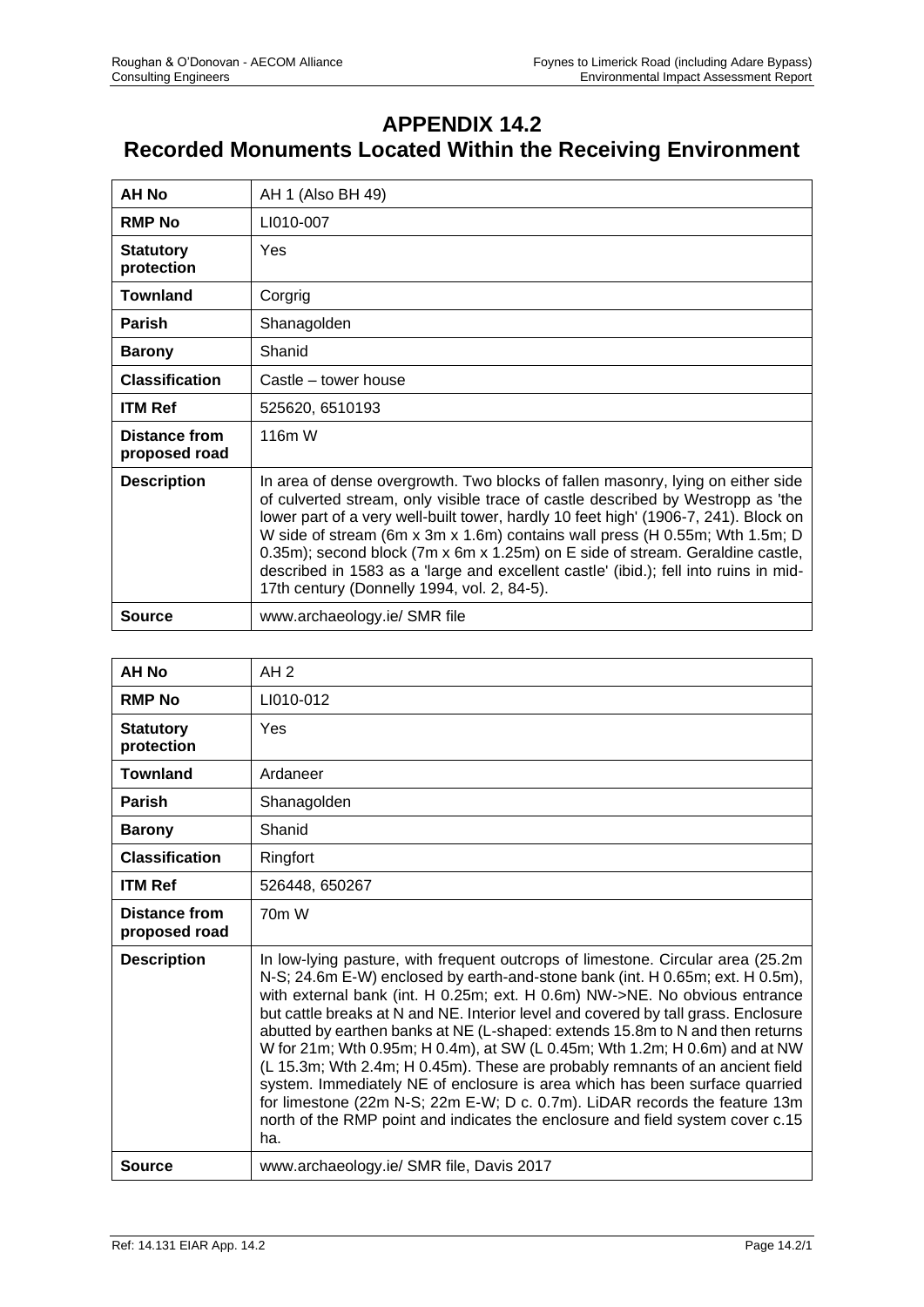| <b>AH No</b>                   | AH 3 (EX 1)                                                                                                                                                                                                                                                                                      |
|--------------------------------|--------------------------------------------------------------------------------------------------------------------------------------------------------------------------------------------------------------------------------------------------------------------------------------------------|
| <b>RMP No</b>                  | LI010-068                                                                                                                                                                                                                                                                                        |
| <b>Statutory</b><br>protection | Yes                                                                                                                                                                                                                                                                                              |
| Townland                       | Robertstown                                                                                                                                                                                                                                                                                      |
| <b>Parish</b>                  | Robertstown                                                                                                                                                                                                                                                                                      |
| <b>Barony</b>                  | Shanid                                                                                                                                                                                                                                                                                           |
| <b>Classification</b>          | Ringfort                                                                                                                                                                                                                                                                                         |
| <b>ITM Ref</b>                 | 526914, 649791                                                                                                                                                                                                                                                                                   |
| Distance from<br>proposed road | 35m NE                                                                                                                                                                                                                                                                                           |
| <b>Description</b>             | In tillage, on local rise in generally flat low-lying terrain. Monument, depicted as<br>embanked circular enclosure (diam. c. 30m) on 1841 OS 6-inch map, has been<br>levelled. No trace of monument evident when inspected or identified on LiDAR<br>survey, modern house now in this location. |
| <b>Source</b>                  | www.archaeology.ie/ SMR file, Davis 2017                                                                                                                                                                                                                                                         |

| AH No                          | AH <sub>4</sub>                                                                                                                                                                                                                                                                                                                                                         |
|--------------------------------|-------------------------------------------------------------------------------------------------------------------------------------------------------------------------------------------------------------------------------------------------------------------------------------------------------------------------------------------------------------------------|
| <b>RMP No</b>                  | LI010-070                                                                                                                                                                                                                                                                                                                                                               |
| <b>Statutory</b><br>protection | <b>Yes</b>                                                                                                                                                                                                                                                                                                                                                              |
| Townland                       | Robertstown                                                                                                                                                                                                                                                                                                                                                             |
| <b>Parish</b>                  | Robertstown                                                                                                                                                                                                                                                                                                                                                             |
| <b>Barony</b>                  | Shanid                                                                                                                                                                                                                                                                                                                                                                  |
| <b>Classification</b>          | Ringfort                                                                                                                                                                                                                                                                                                                                                                |
| <b>ITM Ref</b>                 | 527376, 649346                                                                                                                                                                                                                                                                                                                                                          |
| Distance from<br>proposed road | 0 <sub>m</sub>                                                                                                                                                                                                                                                                                                                                                          |
| <b>Description</b>             | Monument, depicted as embanked circular enclosure (diam. c. 20m) on 1841<br>OS 6-inch map. Although quarrying present in the wider vicinity the ringfort is<br>well preserved under scrub.25m in diameter with associated field system to the<br>west. Not inspected during walkover survey (May 2018) as it was then located<br>outside of the proposed road boundary. |
| <b>Source</b>                  | www.archaeology.ie/ SMR file, Davis 2017                                                                                                                                                                                                                                                                                                                                |

| <b>AH No</b>                   | AH 5                 |
|--------------------------------|----------------------|
| <b>RMP No</b>                  | LI010-071            |
| <b>Statutory</b><br>protection | Yes                  |
| <b>Townland</b>                | Robertstown          |
| Parish                         | Robertstown          |
| <b>Barony</b>                  | Shanid               |
| <b>Classification</b>          | <b>Burial ground</b> |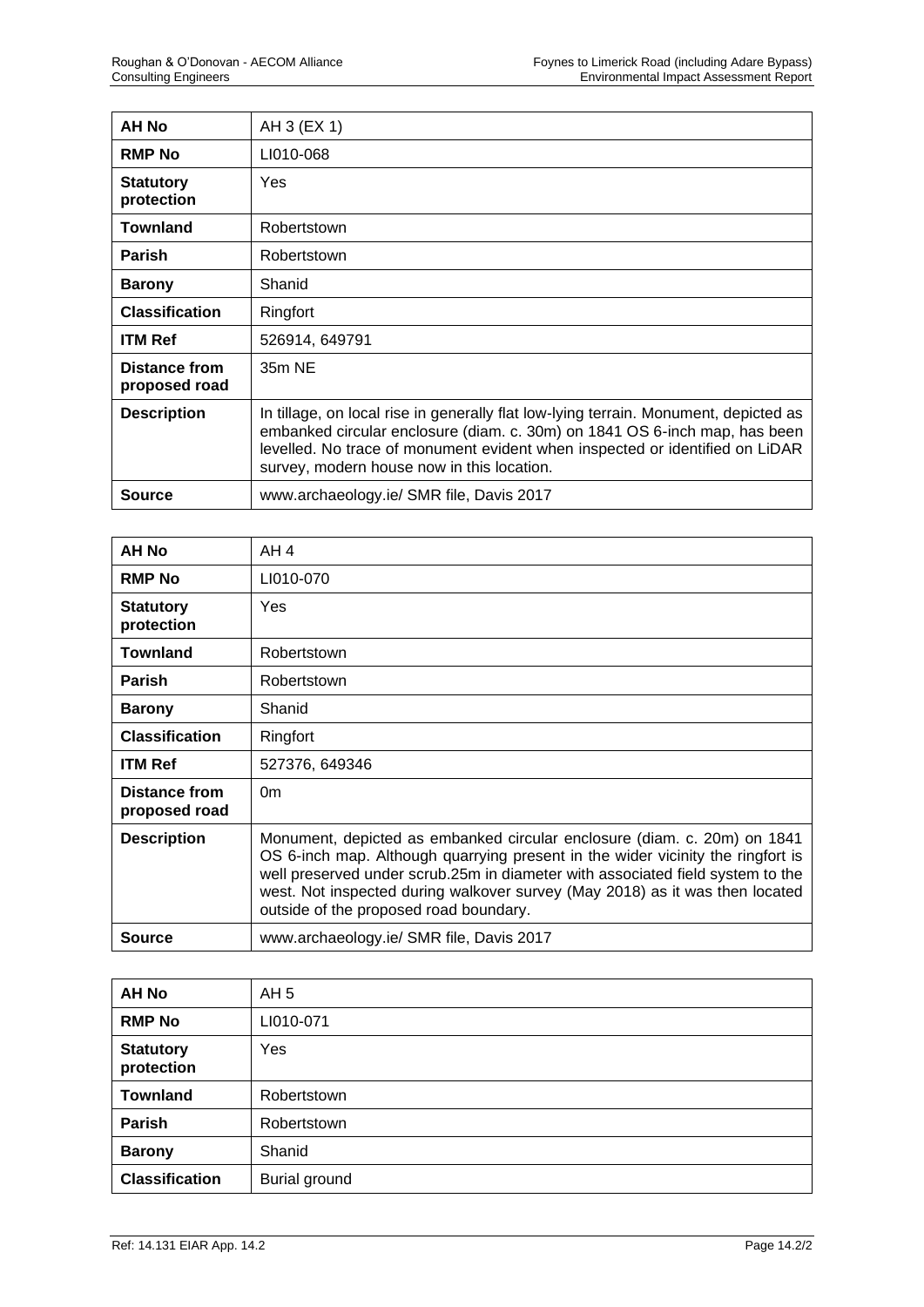| <b>ITM Ref</b>                        | 527635, 649591                                                                                                                                                                                                                                                                                                                                                                                                                                                                                                                                                                                                                                                                                                                                                                                                            |
|---------------------------------------|---------------------------------------------------------------------------------------------------------------------------------------------------------------------------------------------------------------------------------------------------------------------------------------------------------------------------------------------------------------------------------------------------------------------------------------------------------------------------------------------------------------------------------------------------------------------------------------------------------------------------------------------------------------------------------------------------------------------------------------------------------------------------------------------------------------------------|
| <b>Distance from</b><br>proposed road | 84m N                                                                                                                                                                                                                                                                                                                                                                                                                                                                                                                                                                                                                                                                                                                                                                                                                     |
| <b>Description</b>                    | In 1964 'over thirty skeletons were discovered, buried in a low gravel-ridge'<br>(Dannaher 1964) during quarrying operations. Most of these were removed prior<br>to the site being archaeologically investigated, and the topsoil removed so that<br>'it was impossible to ascertain if there had been any surface indications of the<br>graves' (ibid.). Investigations revealed 'a further seven skeletons, all of adults, in<br>four separate graves, close to one another and all orientated East-West' (ibid.).<br>There were no grave goods. The conclusion was that these were burials 'from<br>the Christian Period' and, because they were buried in un-consecrated ground,<br>'the result of a plague or famine in the area' (ibid.). This area is now part of an<br>industrial complex. No surface expression |
| Source                                | www.archaeology.ie/ SMR file                                                                                                                                                                                                                                                                                                                                                                                                                                                                                                                                                                                                                                                                                                                                                                                              |

| AH No                          | AH <sub>6</sub>                                                                                                                                                                                                                                                                                                                                                  |
|--------------------------------|------------------------------------------------------------------------------------------------------------------------------------------------------------------------------------------------------------------------------------------------------------------------------------------------------------------------------------------------------------------|
| <b>RMP No</b>                  | LI010-073                                                                                                                                                                                                                                                                                                                                                        |
| <b>Statutory</b><br>protection | Yes                                                                                                                                                                                                                                                                                                                                                              |
| <b>Townland</b>                | Rincullia                                                                                                                                                                                                                                                                                                                                                        |
| <b>Parish</b>                  | Robertstown                                                                                                                                                                                                                                                                                                                                                      |
| <b>Barony</b>                  | Shanid                                                                                                                                                                                                                                                                                                                                                           |
| <b>Classification</b>          | Ringfort                                                                                                                                                                                                                                                                                                                                                         |
| <b>ITM Ref</b>                 | 528027, 649674                                                                                                                                                                                                                                                                                                                                                   |
| Distance from<br>proposed road | 165m N                                                                                                                                                                                                                                                                                                                                                           |
| <b>Description</b>             | Atop slight rise, in otherwise level terrain. Site is completely covered by dense<br>overgrowth but as far as can be ascertained consists of circular area (diam. c.<br>25m) enclosed by earthen bank (int. H 0.5m; ext. H 0.6m) with external fosse (D<br>0.4m; Wth c. 2m). Davis records the diameter as 29.8m and indicates the ringfort<br>may be bivallate. |
| Source                         | www.archaeology.ie/ SMR file, Davis 2017                                                                                                                                                                                                                                                                                                                         |

| <b>AH No</b>                          | AH <sub>7</sub> |
|---------------------------------------|-----------------|
| <b>RMP No</b>                         | LI010-074       |
| <b>Statutory</b><br>protection        | Yes             |
| <b>Townland</b>                       | Rincullia       |
| <b>Parish</b>                         | Robertstown     |
| <b>Barony</b>                         | Shanid          |
| <b>Classification</b>                 | Enclosure       |
| <b>ITM Ref</b>                        | 528231, 649430  |
| <b>Distance from</b><br>proposed road | 0 <sub>m</sub>  |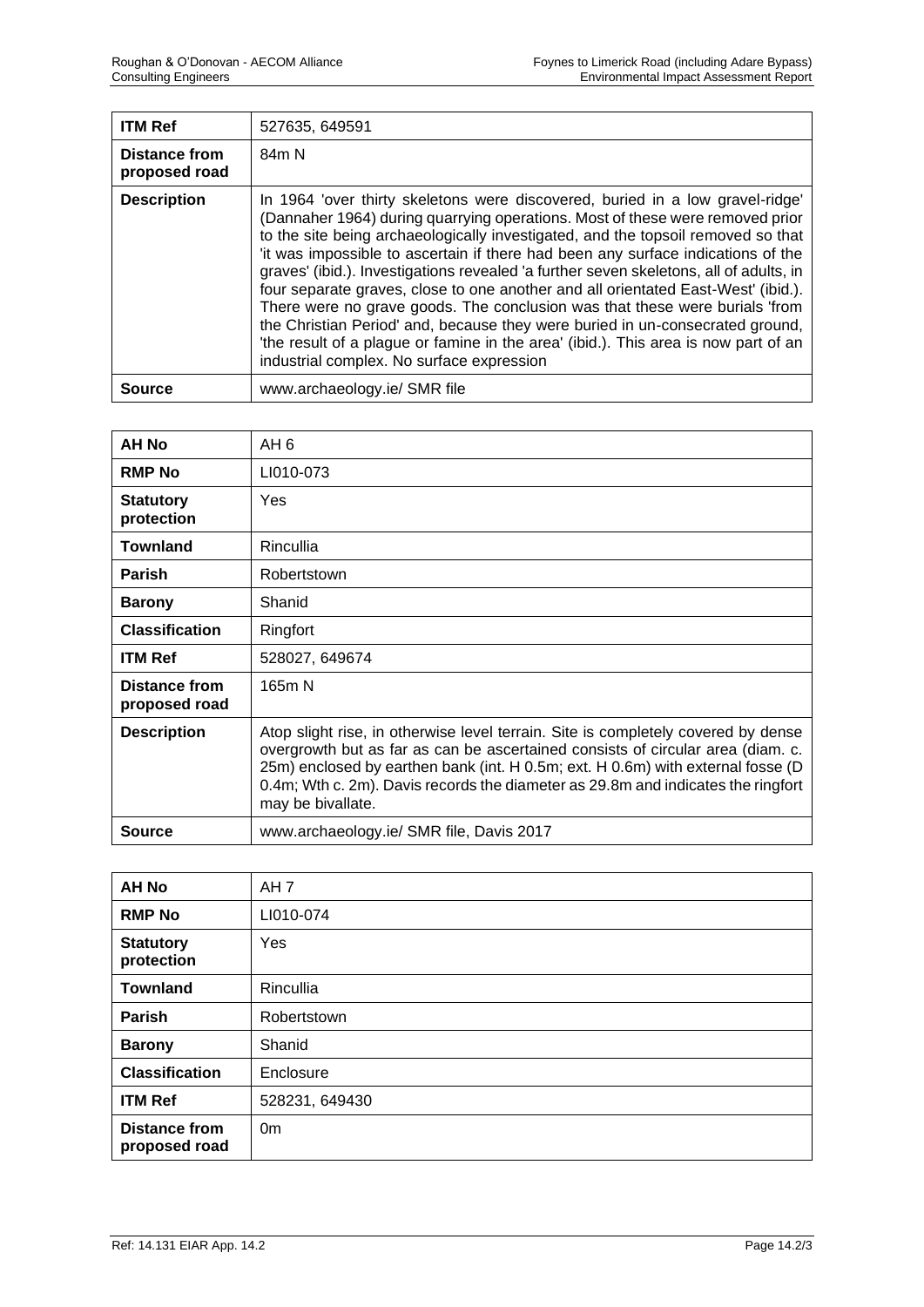| <b>Description</b> | On slight rise in undulating pasture. Roughly square area (23.5m N-S) enclosed<br>by collapsed stone and earth wall (int. H 0.8m; ext. H 1m) incorporated into<br>surrounding field-boundary system on E and S sides. Gap (Wth. 1.4m) on N side<br>to NNE. Interior level but densely overgrown except for N end; strewn with<br>stones from collapsing walls. Davis records the diameter at 42m and that the<br>feature is truncated to the east. It was noted during the field inspection that the<br>enclosure is roughly square and located on a slight rise in undulating pasture. It<br>is enclosed by a collapsed stone and earth wall which is obscured by dense<br>vegetation. |
|--------------------|-----------------------------------------------------------------------------------------------------------------------------------------------------------------------------------------------------------------------------------------------------------------------------------------------------------------------------------------------------------------------------------------------------------------------------------------------------------------------------------------------------------------------------------------------------------------------------------------------------------------------------------------------------------------------------------------|
| <b>Source</b>      | www.archaeology.ie/ SMR file, Davis 2017                                                                                                                                                                                                                                                                                                                                                                                                                                                                                                                                                                                                                                                |

| AH No                          | AH 8                                                                                                                                                                                                                                                                                                                                          |
|--------------------------------|-----------------------------------------------------------------------------------------------------------------------------------------------------------------------------------------------------------------------------------------------------------------------------------------------------------------------------------------------|
| <b>RMP No</b>                  | LI010-081                                                                                                                                                                                                                                                                                                                                     |
| <b>Statutory</b><br>protection | Yes                                                                                                                                                                                                                                                                                                                                           |
| <b>Townland</b>                | Craggs                                                                                                                                                                                                                                                                                                                                        |
| <b>Parish</b>                  | Robertstown                                                                                                                                                                                                                                                                                                                                   |
| <b>Barony</b>                  | Shanid                                                                                                                                                                                                                                                                                                                                        |
| <b>Classification</b>          | Ringfort                                                                                                                                                                                                                                                                                                                                      |
| <b>ITM Ref</b>                 | 528802, 649319                                                                                                                                                                                                                                                                                                                                |
| Distance from<br>proposed road | 0 <sub>m</sub>                                                                                                                                                                                                                                                                                                                                |
| <b>Description</b>             | In area of mixed pasture, scrub and quarrying. Site, marked as circular enclosure<br>(diam. c. 25m) on 1923 OS 6-inch map, does not appear to be extant in area<br>heavily modified by surface quarrying and covered by scrub overgrowth. This<br>was not inspected during the walkover survey as access was not granted to this<br>location. |
| Source                         | www.archaeology.ie/ SMR file, Davis 2017                                                                                                                                                                                                                                                                                                      |

| AH No                                 | AH <sub>9</sub>                                                                                                                                                                                                                                                                                                                                                                                                                                                                       |
|---------------------------------------|---------------------------------------------------------------------------------------------------------------------------------------------------------------------------------------------------------------------------------------------------------------------------------------------------------------------------------------------------------------------------------------------------------------------------------------------------------------------------------------|
| <b>RMP No</b>                         | LI010-087                                                                                                                                                                                                                                                                                                                                                                                                                                                                             |
| <b>Statutory</b><br>protection        | Yes                                                                                                                                                                                                                                                                                                                                                                                                                                                                                   |
| <b>Townland</b>                       | Craggs                                                                                                                                                                                                                                                                                                                                                                                                                                                                                |
| <b>Parish</b>                         | Robertstown                                                                                                                                                                                                                                                                                                                                                                                                                                                                           |
| <b>Barony</b>                         | Shanid                                                                                                                                                                                                                                                                                                                                                                                                                                                                                |
| <b>Classification</b>                 | Enclosure                                                                                                                                                                                                                                                                                                                                                                                                                                                                             |
| <b>ITM Ref</b>                        | 529313, 649135                                                                                                                                                                                                                                                                                                                                                                                                                                                                        |
| <b>Distance from</b><br>proposed road | 25mS                                                                                                                                                                                                                                                                                                                                                                                                                                                                                  |
| <b>Description</b>                    | In undulating pasture, on N-facing slope. Roughly rectangular area (31m N-S)<br>enclosed by collapsed dry-stone wall (int. H 1.6m; ext. H 1.4m; Wth. 8m) but<br>truncated on N side by E-W field boundary. Centre of interior and W side of<br>enclosure covered by dense overgrowth of bush. Only apparent point of access<br>gap in field boundary to N (Wth. 2m). Interior surface lower than that of<br>surrounding terrain (D c. 0.2m). Immediately outside rounded SE corner is |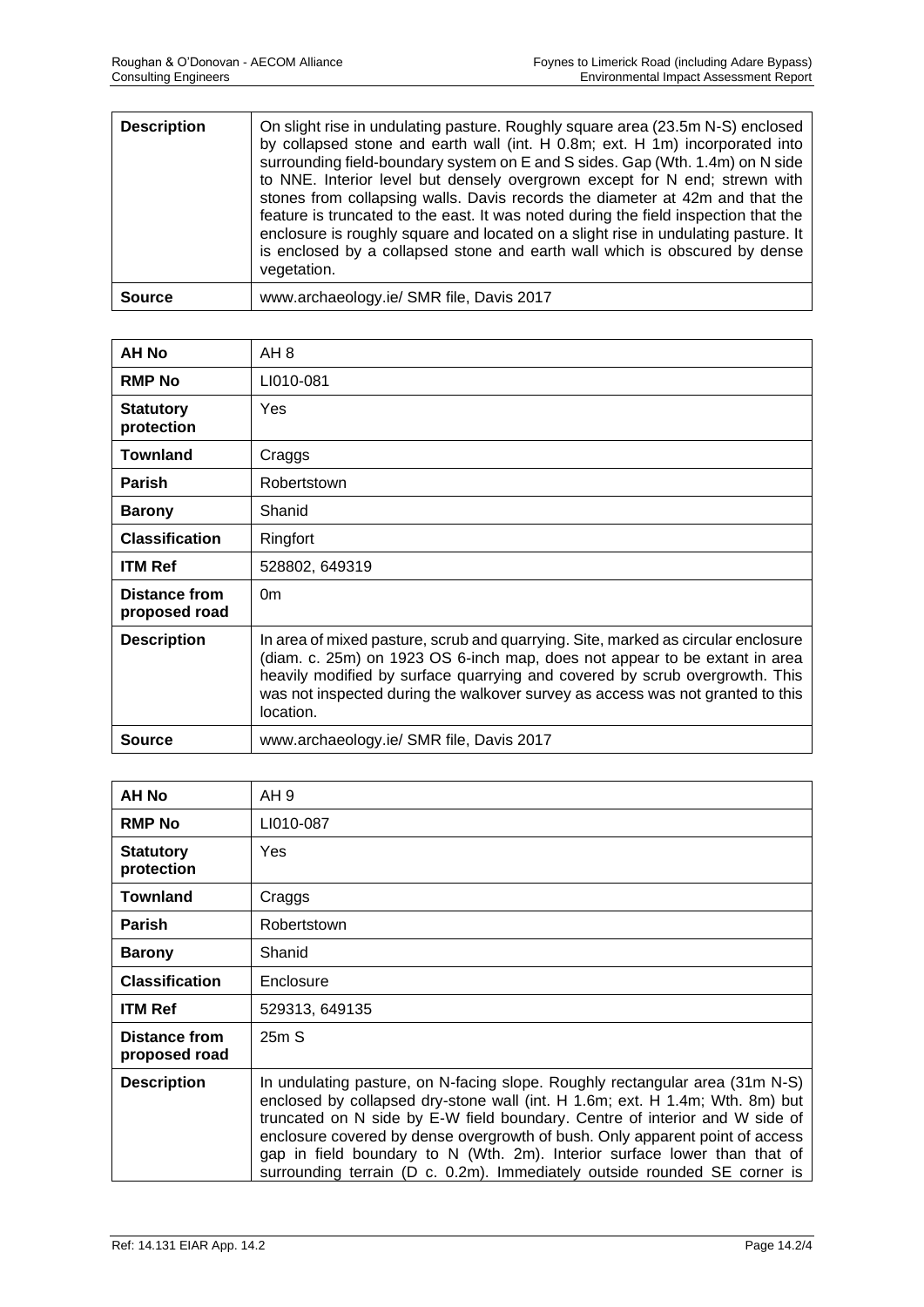|               | rectangular structure (7m N-S; 10.2m E-W) defined by collapsed dry-stone wall<br>(H c. 0.6m; Wth. c. 3m); E side almost entirely removed; low wall (H 0.4m; Wth.<br>0.8m) divides interior on N-S axis. Collapsed wall (L 3.6m; Wth. 0.8m; H c. 0.3m)<br>links both enclosures. Davis records a possible subsidiary structure to the<br>southeast and associated field system to the west |
|---------------|-------------------------------------------------------------------------------------------------------------------------------------------------------------------------------------------------------------------------------------------------------------------------------------------------------------------------------------------------------------------------------------------|
| <b>Source</b> | www.archaeology.ie/ SMR file, Davis 2017                                                                                                                                                                                                                                                                                                                                                  |

| AH No                                 | AH 10                                                                                                                                                                                                                                                                                                                                                                                                                                                                         |
|---------------------------------------|-------------------------------------------------------------------------------------------------------------------------------------------------------------------------------------------------------------------------------------------------------------------------------------------------------------------------------------------------------------------------------------------------------------------------------------------------------------------------------|
| <b>RMP No</b>                         | LI010-090                                                                                                                                                                                                                                                                                                                                                                                                                                                                     |
| <b>Statutory</b><br>protection        | Yes                                                                                                                                                                                                                                                                                                                                                                                                                                                                           |
| <b>Townland</b>                       | Mulderricksfield                                                                                                                                                                                                                                                                                                                                                                                                                                                              |
| <b>Parish</b>                         | Robertstown                                                                                                                                                                                                                                                                                                                                                                                                                                                                   |
| <b>Barony</b>                         | Shanid                                                                                                                                                                                                                                                                                                                                                                                                                                                                        |
| <b>Classification</b>                 | Ringfort                                                                                                                                                                                                                                                                                                                                                                                                                                                                      |
| <b>ITM Ref</b>                        | 527942, 648954                                                                                                                                                                                                                                                                                                                                                                                                                                                                |
| <b>Distance from</b><br>proposed road | 105m S                                                                                                                                                                                                                                                                                                                                                                                                                                                                        |
| <b>Description</b>                    | In pasture, on N-facing slope. Monument, depicted as circular enclosure (diam.<br>c. 20m) on 1923 OS 6-inch map, has been partially levelled. Immediate area of<br>site now covered by dense overgrowth but what survives appears to be arc W-<br>>E of collapsed dry-stone wall (H c. 0.3m; Wth c. 4m) covered by sod. This<br>occupies S end of narrow field whose S field boundary appears to truncate<br>enclosure E->W. Davis records possible internal differentiation. |
| <b>Source</b>                         | www.archaeology.ie/ SMR file, Davis 2017                                                                                                                                                                                                                                                                                                                                                                                                                                      |

| <b>AH No</b>                          | AH 11                                                                                                                                   |
|---------------------------------------|-----------------------------------------------------------------------------------------------------------------------------------------|
| <b>RMP No</b>                         | LI010-098                                                                                                                               |
| <b>Statutory</b><br>protection        | Yes                                                                                                                                     |
| <b>Townland</b>                       | Ballyclogh                                                                                                                              |
| <b>Parish</b>                         | Lismakeery                                                                                                                              |
| <b>Barony</b>                         | <b>Connello Lower</b>                                                                                                                   |
| <b>Classification</b>                 | Ringfort                                                                                                                                |
| <b>ITM Ref</b>                        | 530634, 649059                                                                                                                          |
| <b>Distance from</b><br>proposed road | 175mS                                                                                                                                   |
| <b>Description</b>                    | Monument, depicted as embanked circular enclosure (diam. c. 20m) on 1923<br>OS 6-inch map, no topographic expression recorded by Davis. |
| <b>Source</b>                         | www.archaeology.ie/ SMR file, Davis 2017                                                                                                |

| <b>AH No</b>  | AH 12<br>╹ |
|---------------|------------|
| <b>RMP No</b> | LI010-099  |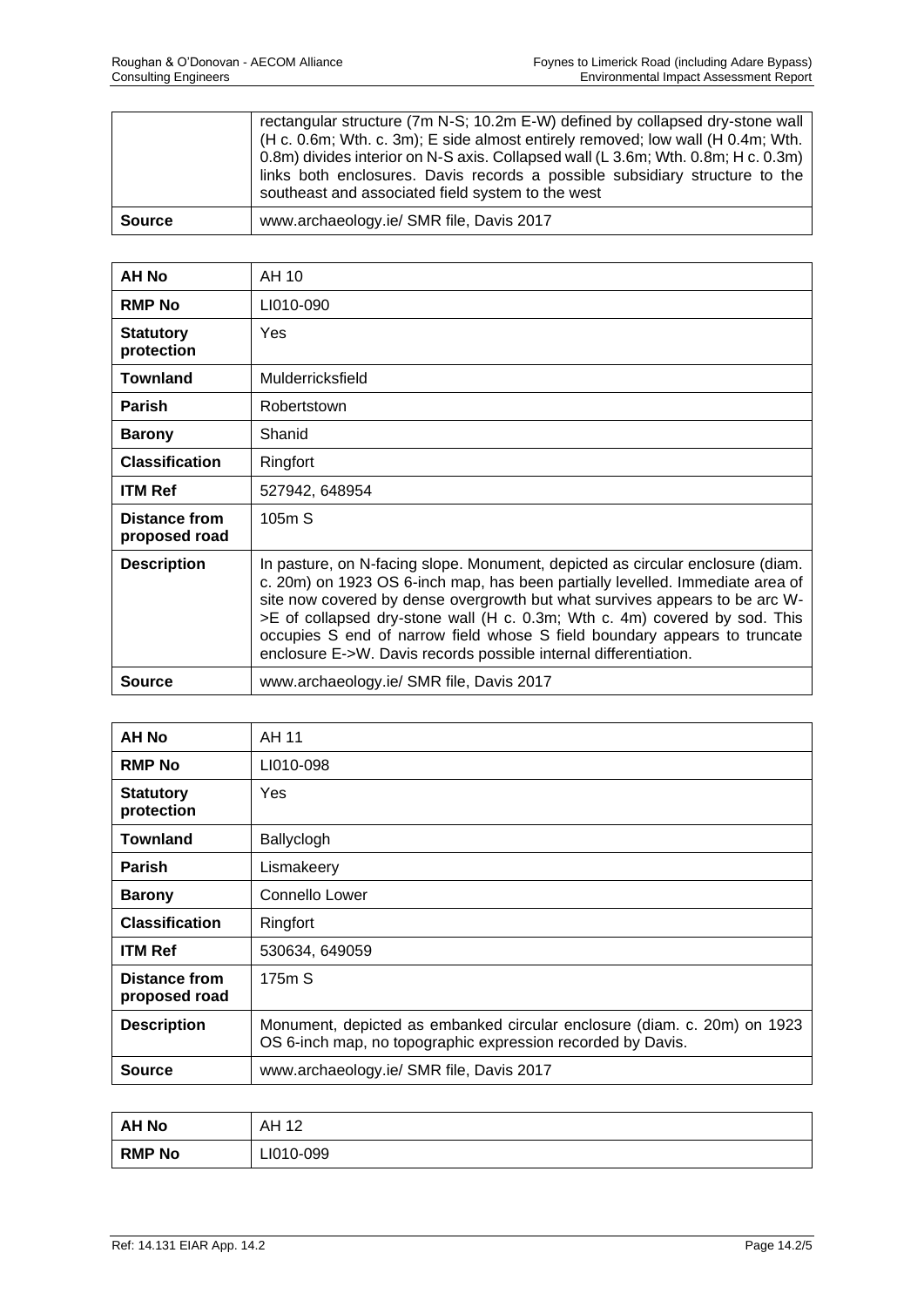| <b>Statutory</b><br>protection        | Yes                                                                                                                                                                                                                                                                                                                                               |
|---------------------------------------|---------------------------------------------------------------------------------------------------------------------------------------------------------------------------------------------------------------------------------------------------------------------------------------------------------------------------------------------------|
| <b>Townland</b>                       | Mulderricksfield                                                                                                                                                                                                                                                                                                                                  |
| <b>Parish</b>                         | Robertstown                                                                                                                                                                                                                                                                                                                                       |
| <b>Barony</b>                         | Shanid                                                                                                                                                                                                                                                                                                                                            |
| <b>Classification</b>                 | Ringfort                                                                                                                                                                                                                                                                                                                                          |
| <b>ITM Ref</b>                        | 530646, 649365                                                                                                                                                                                                                                                                                                                                    |
| <b>Distance from</b><br>proposed road | 80 <sub>m</sub> N                                                                                                                                                                                                                                                                                                                                 |
| <b>Description</b>                    | In low-lying level area, newly planted with coniferous trees. Monument, depicted<br>as embanked circular enclosure (diam. c. 20m) on 1841 OS 6-inch map, has<br>been levelled, except for arc of earth-and-stone bank (C 18m; H c. 0.65m; Wth<br>c. 1.15m) NW->NE. Otherwise area of site covered by tall rough grass and newly<br>planted trees. |
| Source                                | www.archaeology.ie/ SMR file, Davis 2017                                                                                                                                                                                                                                                                                                          |

| AH No                                 | AH 13                                                                                                                                                                                                                                                                                                                                                        |
|---------------------------------------|--------------------------------------------------------------------------------------------------------------------------------------------------------------------------------------------------------------------------------------------------------------------------------------------------------------------------------------------------------------|
| <b>RMP No</b>                         | LI010-103                                                                                                                                                                                                                                                                                                                                                    |
| <b>Statutory</b><br>protection        | Yes                                                                                                                                                                                                                                                                                                                                                          |
| <b>Townland</b>                       | Cloonreask                                                                                                                                                                                                                                                                                                                                                   |
| <b>Parish</b>                         | Askeaton                                                                                                                                                                                                                                                                                                                                                     |
| <b>Barony</b>                         | <b>Connello Lower</b>                                                                                                                                                                                                                                                                                                                                        |
| <b>Classification</b>                 | Enclosure                                                                                                                                                                                                                                                                                                                                                    |
| <b>ITM Ref</b>                        | 532424, 649497                                                                                                                                                                                                                                                                                                                                               |
| <b>Distance from</b><br>proposed road | 178m S                                                                                                                                                                                                                                                                                                                                                       |
| <b>Description</b>                    | In low-lying pasture. Oval area (8m E-W; 4.5m N-S) defined by scarped edge (H<br>0.5m; Wth 4m), with external fosse (D 0.15m; Wth 4m) SE->NE, and external<br>bank SSW->NE (H 0.2m; Wth 2m). Outer bank has been quarried in places,<br>especially to NW, leaving a series of low undulations around perimeter of site.<br>Davis records the diameter at 32m |
| <b>Source</b>                         | www.archaeology.ie/ SMR file, Davis 2017                                                                                                                                                                                                                                                                                                                     |

| <b>AH No</b>                   | AH 14          |
|--------------------------------|----------------|
| <b>RMP No</b>                  | LI010-106      |
| <b>Statutory</b><br>protection | Yes            |
| <b>Townland</b>                | Sroolane North |
| Parish                         | Shanagolden    |
| <b>Barony</b>                  | Shanid         |
| <b>Classification</b>          | Mill           |
| <b>ITM Ref</b>                 | 526896, 650065 |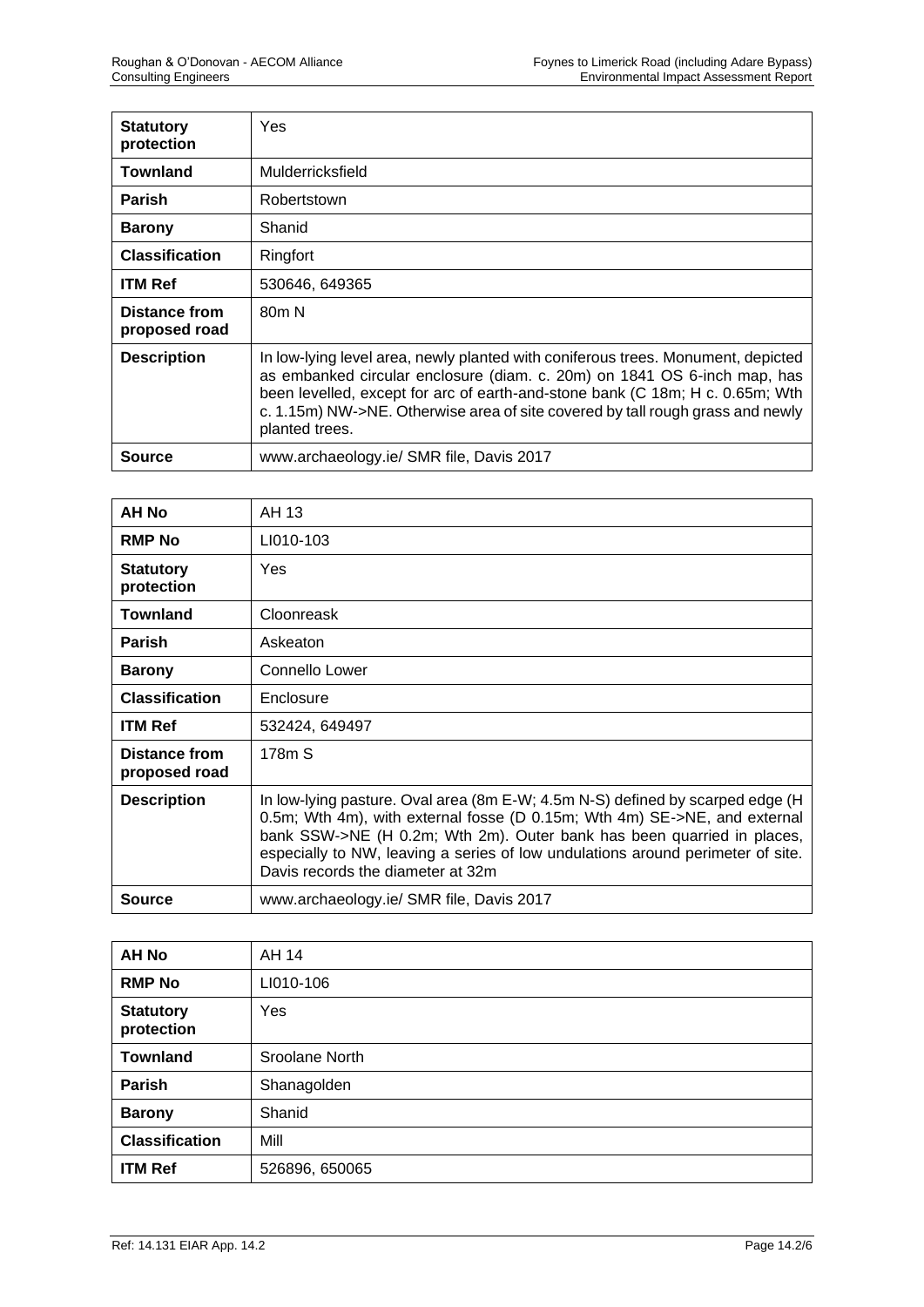| Distance from<br>proposed road | 205m E                                                                                                                                                                                                                                          |
|--------------------------------|-------------------------------------------------------------------------------------------------------------------------------------------------------------------------------------------------------------------------------------------------|
| <b>Description</b>             | The 1840 OS six-inch map shows a rectangular structure in this location that is<br>named 'Old Mill'. No structure is shown in this location on later editions of the<br>OS map and there is no evident trace of such a structure on the ground. |
| <b>Source</b>                  | www.archaeology.ie/ SMR file                                                                                                                                                                                                                    |

| <b>AH No</b>                   | AH 15                                                                                                                                                                                                                                                                                                                                                                                                                                                                                                                                              |
|--------------------------------|----------------------------------------------------------------------------------------------------------------------------------------------------------------------------------------------------------------------------------------------------------------------------------------------------------------------------------------------------------------------------------------------------------------------------------------------------------------------------------------------------------------------------------------------------|
| <b>RMP No</b>                  | LI011-090                                                                                                                                                                                                                                                                                                                                                                                                                                                                                                                                          |
| <b>Statutory</b><br>protection | <b>Yes</b>                                                                                                                                                                                                                                                                                                                                                                                                                                                                                                                                         |
| <b>Townland</b>                | Cloonreask                                                                                                                                                                                                                                                                                                                                                                                                                                                                                                                                         |
| <b>Parish</b>                  | Askeaton                                                                                                                                                                                                                                                                                                                                                                                                                                                                                                                                           |
| <b>Barony</b>                  | Conello Lower                                                                                                                                                                                                                                                                                                                                                                                                                                                                                                                                      |
| <b>Classification</b>          | Ringfort - rath                                                                                                                                                                                                                                                                                                                                                                                                                                                                                                                                    |
| <b>ITM Ref</b>                 | 533272, 650197                                                                                                                                                                                                                                                                                                                                                                                                                                                                                                                                     |
| Distance from<br>proposed road | 168m SE                                                                                                                                                                                                                                                                                                                                                                                                                                                                                                                                            |
| <b>Description</b>             | In low-lying pasture, on S edge of limestone outcrop. Monument, depicted on<br>1841 OS 6-inch map as roughly circular enclosure (diam. c. 40m), has been<br>levelled. However, a curved section of dry-stone field wall (H c. 1m; Wth c.<br>0.65m), defining a semicircular area (20m N-S; 36.5m E-W) WNW->E, respects<br>line of enclosure. Area of enclosure, under pasture, slopes down gently to S.<br>Northern section remains as sunken area. Davis records the northern section of<br>the site remaining as a horse-shoe shaped sunken area |
| <b>Source</b>                  | www.archaeology.ie/ SMR file, Davis 2017                                                                                                                                                                                                                                                                                                                                                                                                                                                                                                           |

| AH No                                 | AH 16                                                                                                                                                                                                                                                                                                                                                 |
|---------------------------------------|-------------------------------------------------------------------------------------------------------------------------------------------------------------------------------------------------------------------------------------------------------------------------------------------------------------------------------------------------------|
| <b>RMP No</b>                         | LI019-058                                                                                                                                                                                                                                                                                                                                             |
| <b>Statutory</b><br>protection        | Yes                                                                                                                                                                                                                                                                                                                                                   |
| <b>Townland</b>                       | Ballyclogh                                                                                                                                                                                                                                                                                                                                            |
| <b>Parish</b>                         | Lismakeery                                                                                                                                                                                                                                                                                                                                            |
| <b>Barony</b>                         | Connello Lower                                                                                                                                                                                                                                                                                                                                        |
| <b>Classification</b>                 | Ringfort                                                                                                                                                                                                                                                                                                                                              |
| <b>ITM Ref</b>                        | 531380, 648528                                                                                                                                                                                                                                                                                                                                        |
| <b>Distance from</b><br>proposed road | 125m W                                                                                                                                                                                                                                                                                                                                                |
| <b>Description</b>                    | In low-lying scrub-covered ground, in area of outcropping limestone. Monument,<br>depicted on 1923 OS 6-inch map as embanked circular enclosure (diam. c.<br>20m), could not be located in impenetrable overgrowth. Davis records a small<br>circular structure in the southern part of the ringfort, with an associated field<br>system to the east. |
| <b>Source</b>                         | www.archaeology.ie/ SMR file, Davis 2017                                                                                                                                                                                                                                                                                                              |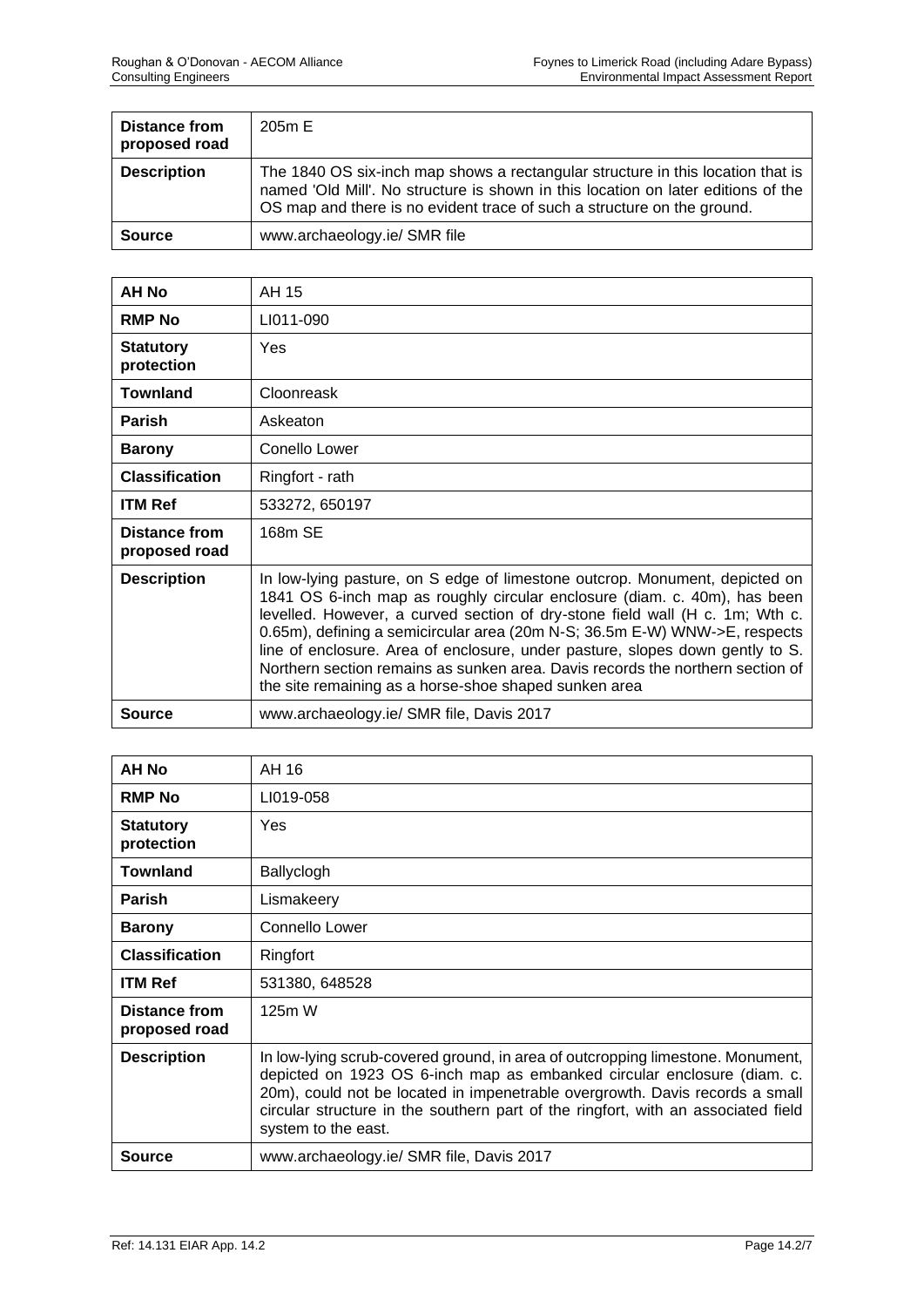| <b>AH No</b>                   | AH 17                                                                                                                                                                                                                                                                                                                                                                                                       |
|--------------------------------|-------------------------------------------------------------------------------------------------------------------------------------------------------------------------------------------------------------------------------------------------------------------------------------------------------------------------------------------------------------------------------------------------------------|
| <b>RMP No</b>                  | LI019-059                                                                                                                                                                                                                                                                                                                                                                                                   |
| <b>Statutory</b><br>protection | Yes                                                                                                                                                                                                                                                                                                                                                                                                         |
| <b>Townland</b>                | <b>Ballycullen</b>                                                                                                                                                                                                                                                                                                                                                                                          |
| <b>Parish</b>                  | Lismakeery                                                                                                                                                                                                                                                                                                                                                                                                  |
| <b>Barony</b>                  | Connello Lower                                                                                                                                                                                                                                                                                                                                                                                              |
| <b>Classification</b>          | Castle                                                                                                                                                                                                                                                                                                                                                                                                      |
| <b>ITM Ref</b>                 | 531747, 648836                                                                                                                                                                                                                                                                                                                                                                                              |
| Distance from<br>proposed road | 100m E                                                                                                                                                                                                                                                                                                                                                                                                      |
| <b>Description</b>             | A castle held by the Nash family from at least the 16th century; they built a<br>country house on the site in 1740 (Westropp 1906-7, 208). This house is a '3<br>storey 18th century house with a tripartite fan-lighted doorway  plasterwork of<br>mid-18th century type in hall ceiling; staircase of good joinery with gallery.'<br>(Bence-Jones 1978, 20). The house was restored in the 1970s (ibid.). |
| <b>Source</b>                  | www.archaeology.ie/ SMR file                                                                                                                                                                                                                                                                                                                                                                                |

| <b>AH No</b>                   | AH 18                                                                                                                          |
|--------------------------------|--------------------------------------------------------------------------------------------------------------------------------|
| <b>RMP No</b>                  | LI019-060                                                                                                                      |
| <b>Statutory</b><br>protection | Yes                                                                                                                            |
| <b>Townland</b>                | <b>Ballycullen</b>                                                                                                             |
| <b>Parish</b>                  | Lismakeery                                                                                                                     |
| <b>Barony</b>                  | Connello Lower                                                                                                                 |
| <b>Classification</b>          | Redundant record                                                                                                               |
| <b>ITM Ref</b>                 | 531934, 648729                                                                                                                 |
| Distance from<br>proposed road | 175m NE                                                                                                                        |
| <b>Description</b>             | Field report indicates that this was a natural mound of gravel which has been<br>quarried-therefore made a 'redundant record'. |
| <b>Source</b>                  | www.archaeology.ie/ SMR file                                                                                                   |

| <b>AH No</b>                   | AH 19          |
|--------------------------------|----------------|
| <b>RMP No</b>                  | LI019-064      |
| <b>Statutory</b><br>protection | Yes            |
| <b>Townland</b>                | Ballycullen    |
| <b>Parish</b>                  | Lismakeery     |
| <b>Barony</b>                  | Connello Lower |
| <b>Classification</b>          | Ringfort       |
| <b>ITM Ref</b>                 | 532403, 648459 |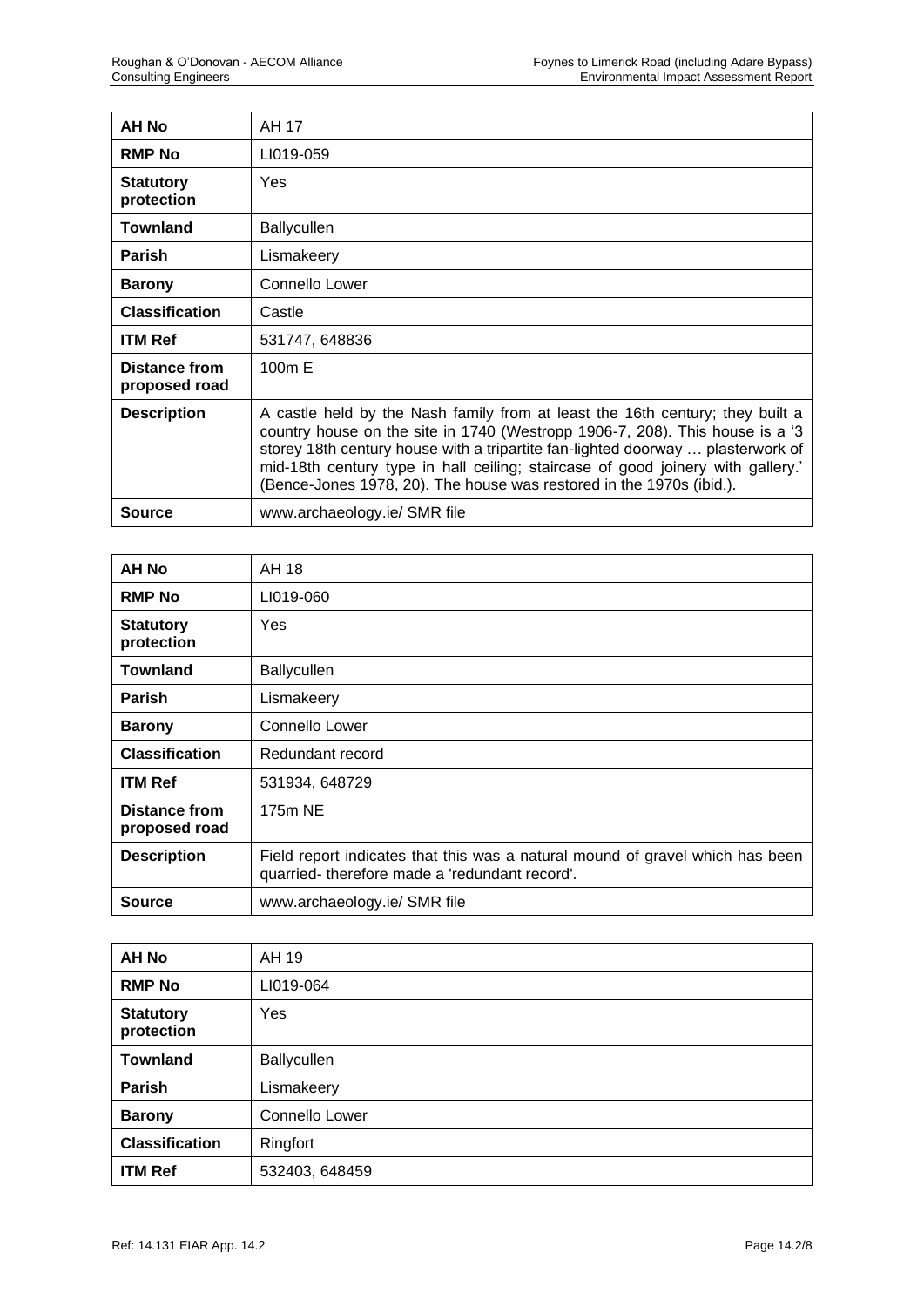| Distance from<br>proposed road | 7mS                                                                                                                                                                                                                                                                                                                                                                                                                                                                                                                                                                                                                                                                                                                                                                                                                                       |
|--------------------------------|-------------------------------------------------------------------------------------------------------------------------------------------------------------------------------------------------------------------------------------------------------------------------------------------------------------------------------------------------------------------------------------------------------------------------------------------------------------------------------------------------------------------------------------------------------------------------------------------------------------------------------------------------------------------------------------------------------------------------------------------------------------------------------------------------------------------------------------------|
| <b>Description</b>             | In pasture, atop low ridge. Oval area (34.9m N-S; 26.6m E-W) defined by<br>scarped edge (H 2.6m; Wth 3.2m) which grades to earthen bank (int. H 0.75m)<br>SW->W and N->ENE. Scarp has near-vertical face which has been faced with<br>stones in fashion of surrounding field boundaries. Facing rises into low wall (int.<br>H 0.4m) atop scarp E->SE. Entrance at SW where there is a gap in scarp (Wth<br>4.4m) and gradual slope (H 0.65m; Wth 5.45m) up into interior from field level.<br>There is a kink in scarp face at S which contains a blocked-up lintelled recess<br>(H 0.9m; Wth 0.5m, D 0.8m). This faces trackway which skirts enclosure SE-<br>>SW but exact nature of recess is unclear. Level interior is covered by trees<br>some of which have fallen. There is a dump of tree stumps and earth along verge<br>at W. |
|                                | LiDAR data indicates that the ringfort is bivallate, with the outer vallation largely<br>destroyed but remaining to the north and southeast. The overall diameter to the<br>2nd vallation is 67m. The central area is slightly depressed and 20m in diameter.<br>A rectangular enclosure area is located directly to the east.                                                                                                                                                                                                                                                                                                                                                                                                                                                                                                            |
|                                | Geophysical survey confirmed that the ringfort is bivallate.                                                                                                                                                                                                                                                                                                                                                                                                                                                                                                                                                                                                                                                                                                                                                                              |
|                                | It was noted during the field inspection that the ringfort possesses an earthen<br>bank, faced with stones in a number of areas. It is extremely overgrown and<br>access to the interior was not possible.                                                                                                                                                                                                                                                                                                                                                                                                                                                                                                                                                                                                                                |
| Source                         | www.archaeology.ie/ SMR file, Davis 2017, Gimson et al 2019                                                                                                                                                                                                                                                                                                                                                                                                                                                                                                                                                                                                                                                                                                                                                                               |

| <b>AH No</b>                          | AH 20                                                                                                                             |
|---------------------------------------|-----------------------------------------------------------------------------------------------------------------------------------|
| <b>RMP No</b>                         | LI019-238                                                                                                                         |
| <b>Statutory</b><br>protection        | <b>Yes</b>                                                                                                                        |
| <b>Townland</b>                       | Craggs                                                                                                                            |
| <b>Parish</b>                         | Robertstown                                                                                                                       |
| <b>Barony</b>                         | Shanid                                                                                                                            |
| <b>Classification</b>                 | Enclosure                                                                                                                         |
| <b>ITM Ref</b>                        | 529482, 648860                                                                                                                    |
| <b>Distance from</b><br>proposed road | 183m S                                                                                                                            |
| <b>Description</b>                    | An enclosure is marked here on the 19 <sup>th</sup> century OS maps. Plectrum shaped,<br>30m in diameter and under heavy woodland |
| <b>Source</b>                         | www.archaeology.ie/ SMR file, Davis 2017                                                                                          |

| <b>AH No</b>                   | AH 21           |
|--------------------------------|-----------------|
| <b>RMP No</b>                  | LI020-002       |
| <b>Statutory</b><br>protection | Yes             |
| <b>Townland</b>                | Ballynacaheragh |
| <b>Parish</b>                  | Askeaton        |
| <b>Barony</b>                  | Connello Lower  |
| <b>Classification</b>          | Enclosure       |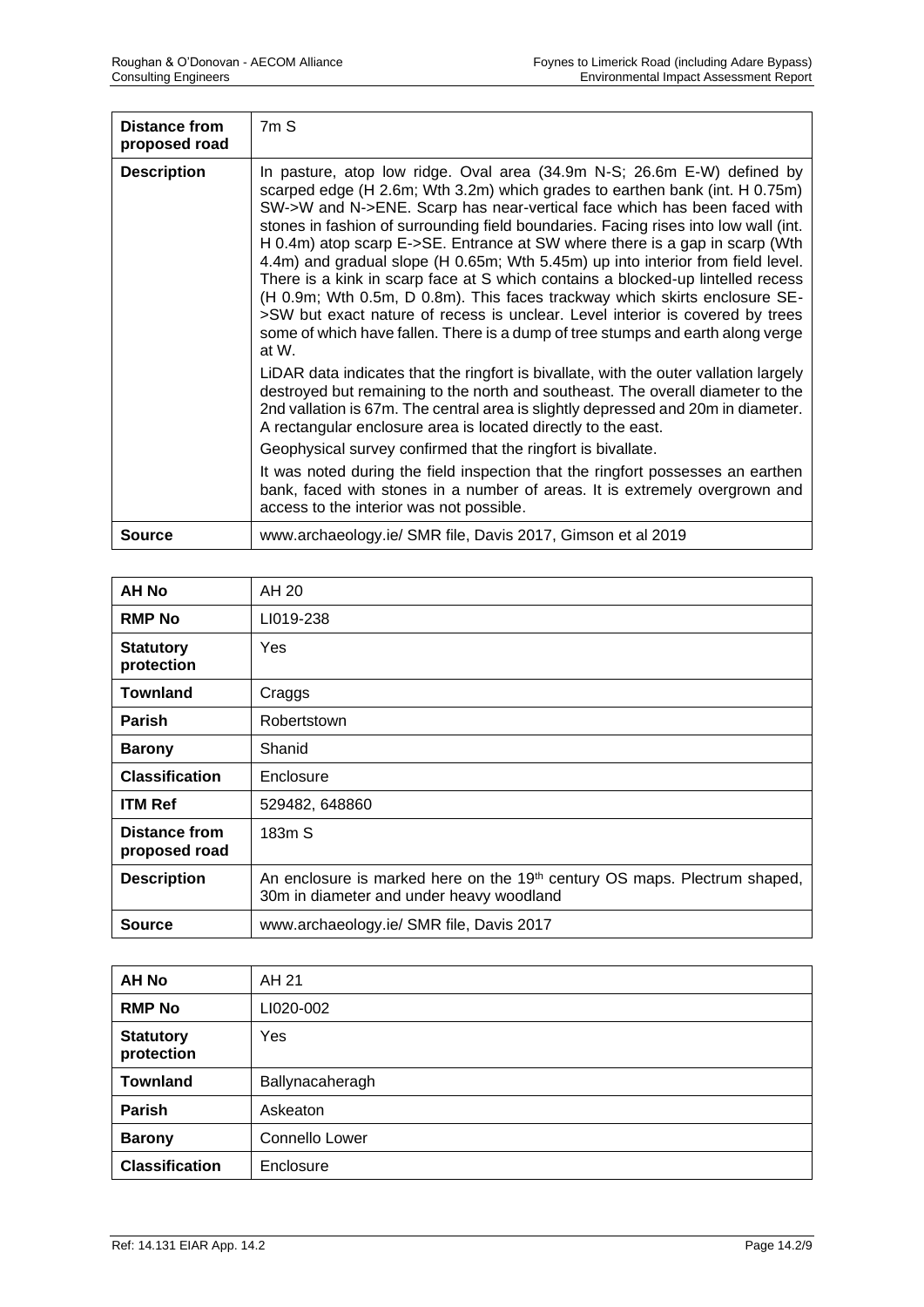| <b>ITM Ref</b>                        | 533471, 648136                                    |
|---------------------------------------|---------------------------------------------------|
| <b>Distance from</b><br>proposed road | 40 <sub>m</sub> S                                 |
| <b>Description</b>                    | Probable ringfort under heavy woodland. 34 x 27 m |
| <b>Source</b>                         | www.archaeology.ie/ SMR file, Davis 2017          |

| <b>AH No</b>                          | AH 22, 23,                                                                                                                                                                                                                                                                                                                                                                                                                                                                                                                                                                     |
|---------------------------------------|--------------------------------------------------------------------------------------------------------------------------------------------------------------------------------------------------------------------------------------------------------------------------------------------------------------------------------------------------------------------------------------------------------------------------------------------------------------------------------------------------------------------------------------------------------------------------------|
| <b>RMP No</b>                         | LI020-004001/2                                                                                                                                                                                                                                                                                                                                                                                                                                                                                                                                                                 |
| <b>Statutory</b><br>protection        | Yes (including Preservation Order (No. 4/1977))                                                                                                                                                                                                                                                                                                                                                                                                                                                                                                                                |
| <b>Townland</b>                       | Milltown North                                                                                                                                                                                                                                                                                                                                                                                                                                                                                                                                                                 |
| Parish                                | Lismakeery                                                                                                                                                                                                                                                                                                                                                                                                                                                                                                                                                                     |
| <b>Barony</b>                         | Connello Lower                                                                                                                                                                                                                                                                                                                                                                                                                                                                                                                                                                 |
| <b>Classification</b>                 | Tower house, cashel & souterrain                                                                                                                                                                                                                                                                                                                                                                                                                                                                                                                                               |
| <b>ITM Ref</b>                        | 534100, 647155                                                                                                                                                                                                                                                                                                                                                                                                                                                                                                                                                                 |
| <b>Distance from</b><br>proposed road | 250m W                                                                                                                                                                                                                                                                                                                                                                                                                                                                                                                                                                         |
| <b>Description</b>                    | Tower house (AH 23)                                                                                                                                                                                                                                                                                                                                                                                                                                                                                                                                                            |
|                                       | In pasture, on limestone crag on gentle SE-facing slope. This L-shaped tower<br>house stood in SW quadrant of cashel (LI020-004001-) has now been reduced<br>to ground level. Westropp (1906-7, 208) described the remains here as<br>'fragment of an old house, with a tall chimney' but it seems most of its stone was<br>used in the 18th century in the building of nearby Altavilla House (Donnelly 1994,<br>vol. 2, 152).                                                                                                                                                |
|                                       | Cashel (AH 22)                                                                                                                                                                                                                                                                                                                                                                                                                                                                                                                                                                 |
|                                       | In pasture, atop limestone crag, on gentle SE-facing slope. Circular area (44m<br>N-S; 43m E-W) defined by substantial dry-stone wall (ext. H 2.4m; int. H 2.4m;<br>Wth 3.35m), best preserved along N arc where incorporated into field boundary<br>system. Entrance (Wth 9.2m) SE->SSE, with boulders dumped against external<br>face at either terminus. Uneven interior, under rough pasture, has scarp edge<br>(H 1.01m) separating irregular lower area to NNW. No longer any evident trace<br>of tower house (LI020-004002-) or souterrain (LI020-176----) in interior. |
| <b>Source</b>                         | www.archaeology.ie/ SMR file                                                                                                                                                                                                                                                                                                                                                                                                                                                                                                                                                   |

| <b>AH No</b>                          | AH 24                 |
|---------------------------------------|-----------------------|
| <b>RMP No</b>                         | LI020-005             |
| <b>Statutory</b><br>protection        | Yes                   |
| <b>Townland</b>                       | <b>Milltown North</b> |
| <b>Parish</b>                         | Lismakeery            |
| <b>Barony</b>                         | Connello Lower        |
| <b>Classification</b>                 | Enclosure             |
| <b>ITM Ref</b>                        | 534346, 647273        |
| <b>Distance from</b><br>proposed road | 0 <sub>m</sub>        |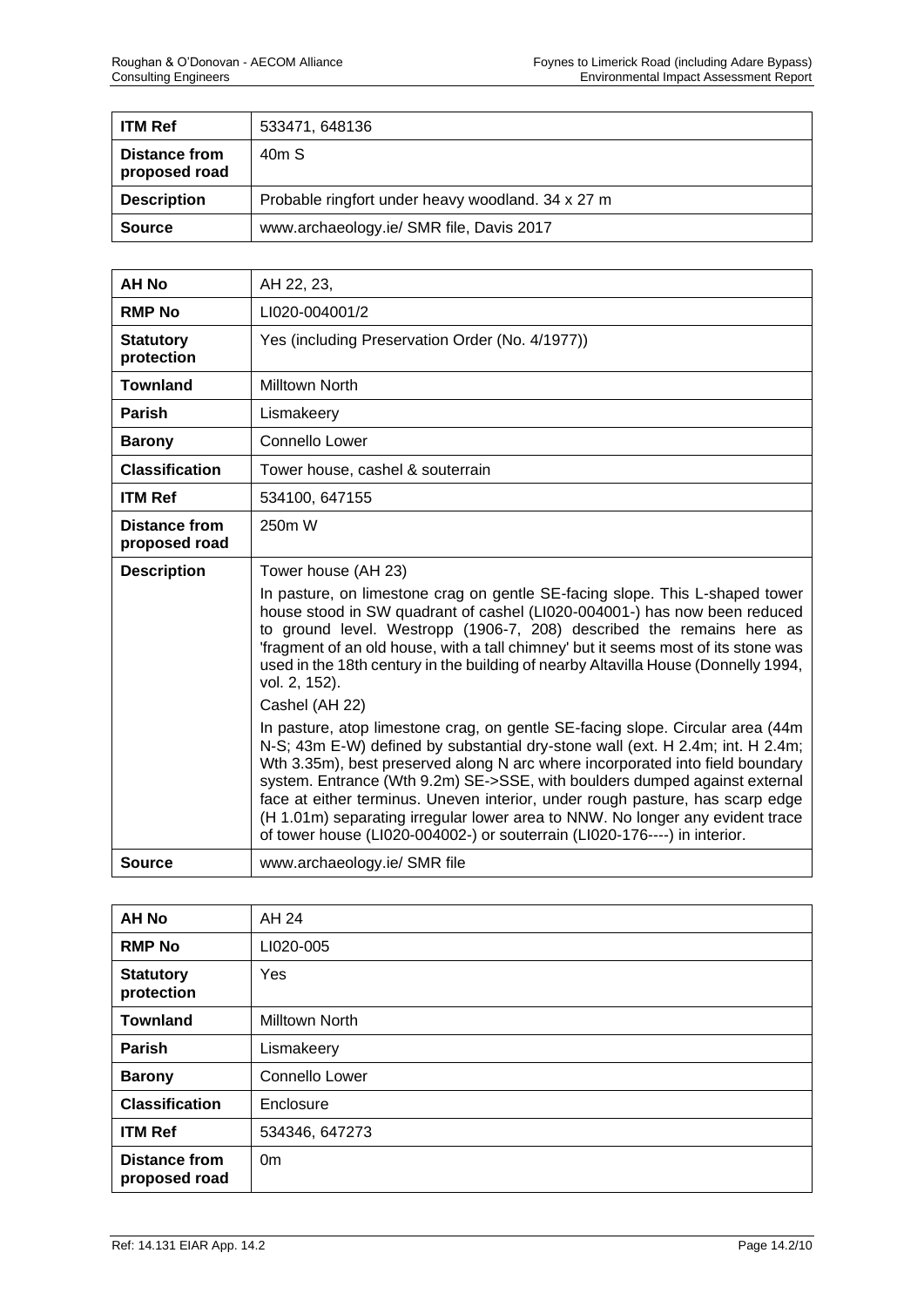| <b>Description</b>                    | In pasture, on W bank of Deel River. Monument, depicted on 1923 OS 6-inch<br>map as D-shaped enclosure with river bank forming straight E side (c. 25m N-<br>S; c. 30m E-W), is no longer evident. This area now covered by dump of material<br>dredged from river (H 2.75m; Wth 10m; L c. 30m) by OPW. No surface<br>expression. No evidence of this feature was identified during the LiDAR survey,<br>however it was identified through geophysical survey and consists of a D-shaped<br>enclosure. |
|---------------------------------------|--------------------------------------------------------------------------------------------------------------------------------------------------------------------------------------------------------------------------------------------------------------------------------------------------------------------------------------------------------------------------------------------------------------------------------------------------------------------------------------------------------|
| Source                                | www.archaeology.ie/ SMR file, Davis 2017, Gimson et al 2019                                                                                                                                                                                                                                                                                                                                                                                                                                            |
| AH No                                 | AH 25                                                                                                                                                                                                                                                                                                                                                                                                                                                                                                  |
| <b>RMP No</b>                         | LI020-007                                                                                                                                                                                                                                                                                                                                                                                                                                                                                              |
| <b>Statutory</b><br>protection        | Yes                                                                                                                                                                                                                                                                                                                                                                                                                                                                                                    |
| <b>Townland</b>                       | <b>Boolaglass</b>                                                                                                                                                                                                                                                                                                                                                                                                                                                                                      |
| <b>Parish</b>                         | Nantinan                                                                                                                                                                                                                                                                                                                                                                                                                                                                                               |
| <b>Barony</b>                         | Connello Lower                                                                                                                                                                                                                                                                                                                                                                                                                                                                                         |
| <b>Classification</b>                 | Ringfort                                                                                                                                                                                                                                                                                                                                                                                                                                                                                               |
| <b>ITM Ref</b>                        | 534778, 646746                                                                                                                                                                                                                                                                                                                                                                                                                                                                                         |
| <b>Distance from</b><br>proposed road | 180m E                                                                                                                                                                                                                                                                                                                                                                                                                                                                                                 |
| <b>Description</b>                    | In area of outcropping limestone, completely covered by scrub and thorn<br>bushes. Monument, depicted as roughly circular embanked enclosure (diam. c.<br>30m) on 1923 OS 6-inch map, is now completely covered by dense overgrowth.                                                                                                                                                                                                                                                                   |
| <b>Source</b>                         | www.archaeology.ie/ SMR file, Davis 2017                                                                                                                                                                                                                                                                                                                                                                                                                                                               |

| AH 26<br>LI020-053<br>Yes<br>Feeagh<br>Kilmeedy<br>Connello Lower                                                                                                                                                                                                                                                                                                                                         |
|-----------------------------------------------------------------------------------------------------------------------------------------------------------------------------------------------------------------------------------------------------------------------------------------------------------------------------------------------------------------------------------------------------------|
|                                                                                                                                                                                                                                                                                                                                                                                                           |
|                                                                                                                                                                                                                                                                                                                                                                                                           |
|                                                                                                                                                                                                                                                                                                                                                                                                           |
|                                                                                                                                                                                                                                                                                                                                                                                                           |
|                                                                                                                                                                                                                                                                                                                                                                                                           |
|                                                                                                                                                                                                                                                                                                                                                                                                           |
| Ringfort                                                                                                                                                                                                                                                                                                                                                                                                  |
| 534866, 645657                                                                                                                                                                                                                                                                                                                                                                                            |
| 175m SW                                                                                                                                                                                                                                                                                                                                                                                                   |
| In marshy ground, on E edge of break in E-facing hillside. Site occupies NW<br>corner of small paddock, immediately E of farmyard. Roughly circular area (30m)<br>N-S; 28m E-W) enclosed by earth-and-stone bank (int. H 1m; ext. H 1.35m) best<br>preserved at NW and S. Entrance at SW (Wth 5.4m) and cattle gap at N (Wth<br>2m). Interior, heavily masked by vegetation overgrowth, slopes down to E. |
| www.archaeology.ie/ SMR file, Davis 2017                                                                                                                                                                                                                                                                                                                                                                  |
|                                                                                                                                                                                                                                                                                                                                                                                                           |

| <b>AH No</b>  | AH 27     |
|---------------|-----------|
| <b>RMP No</b> | LI020-054 |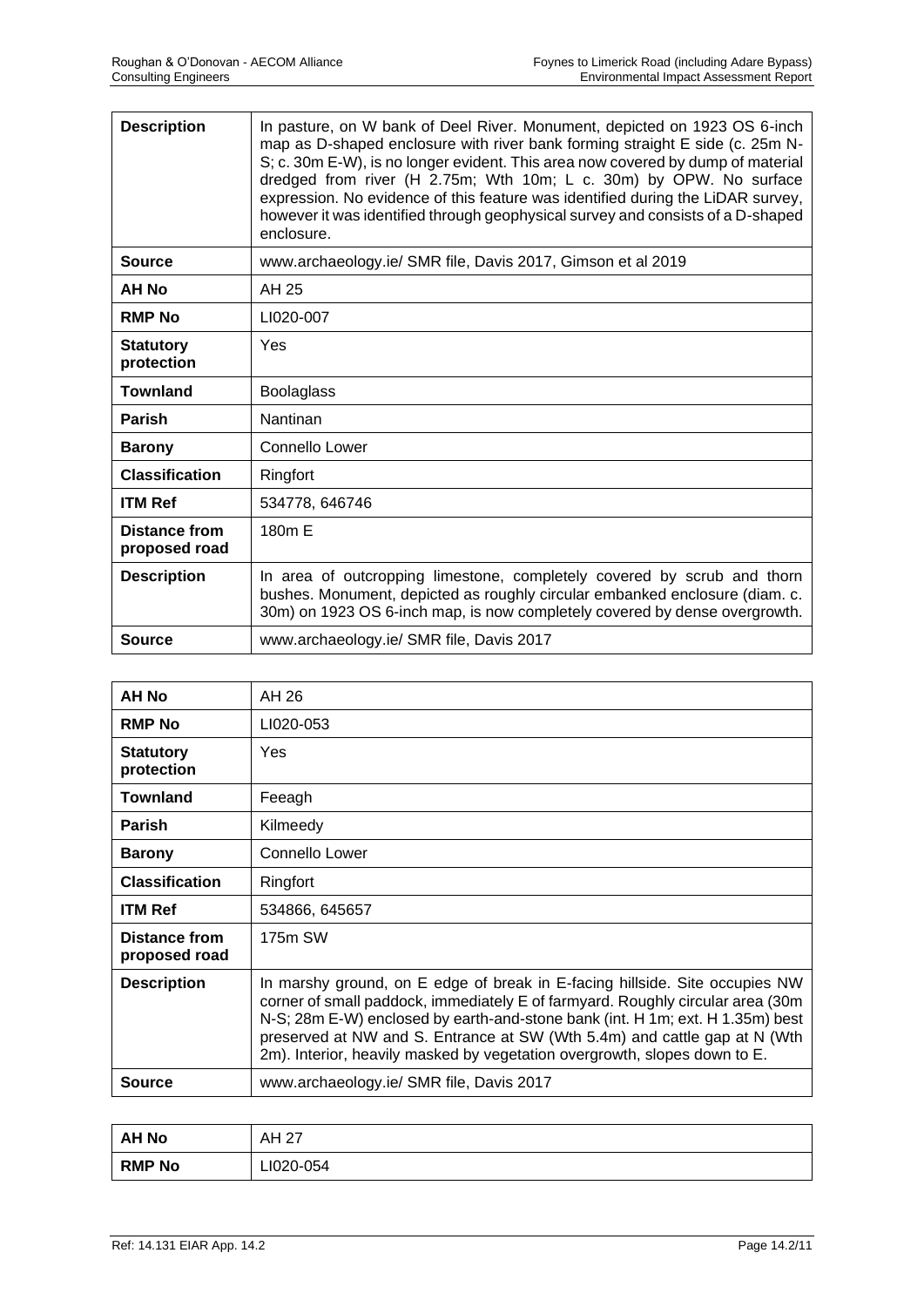| <b>Statutory</b><br>protection | Yes                                                                                                                                                                                                                                                                                                                                                                                                                                                                                                                                                                                                                                                                                                               |
|--------------------------------|-------------------------------------------------------------------------------------------------------------------------------------------------------------------------------------------------------------------------------------------------------------------------------------------------------------------------------------------------------------------------------------------------------------------------------------------------------------------------------------------------------------------------------------------------------------------------------------------------------------------------------------------------------------------------------------------------------------------|
| <b>Townland</b>                | <b>Nantinan</b>                                                                                                                                                                                                                                                                                                                                                                                                                                                                                                                                                                                                                                                                                                   |
| <b>Parish</b>                  | Nantinan                                                                                                                                                                                                                                                                                                                                                                                                                                                                                                                                                                                                                                                                                                          |
| <b>Barony</b>                  | Shanid                                                                                                                                                                                                                                                                                                                                                                                                                                                                                                                                                                                                                                                                                                            |
| <b>Classification</b>          | Ringfort - rath                                                                                                                                                                                                                                                                                                                                                                                                                                                                                                                                                                                                                                                                                                   |
| <b>ITM Ref</b>                 | 534927, 646361                                                                                                                                                                                                                                                                                                                                                                                                                                                                                                                                                                                                                                                                                                    |
| Distance from<br>proposed road | 188m NE                                                                                                                                                                                                                                                                                                                                                                                                                                                                                                                                                                                                                                                                                                           |
| <b>Description</b>             | In wooded area, on E-facing slope, in area of outcropping limestone. Circular<br>area (diam. 29m) enclosed by two concentric earth-and-stone banks. Inner bank<br>(int. H 0.25m; ext. H 1.6m), best preserved along S arc, lowers and becomes<br>scarp-like NW->NNE (H 0.9m); dip in bank at ESE (Wth 3.2m). Much-denuded<br>outer bank (int. H 0.4m; ext. H 0.55m), c. 1.5m distant from inner bank, is<br>overlain by field wall WSW->NW. Interior, covered by mature deciduous trees,<br>has lower N third separated from remainder by scarped edge (H 1m; Wth 6.1m);<br>loose stones scattered along top of scarp are probably remains of a collapsed<br>dry-stone wall. Davis records entrance to southeast. |
| <b>Source</b>                  | www.archaeology.ie/ SMR file, Davis 2017                                                                                                                                                                                                                                                                                                                                                                                                                                                                                                                                                                                                                                                                          |

| <b>AH No</b>                          | AH 28                                                                                                                                                                                                                                                                                                                                                                                                                                                                                                                                                                                                                                                                                                                                                                                                                                                                                                                                                                                                                                                                                                                                                                                                                                                                                                                                                            |
|---------------------------------------|------------------------------------------------------------------------------------------------------------------------------------------------------------------------------------------------------------------------------------------------------------------------------------------------------------------------------------------------------------------------------------------------------------------------------------------------------------------------------------------------------------------------------------------------------------------------------------------------------------------------------------------------------------------------------------------------------------------------------------------------------------------------------------------------------------------------------------------------------------------------------------------------------------------------------------------------------------------------------------------------------------------------------------------------------------------------------------------------------------------------------------------------------------------------------------------------------------------------------------------------------------------------------------------------------------------------------------------------------------------|
| <b>RMP No</b>                         | LI020-055                                                                                                                                                                                                                                                                                                                                                                                                                                                                                                                                                                                                                                                                                                                                                                                                                                                                                                                                                                                                                                                                                                                                                                                                                                                                                                                                                        |
| <b>Statutory</b><br>protection        | Yes                                                                                                                                                                                                                                                                                                                                                                                                                                                                                                                                                                                                                                                                                                                                                                                                                                                                                                                                                                                                                                                                                                                                                                                                                                                                                                                                                              |
| <b>Townland</b>                       | Ballingarrane                                                                                                                                                                                                                                                                                                                                                                                                                                                                                                                                                                                                                                                                                                                                                                                                                                                                                                                                                                                                                                                                                                                                                                                                                                                                                                                                                    |
| <b>Parish</b>                         | Nantinan                                                                                                                                                                                                                                                                                                                                                                                                                                                                                                                                                                                                                                                                                                                                                                                                                                                                                                                                                                                                                                                                                                                                                                                                                                                                                                                                                         |
| <b>Barony</b>                         | Connello Lower                                                                                                                                                                                                                                                                                                                                                                                                                                                                                                                                                                                                                                                                                                                                                                                                                                                                                                                                                                                                                                                                                                                                                                                                                                                                                                                                                   |
| <b>Classification</b>                 | Holy well                                                                                                                                                                                                                                                                                                                                                                                                                                                                                                                                                                                                                                                                                                                                                                                                                                                                                                                                                                                                                                                                                                                                                                                                                                                                                                                                                        |
| <b>ITM Ref</b>                        | 535477, 645630                                                                                                                                                                                                                                                                                                                                                                                                                                                                                                                                                                                                                                                                                                                                                                                                                                                                                                                                                                                                                                                                                                                                                                                                                                                                                                                                                   |
| <b>Distance from</b><br>proposed road | 145m NE                                                                                                                                                                                                                                                                                                                                                                                                                                                                                                                                                                                                                                                                                                                                                                                                                                                                                                                                                                                                                                                                                                                                                                                                                                                                                                                                                          |
| <b>Description</b>                    | In low-lying marshy pasture, on W bank of river. Circular area (diam. 10m),<br>enclosed by low roughly-coursed stone wall, with spring at centre. Access to<br>well, through opening in wall (Wth 1.05m) flanked by concrete piers, at N. Spring<br>covered by roughly-built circular structure with a domed top; access via splayed<br>opening (H 1.4m; Wth 0.5m) on N side with three steps leading down to spring<br>(1.5m N-S; 1.4m E-W). Base of spring is roughly covered with stone slabs. Celtic<br>cross atop dome, with date plaque underneath commemorating its erection in<br>May 1982. Older stone plaque, set in wall to W of opening, decorated with<br>carving of fish, and inscribed "This work was erected by Mr Matt Flood in honour<br>of St James Apostle 1750". Described in 1840 as 'still much restored to on the<br>25th July (Saint James's Day)  its waters are believed to be efficacious in<br>curing sores of every description' (OSL, vol. 2, 4). Ó Danachair (1955, 204) adds<br>that prayers at the well 'on the feast day or the following Sunday' were often<br>followed by 'a hurling match, with a dance in the evening'; he also lists a number<br>of legends associated with the well, including 'a large trout in the water' and<br>tradition that well moved when 'filled in by the landlord' to a location 'close by'. |
| <b>Source</b>                         | www.archaeology.ie/ SMR file                                                                                                                                                                                                                                                                                                                                                                                                                                                                                                                                                                                                                                                                                                                                                                                                                                                                                                                                                                                                                                                                                                                                                                                                                                                                                                                                     |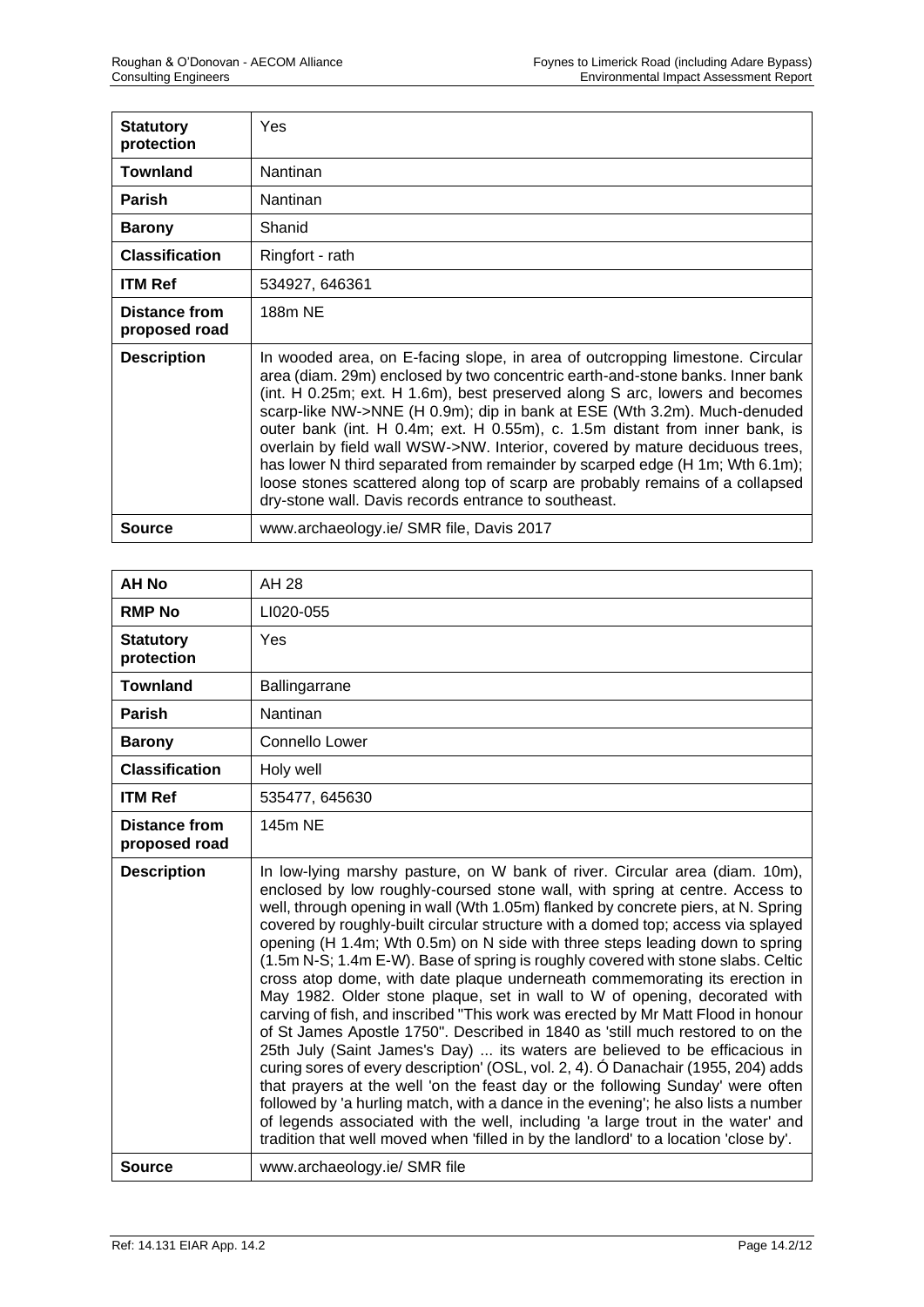| AH No                                 | AH 29                                                                                                                                                                                                                                                                                                                                                                                                                                                                                                                                                                                                                                                                                                        |
|---------------------------------------|--------------------------------------------------------------------------------------------------------------------------------------------------------------------------------------------------------------------------------------------------------------------------------------------------------------------------------------------------------------------------------------------------------------------------------------------------------------------------------------------------------------------------------------------------------------------------------------------------------------------------------------------------------------------------------------------------------------|
| <b>RMP No</b>                         | LI020-057                                                                                                                                                                                                                                                                                                                                                                                                                                                                                                                                                                                                                                                                                                    |
| <b>Statutory</b><br>protection        | Yes                                                                                                                                                                                                                                                                                                                                                                                                                                                                                                                                                                                                                                                                                                          |
| <b>Townland</b>                       | Graigeen                                                                                                                                                                                                                                                                                                                                                                                                                                                                                                                                                                                                                                                                                                     |
| <b>Parish</b>                         | <b>Nantinan</b>                                                                                                                                                                                                                                                                                                                                                                                                                                                                                                                                                                                                                                                                                              |
| <b>Barony</b>                         | Connello Lower                                                                                                                                                                                                                                                                                                                                                                                                                                                                                                                                                                                                                                                                                               |
| <b>Classification</b>                 | Ringfort - cashel                                                                                                                                                                                                                                                                                                                                                                                                                                                                                                                                                                                                                                                                                            |
| <b>ITM Ref</b>                        | 535477, 644722                                                                                                                                                                                                                                                                                                                                                                                                                                                                                                                                                                                                                                                                                               |
| <b>Distance from</b><br>proposed road | 156m W                                                                                                                                                                                                                                                                                                                                                                                                                                                                                                                                                                                                                                                                                                       |
| <b>Description</b>                    | In pasture, on gentle SW-facing slope, in area of outcropping limestone. Circular<br>area (diam. 35m) enclosed by broad flat-topped stone bank (int. H 1m; ext. H<br>0.9m; Wth top 7.15m). Bank best preserved E->S, narrows along NW arc (Wth<br>4.7m). Ground immediately outside enclosure W->NNW has been cleared by<br>mechanical digger and boulders dumped atop and at external base of bank at<br>NNE and also at SE. No evident break or entrance in enclosing bank. Farm<br>passage passes c. 10m away on W side of enclosure on line of removed field<br>boundary. Interior, covered with nettles, with mature sycamore tree at centre.<br>Associated with field system in surrounding landscape. |
|                                       | Davis records a probable entrance at the northwest and that the site is part of<br>an extensive archaeological complex.                                                                                                                                                                                                                                                                                                                                                                                                                                                                                                                                                                                      |
| <b>Source</b>                         | www.archaeology.ie/ SMR file, Davis 2017                                                                                                                                                                                                                                                                                                                                                                                                                                                                                                                                                                                                                                                                     |

| AH No                                 | AH 30                                                                                                                                                                                                                                                                                                                                                                              |
|---------------------------------------|------------------------------------------------------------------------------------------------------------------------------------------------------------------------------------------------------------------------------------------------------------------------------------------------------------------------------------------------------------------------------------|
| <b>RMP No</b>                         | LI020-058                                                                                                                                                                                                                                                                                                                                                                          |
| <b>Statutory</b><br>protection        | Yes                                                                                                                                                                                                                                                                                                                                                                                |
| <b>Townland</b>                       | Ballingarrane                                                                                                                                                                                                                                                                                                                                                                      |
| <b>Parish</b>                         | <b>Nantinan</b>                                                                                                                                                                                                                                                                                                                                                                    |
| <b>Barony</b>                         | Connello Lower                                                                                                                                                                                                                                                                                                                                                                     |
| <b>Classification</b>                 | Ringfort                                                                                                                                                                                                                                                                                                                                                                           |
| <b>ITM Ref</b>                        | 536137, 644447                                                                                                                                                                                                                                                                                                                                                                     |
| <b>Distance from</b><br>proposed road | 240m F                                                                                                                                                                                                                                                                                                                                                                             |
| <b>Description</b>                    | In pasture, on break in NNW-facing slope. Monument, depicted as embanked<br>circular enclosure (diam. c. 25m) on 1923 OS 6-inch map, has been levelled.<br>However, a low earthen bank (int. H 0.15m; ext. H 0.3m) survives W->NE (diam.<br>24m E-W). Interior level and under pasture. An ESB pole stands in SE quadrant.<br>Only slight circular enclosed area recoded on LiDAR. |
| <b>Source</b>                         | www.archaeology.ie/ SMR file, Davis 2017                                                                                                                                                                                                                                                                                                                                           |

| <b>AH No</b>  | AH 31     |
|---------------|-----------|
| <b>RMP No</b> | LI020-087 |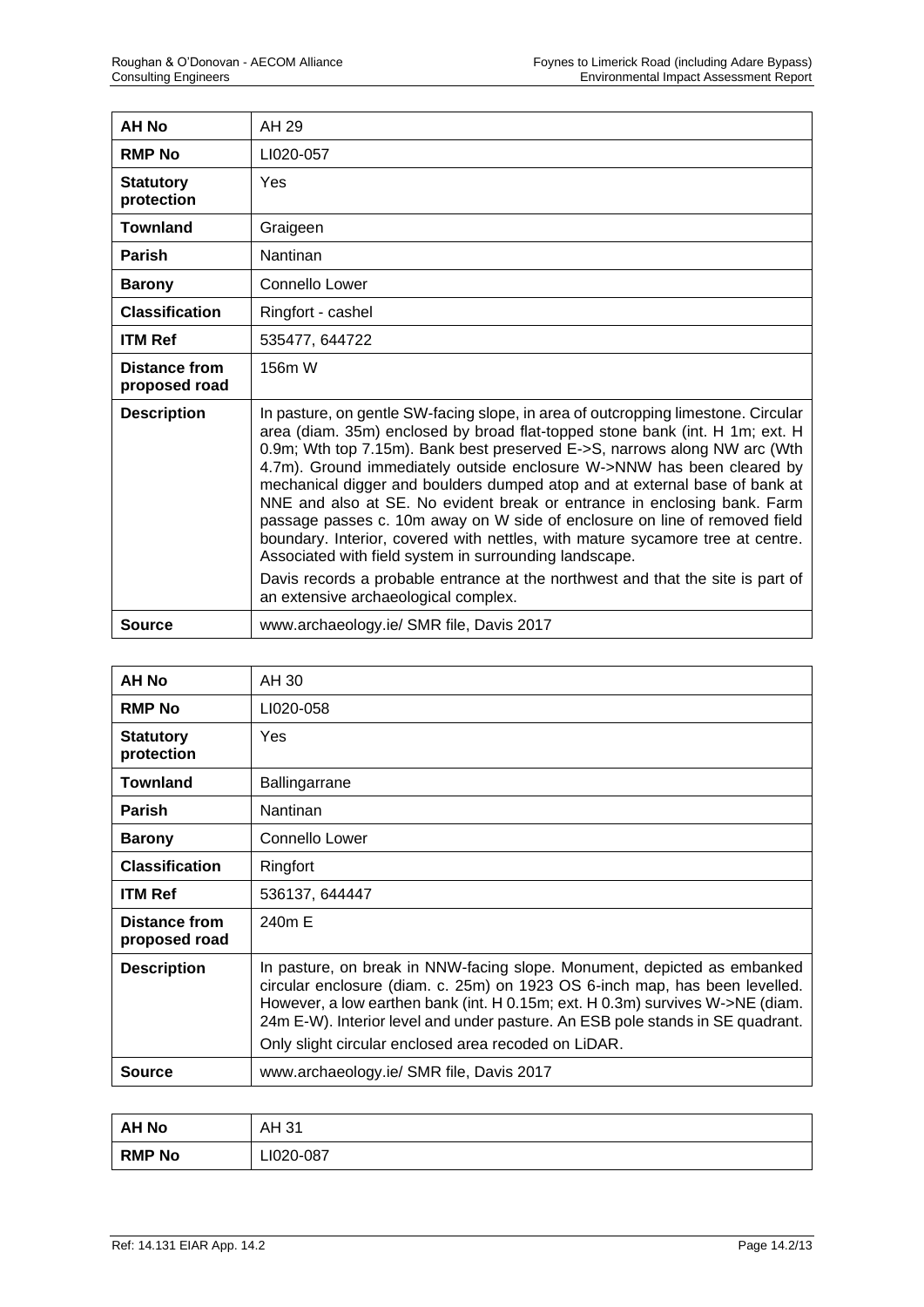| <b>Statutory</b><br>protection | Yes                                                                                                                                                                                                                                                                                                                                                                                                           |
|--------------------------------|---------------------------------------------------------------------------------------------------------------------------------------------------------------------------------------------------------------------------------------------------------------------------------------------------------------------------------------------------------------------------------------------------------------|
| <b>Townland</b>                | Graigue                                                                                                                                                                                                                                                                                                                                                                                                       |
| <b>Parish</b>                  | Clonshire                                                                                                                                                                                                                                                                                                                                                                                                     |
| <b>Barony</b>                  | Connello Lower                                                                                                                                                                                                                                                                                                                                                                                                |
| <b>Classification</b>          | Enclosure                                                                                                                                                                                                                                                                                                                                                                                                     |
| <b>ITM Ref</b>                 | 541629, 644636                                                                                                                                                                                                                                                                                                                                                                                                |
| Distance from<br>proposed road | 165m N                                                                                                                                                                                                                                                                                                                                                                                                        |
| <b>Description</b>             | In pasture, on S-facing slope, in area of outcropping limestone. Roughly<br>rectangular area (35m N-S; 34m E-W) enclosed by dry-stone wall (H 0.9m; Wth.<br>1m) NE->S and by recent linear boundary hedge WSW->NW. Cattle crush has<br>been erected along the line of the removed enclosing wall S->WSW. Interior<br>under pasture, slopes down to S. Well preserved to east, but largely denuded to<br>west. |
| Source                         | www.archaeology.ie/ SMR file, Davis 2017                                                                                                                                                                                                                                                                                                                                                                      |

| AH No                                 | AH 32                                                                                                                                                                                                                                                                                                                                                                             |
|---------------------------------------|-----------------------------------------------------------------------------------------------------------------------------------------------------------------------------------------------------------------------------------------------------------------------------------------------------------------------------------------------------------------------------------|
| <b>RMP No</b>                         | LI020-088                                                                                                                                                                                                                                                                                                                                                                         |
| <b>Statutory</b><br>protection        | <b>Yes</b>                                                                                                                                                                                                                                                                                                                                                                        |
| <b>Townland</b>                       | Graigue                                                                                                                                                                                                                                                                                                                                                                           |
| <b>Parish</b>                         | Clonshire                                                                                                                                                                                                                                                                                                                                                                         |
| <b>Barony</b>                         | Connello Lower                                                                                                                                                                                                                                                                                                                                                                    |
| <b>Classification</b>                 | Ringfort                                                                                                                                                                                                                                                                                                                                                                          |
| <b>ITM Ref</b>                        | 541677, 644522                                                                                                                                                                                                                                                                                                                                                                    |
| <b>Distance from</b><br>proposed road | 40 <sub>m</sub> N                                                                                                                                                                                                                                                                                                                                                                 |
| <b>Description</b>                    | In pasture, on S-facing hill slope. Monument, depicted as embanked circular<br>enclosure (diam. c. 20m) on 1923 OS 6-inch map, has been levelled. No trace<br>of monument evident when inspected. LiDAR indicates the monument is<br>truncated to the east and possibly quarried in the centre. Broad external fosse,<br>6.2 m across preserved to SW. Internal diameter c. 21 m. |
| <b>Source</b>                         | www.archaeology.ie/ SMR file, Davis 2017                                                                                                                                                                                                                                                                                                                                          |

| <b>AH No</b>                   | AH 33                 |
|--------------------------------|-----------------------|
| <b>RMP No</b>                  | LI020-095             |
| <b>Statutory</b><br>protection | Yes                   |
| <b>Townland</b>                | <b>Clonshire More</b> |
| <b>Parish</b>                  | Clonshire             |
| <b>Barony</b>                  | <b>Connello Lower</b> |
| <b>Classification</b>          | Ringfort              |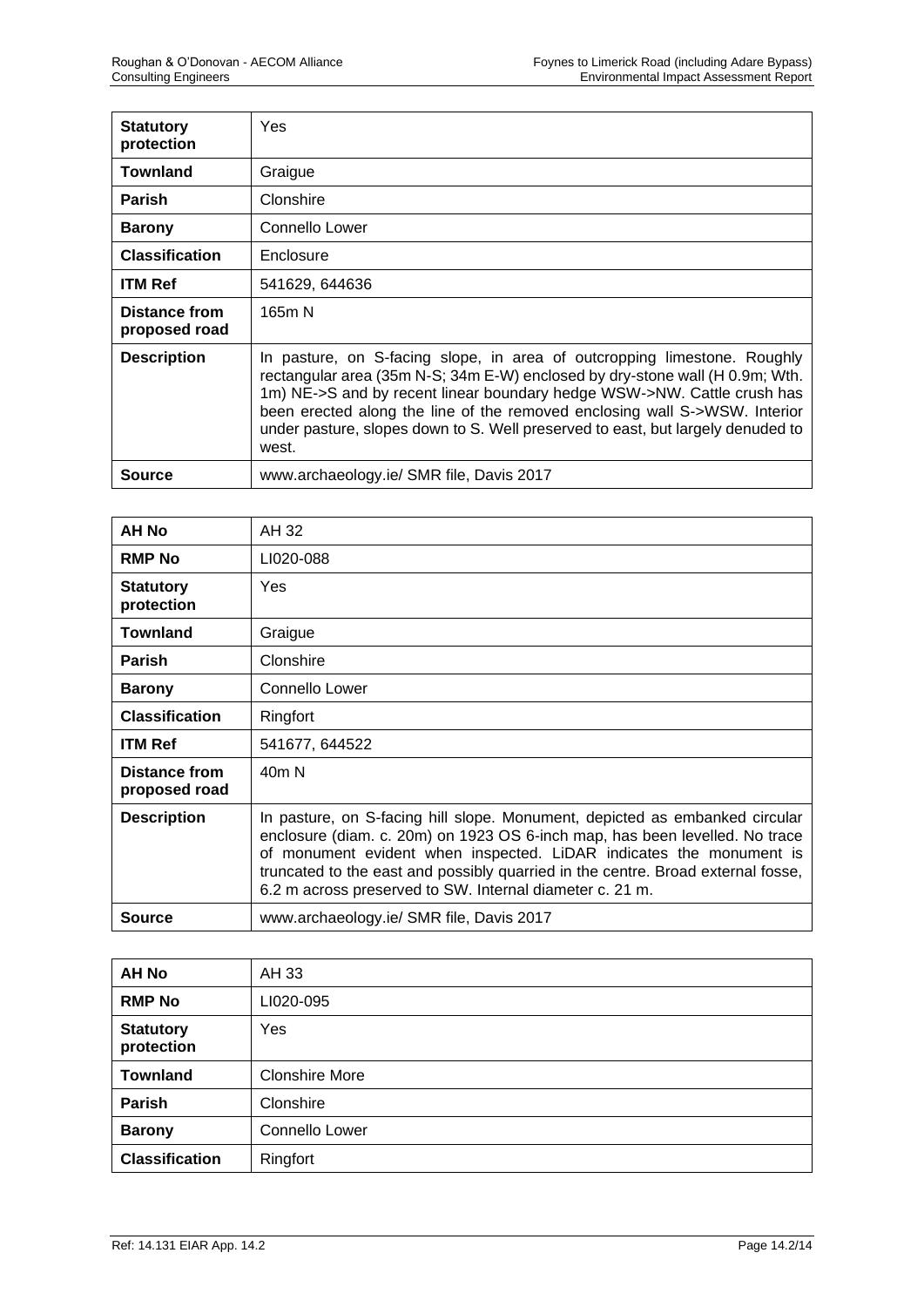| <b>ITM Ref</b>                 | 542788, 645257                                                                                                                                                                                                                                                                                                                                                                                                                                                                                                                                                                                       |
|--------------------------------|------------------------------------------------------------------------------------------------------------------------------------------------------------------------------------------------------------------------------------------------------------------------------------------------------------------------------------------------------------------------------------------------------------------------------------------------------------------------------------------------------------------------------------------------------------------------------------------------------|
| Distance from<br>proposed road | 62mS                                                                                                                                                                                                                                                                                                                                                                                                                                                                                                                                                                                                 |
| <b>Description</b>             | In pasture, atop hill. Roughly circular area (32m E-W) enclosed by earth-and-<br>stone bank (int. H 0.7m; ext. H 0.95m). Bank incorporated into field boundary<br>system SW->NNW; continuation of field boundary to NNW now removed. Break<br>in bank at ESE (Wth 3.5m). Interior, overgrown with bushes, is strewn with loose<br>stones; it rises towards centre where there is rock outcropping. Four low (max.<br>H 0.2m; L c. 14m) earth-and-stone banks, c. 5m apart, cross interior on N-S axis;<br>these may be remains of cultivation beds. Suggestion of internal structure at the<br>north |
| Source                         | www.archaeology.ie/ SMR file, Davis 2017                                                                                                                                                                                                                                                                                                                                                                                                                                                                                                                                                             |

| <b>AH No</b>                          | AH 34                                                                                                                                                                                                                                                                                                                                                                                                                                                                                                                                                                                                                                                          |
|---------------------------------------|----------------------------------------------------------------------------------------------------------------------------------------------------------------------------------------------------------------------------------------------------------------------------------------------------------------------------------------------------------------------------------------------------------------------------------------------------------------------------------------------------------------------------------------------------------------------------------------------------------------------------------------------------------------|
| <b>RMP No</b>                         | LI020-113                                                                                                                                                                                                                                                                                                                                                                                                                                                                                                                                                                                                                                                      |
| <b>Statutory</b><br>protection        | Yes                                                                                                                                                                                                                                                                                                                                                                                                                                                                                                                                                                                                                                                            |
| <b>Townland</b>                       | Kyletaun                                                                                                                                                                                                                                                                                                                                                                                                                                                                                                                                                                                                                                                       |
| <b>Parish</b>                         | Askeaton                                                                                                                                                                                                                                                                                                                                                                                                                                                                                                                                                                                                                                                       |
| <b>Barony</b>                         | Connello Lower                                                                                                                                                                                                                                                                                                                                                                                                                                                                                                                                                                                                                                                 |
| <b>Classification</b>                 | Crannóg - Illaunacrinne (Oilean an Chrainn)                                                                                                                                                                                                                                                                                                                                                                                                                                                                                                                                                                                                                    |
| <b>ITM Ref</b>                        | 536254, 642771                                                                                                                                                                                                                                                                                                                                                                                                                                                                                                                                                                                                                                                 |
| <b>Distance from</b><br>proposed road | 114m NW                                                                                                                                                                                                                                                                                                                                                                                                                                                                                                                                                                                                                                                        |
| <b>Description</b>                    | In a low-lying area of marshy pasture, bounded by deep drainage dykes to the<br>S and E and by the embankment of a disused railway line to the W. A roughly<br>circular platform (26m N-S; 27.5m E-W) defined by a gradually sloping scarped<br>edge (H 0.9m; Wth 6.7m). The surface of the platform is very uneven but<br>generally slopes up towards the centre. Its surface is scattered with loose stones<br>and the make-up of the platform appears to be a dump of stones. According to<br>the landowner the mound formerly had a boat house standing on the top. The<br>site is been subject to flooding (Anon 1901-4, 285-6). Possible causeway to NE. |
| Source                                | www.archaeology.ie/ SMR file, Davis 2017                                                                                                                                                                                                                                                                                                                                                                                                                                                                                                                                                                                                                       |

| <b>AH No</b>                          | AH 35                     |
|---------------------------------------|---------------------------|
| <b>RMP No</b>                         | LI020-115                 |
| <b>Statutory</b><br>protection        | Yes                       |
| <b>Townland</b>                       | <b>Wolfesburgess East</b> |
| <b>Parish</b>                         | Rathkeale                 |
| <b>Barony</b>                         | Connello Lower            |
| <b>Classification</b>                 | Redundant record          |
| <b>ITM Ref</b>                        | 537231, 642621            |
| <b>Distance from</b><br>proposed road | 0 <sub>m</sub>            |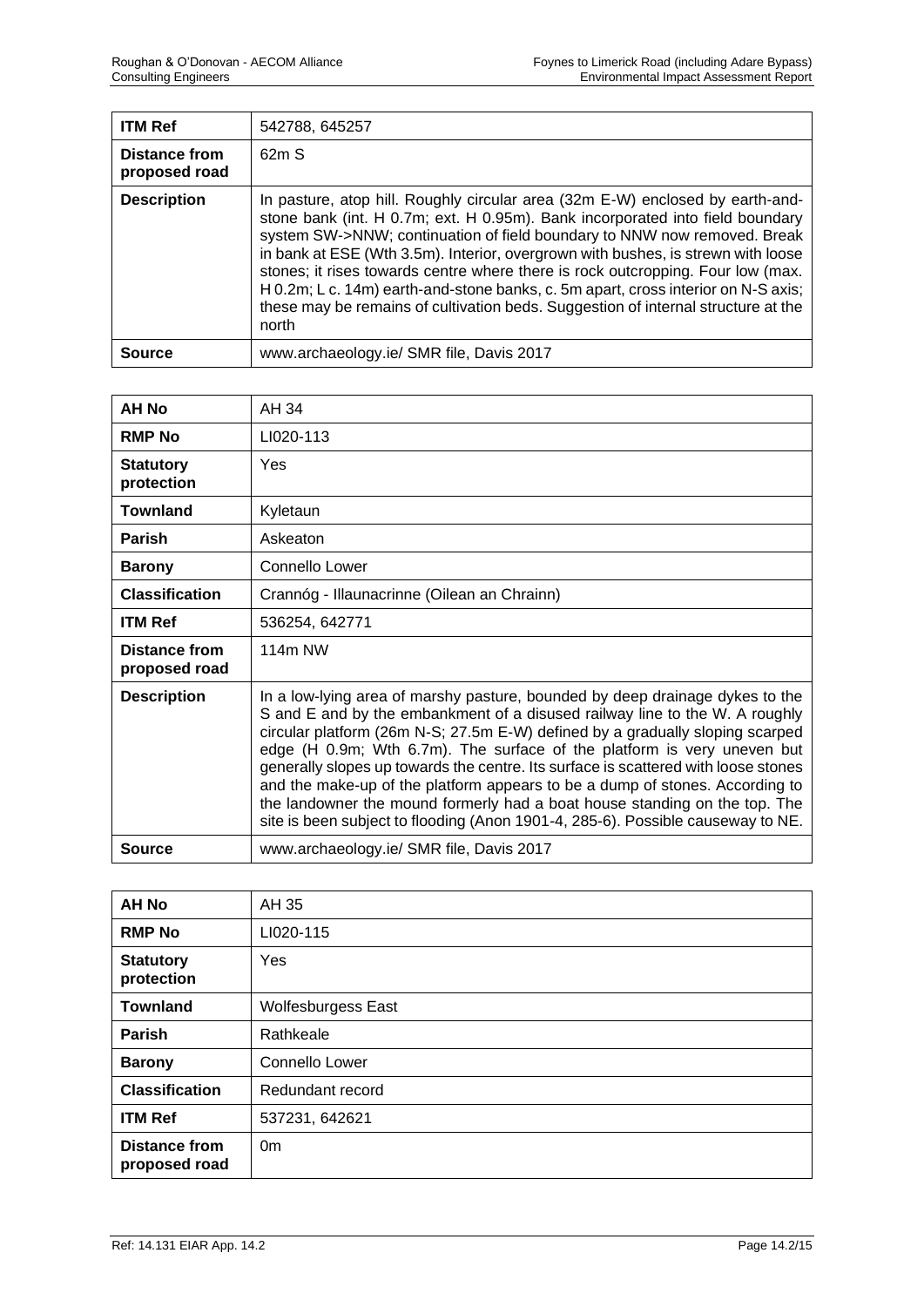| <b>Description</b> | Described as 'mounds; may be drainage clearance' in report on the Rathkeale<br>By-pass. Inspection in 1998 confirmed that these were mounds produced by<br>drainage of the river and of no archaeological significance (Denis Power Dec.<br>2008). |
|--------------------|----------------------------------------------------------------------------------------------------------------------------------------------------------------------------------------------------------------------------------------------------|
| <b>Source</b>      | www.archaeology.ie/ SMR file                                                                                                                                                                                                                       |

| AH No                                 | AH 36                                                                                                                                                                                                                                                                                                                                                                                                                                                                                                                                                                                                                                                                                                                                                                                                                                              |
|---------------------------------------|----------------------------------------------------------------------------------------------------------------------------------------------------------------------------------------------------------------------------------------------------------------------------------------------------------------------------------------------------------------------------------------------------------------------------------------------------------------------------------------------------------------------------------------------------------------------------------------------------------------------------------------------------------------------------------------------------------------------------------------------------------------------------------------------------------------------------------------------------|
| <b>RMP No</b>                         | LI020-135                                                                                                                                                                                                                                                                                                                                                                                                                                                                                                                                                                                                                                                                                                                                                                                                                                          |
| <b>Statutory</b><br>protection        | Yes                                                                                                                                                                                                                                                                                                                                                                                                                                                                                                                                                                                                                                                                                                                                                                                                                                                |
| <b>Townland</b>                       | Feeagh                                                                                                                                                                                                                                                                                                                                                                                                                                                                                                                                                                                                                                                                                                                                                                                                                                             |
| <b>Parish</b>                         | Nantinan                                                                                                                                                                                                                                                                                                                                                                                                                                                                                                                                                                                                                                                                                                                                                                                                                                           |
| <b>Barony</b>                         | Connello Lower                                                                                                                                                                                                                                                                                                                                                                                                                                                                                                                                                                                                                                                                                                                                                                                                                                     |
| <b>Classification</b>                 | Mill                                                                                                                                                                                                                                                                                                                                                                                                                                                                                                                                                                                                                                                                                                                                                                                                                                               |
| <b>ITM Ref</b>                        | 535191, 646016                                                                                                                                                                                                                                                                                                                                                                                                                                                                                                                                                                                                                                                                                                                                                                                                                                     |
| <b>Distance from</b><br>proposed road | 200m NE                                                                                                                                                                                                                                                                                                                                                                                                                                                                                                                                                                                                                                                                                                                                                                                                                                            |
| <b>Description</b>                    | On S bank of stream flowing NW to join River Deel. Fragmentary remains of<br>rectangular structure survive in area between stream to N and steep rocky face<br>to S; entire area covered by mature deciduous trees. West end of rectangular<br>building (6m N-S) whose walls are reduced to foundation level except for short<br>section (L c. 2m) of N wall which stands to c. 1.9m. North wall traceable for c.<br>5m; S wall traceable for 5.5m to where a square brick-built structure (L 2m) has<br>been built on its line; this contains a hydraulic ram which supplied water to<br>Nantinan House until c. 1970. On E side of brick structure, and c. 1.6m from it,<br>is another section of low walling (L c. 2m; H c. 4m) which appears to be<br>continuation of S wall of structure to W. Entire area strewn with loose rubble<br>stone. |
| <b>Source</b>                         | www.archaeology.ie/ SMR file                                                                                                                                                                                                                                                                                                                                                                                                                                                                                                                                                                                                                                                                                                                                                                                                                       |

| <b>AH No</b>                          | AH 37                                                                                                                                                                                                                                                          |
|---------------------------------------|----------------------------------------------------------------------------------------------------------------------------------------------------------------------------------------------------------------------------------------------------------------|
| <b>RMP No</b>                         | LI020-137                                                                                                                                                                                                                                                      |
| <b>Statutory</b><br>protection        | Yes                                                                                                                                                                                                                                                            |
| Townland                              | <b>Ballycannon</b>                                                                                                                                                                                                                                             |
| <b>Parish</b>                         | Croagh                                                                                                                                                                                                                                                         |
| <b>Barony</b>                         | <b>Connello Lower</b>                                                                                                                                                                                                                                          |
| <b>Classification</b>                 | Ringfort                                                                                                                                                                                                                                                       |
| <b>ITM Ref</b>                        | 539594, 643067                                                                                                                                                                                                                                                 |
| <b>Distance from</b><br>proposed road | 185 <sub>m</sub> S                                                                                                                                                                                                                                             |
| <b>Description</b>                    | In level pasture. Monument, depicted as semi-circular enclosure (diam. c. 20m)<br>on N side of E-W field boundary on 1841 OS 6-inch map, has been levelled and<br>field boundary removed. No trace of monument evident when inspected and no<br>trace on LiDAR |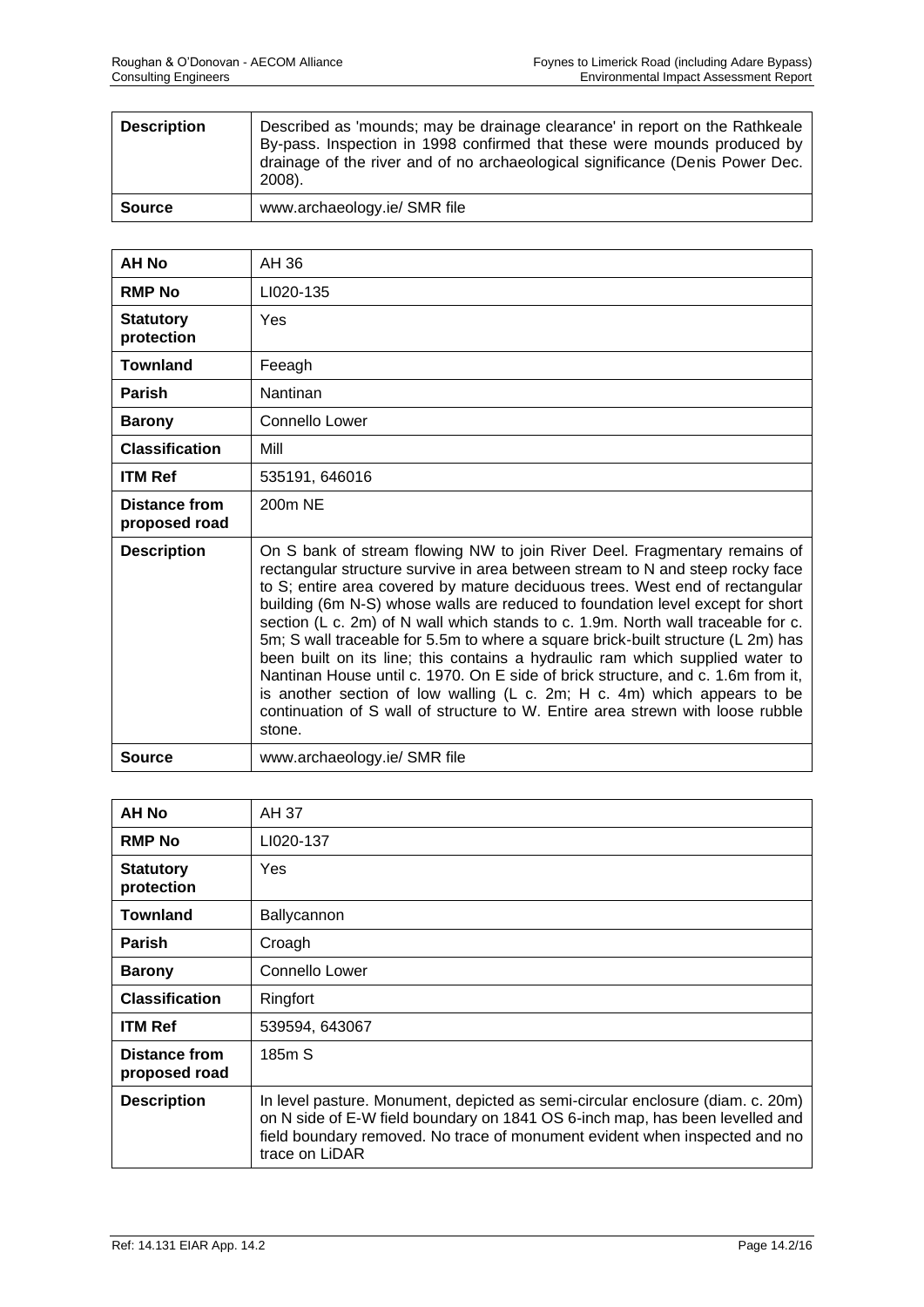| Source | www.archaeology.ie/ SMR file Davis2017 |
|--------|----------------------------------------|
|--------|----------------------------------------|

| AH No                          | AH 38                                                                                                                                                                                                                                                                                                                  |
|--------------------------------|------------------------------------------------------------------------------------------------------------------------------------------------------------------------------------------------------------------------------------------------------------------------------------------------------------------------|
| <b>RMP No</b>                  | LI020-152                                                                                                                                                                                                                                                                                                              |
| <b>Statutory</b><br>protection | <b>Yes</b>                                                                                                                                                                                                                                                                                                             |
| <b>Townland</b>                | Rathkeale                                                                                                                                                                                                                                                                                                              |
| <b>Parish</b>                  | Rathkeale                                                                                                                                                                                                                                                                                                              |
| <b>Barony</b>                  | Connello Lower                                                                                                                                                                                                                                                                                                         |
| <b>Classification</b>          | Redundant record                                                                                                                                                                                                                                                                                                       |
| <b>ITM Ref</b>                 | 537148, 642526                                                                                                                                                                                                                                                                                                         |
| Distance from<br>proposed road | 0 <sub>m</sub>                                                                                                                                                                                                                                                                                                         |
| <b>Description</b>             | In report on the Rathkeale By-pass it was noted that a 'low lying marshy area<br>may have Fulacht Fiadh.' This area is now covered by the By-pass road and<br>there is no evidence that any archaeological monuments were discovered here<br>during road construction so this record has been made a redundant record. |
| <b>Source</b>                  | www.archaeology.ie/ SMR file                                                                                                                                                                                                                                                                                           |

| AH No                          | AH 39                                                                                                                                                                                                                                                                                                                                                                                                                                                         |
|--------------------------------|---------------------------------------------------------------------------------------------------------------------------------------------------------------------------------------------------------------------------------------------------------------------------------------------------------------------------------------------------------------------------------------------------------------------------------------------------------------|
| <b>RMP No</b>                  | LI021-005                                                                                                                                                                                                                                                                                                                                                                                                                                                     |
| <b>Statutory</b><br>protection | Yes                                                                                                                                                                                                                                                                                                                                                                                                                                                           |
| Townland                       | Tuogh (Kenry By.)                                                                                                                                                                                                                                                                                                                                                                                                                                             |
| <b>Parish</b>                  | Adare                                                                                                                                                                                                                                                                                                                                                                                                                                                         |
| <b>Barony</b>                  | Kenry                                                                                                                                                                                                                                                                                                                                                                                                                                                         |
| <b>Classification</b>          | Ringfort                                                                                                                                                                                                                                                                                                                                                                                                                                                      |
| <b>ITM Ref</b>                 | 543866, 646407                                                                                                                                                                                                                                                                                                                                                                                                                                                |
| Distance from<br>proposed road | 0 <sub>m</sub>                                                                                                                                                                                                                                                                                                                                                                                                                                                |
| <b>Description</b>             | In gently undulating pasture, atop slight rise. Monument, depicted as circular<br>enclosure (diam. c. 30m) on 1841 OS 6-inch map, now survives as wedge-<br>shaped area (34m N-S; 23m E-W) enclosed NE->SW by arc of curving earthen<br>bank (int. H 0.5m; ext. H 0.45m), and is defined on W and N sides by dry-stone<br>field walls which meet at NW. Remains of a dry-stone wall runs along top of<br>bank. Interior is level and covered by mature trees. |
|                                | Access to this feature was not possible during the site inspection. Geophysical<br>survey carried out directly adjacent to the ringfort revealed a possible ditch. This<br>is likely to be of post-medieval origin and not associated with the ringfort.                                                                                                                                                                                                      |
| <b>Source</b>                  | www.archaeology.ie/ SMR file, Davis 2017, Gimson et al 2019                                                                                                                                                                                                                                                                                                                                                                                                   |

| <b>AH No</b>  | AH<br>-40 |
|---------------|-----------|
| <b>RMP No</b> | LI021-010 |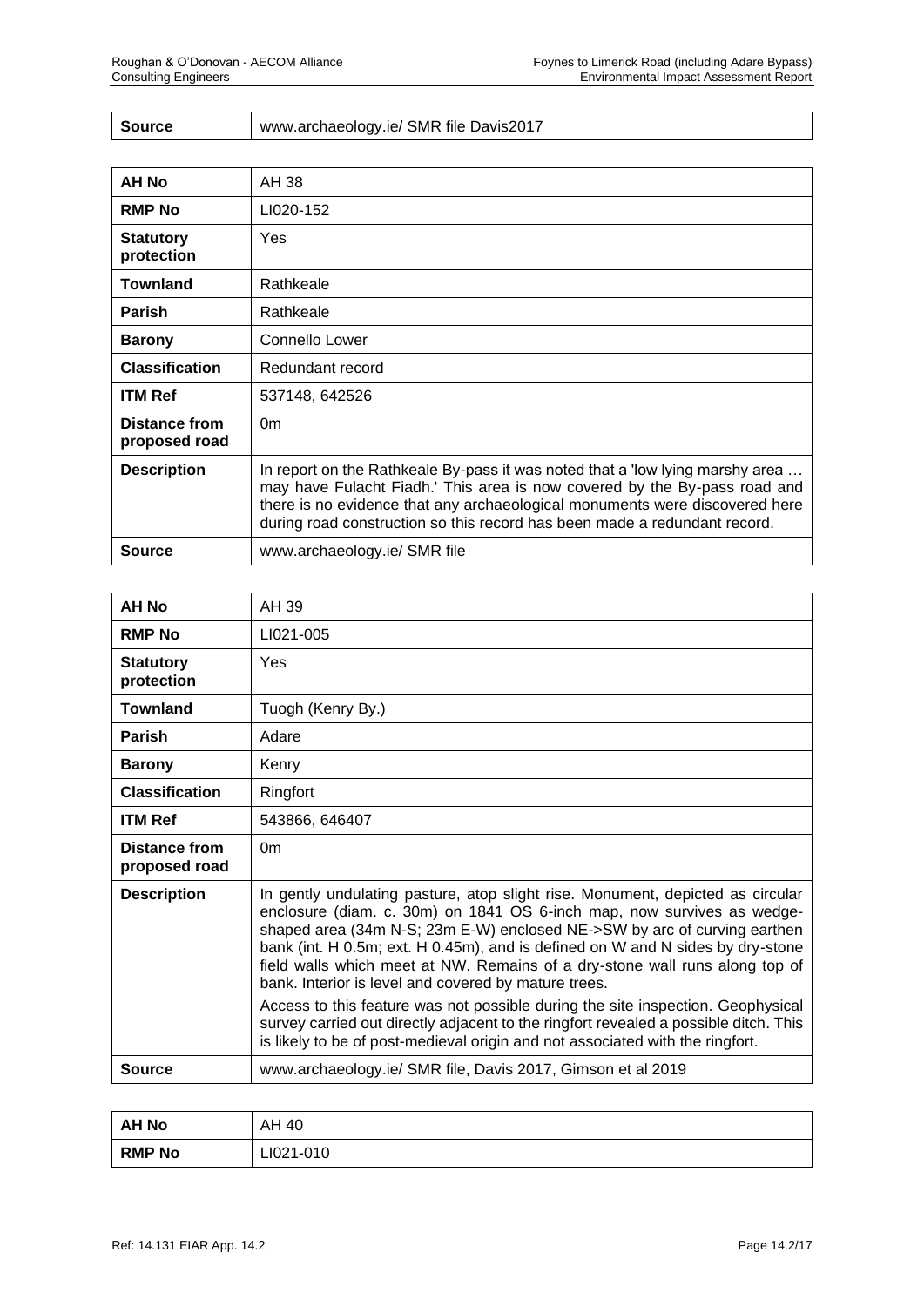| <b>Statutory</b><br>protection | Yes                                                                                                                                                                         |
|--------------------------------|-----------------------------------------------------------------------------------------------------------------------------------------------------------------------------|
| <b>Townland</b>                | Ardshanbally                                                                                                                                                                |
| <b>Parish</b>                  | Adare                                                                                                                                                                       |
| <b>Barony</b>                  | Coshma                                                                                                                                                                      |
| <b>Classification</b>          | Enclosure                                                                                                                                                                   |
| <b>ITM Ref</b>                 | 546322, 647176                                                                                                                                                              |
| Distance from<br>proposed road | 0 <sub>m</sub>                                                                                                                                                              |
| <b>Description</b>             | No detail given within the SMR file. However, the site is marked on the first<br>edition OS map and appears to have been removed due to the construction of<br>the railway. |
| Source                         | SMR file, Davis 2017                                                                                                                                                        |

| AH No                          | AH 41-42                                                                                                                                                                                                                                                                                 |
|--------------------------------|------------------------------------------------------------------------------------------------------------------------------------------------------------------------------------------------------------------------------------------------------------------------------------------|
| <b>RMP No</b>                  | LI021-011001/2                                                                                                                                                                                                                                                                           |
| <b>Statutory</b><br>protection | Yes                                                                                                                                                                                                                                                                                      |
| <b>Townland</b>                | Mondellihy                                                                                                                                                                                                                                                                               |
| <b>Parish</b>                  | Adare                                                                                                                                                                                                                                                                                    |
| <b>Barony</b>                  | Coshma                                                                                                                                                                                                                                                                                   |
| <b>Classification</b>          | Two enclosures                                                                                                                                                                                                                                                                           |
| <b>ITM Ref</b>                 | 547207, 647332                                                                                                                                                                                                                                                                           |
| Distance from<br>proposed road | $13m - 50m S$                                                                                                                                                                                                                                                                            |
| <b>Description</b>             | The features may be conjoined. AH 42 measures c.29m in diameter, surrounded<br>by an earth and stone bank. The interior appears to have been artificially levelled<br>to compensate for the natural slope. AH 41 measures c.34m in diameter. Noted<br>as part of the 'Mondellihy Rings'. |
|                                | It was noted during the site inspection that the banks of these ringforts are<br>evident with scattered trees located across the monuments. The features are<br>located on a slight rise at the corner of the field and are quite denuded.                                               |
| Source                         | SMR file, Davis 2017, site inspection                                                                                                                                                                                                                                                    |

| <b>AH No</b>                   | AH 43          |
|--------------------------------|----------------|
| <b>RMP No</b>                  | LI021-014      |
| <b>Statutory</b><br>protection | Yes            |
| <b>Townland</b>                | Kilgobbin      |
| Parish                         | Adare          |
| <b>Barony</b>                  | Coshma         |
| <b>Classification</b>          | Enclosure      |
| <b>ITM Ref</b>                 | 548482, 647846 |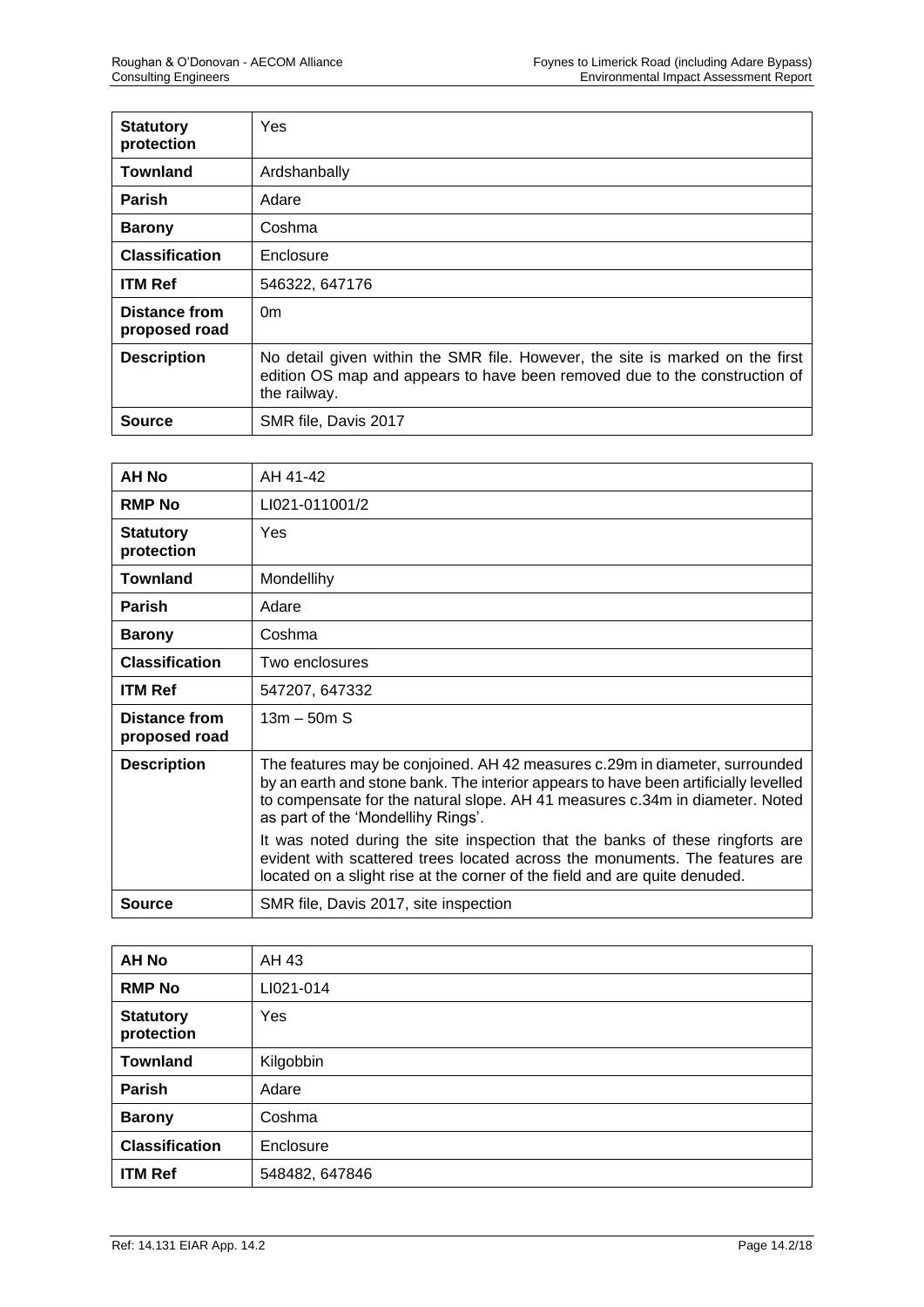| Distance from<br>proposed road | 120m N                                                                                                                                                                                                                                                                                                                                                                                                                                           |
|--------------------------------|--------------------------------------------------------------------------------------------------------------------------------------------------------------------------------------------------------------------------------------------------------------------------------------------------------------------------------------------------------------------------------------------------------------------------------------------------|
| <b>Description</b>             | Located in low lying pasture land with poor views in all directions. The enclosure<br>is described as roughly circular with possible scarped edges, situated on a low<br>natural rise. The interior gently undulates, clear of undergrowth. Substantially<br>levelled. NW section of interior platform remains along with fosse, but central<br>area seems to have been quarried. Original enclosed area c.42m diameter with<br>fosse 8m across. |
| <b>Source</b>                  | SMR files, Davis 2017                                                                                                                                                                                                                                                                                                                                                                                                                            |

| <b>AH No</b>                          | AH 44                                                                                                                                     |
|---------------------------------------|-------------------------------------------------------------------------------------------------------------------------------------------|
| <b>RMP No</b>                         | LI021-015                                                                                                                                 |
| <b>Statutory</b><br>protection        | Yes                                                                                                                                       |
| <b>Townland</b>                       | Rineroe                                                                                                                                   |
| <b>Parish</b>                         | Adare                                                                                                                                     |
| <b>Barony</b>                         | Coshma                                                                                                                                    |
| <b>Classification</b>                 | Enclosure                                                                                                                                 |
| <b>ITM Ref</b>                        | 548792, 647626                                                                                                                            |
| <b>Distance from</b><br>proposed road | 13mS                                                                                                                                      |
| <b>Description</b>                    | Probable ringfort. Located 40 m NW of location recorded on the 1994 RMP. 36.5<br>m diameter central platform surrounded by shallow fosse. |
| Source                                | www.archaeology.ie/ SMR file, Davis 2017                                                                                                  |

| AH No                          | AH 45 (also EX 16)                                                                                                                                                                                                                                                                                                                                                                                                                                                                                                                                                                                                                                                                                                                                                                                                                        |
|--------------------------------|-------------------------------------------------------------------------------------------------------------------------------------------------------------------------------------------------------------------------------------------------------------------------------------------------------------------------------------------------------------------------------------------------------------------------------------------------------------------------------------------------------------------------------------------------------------------------------------------------------------------------------------------------------------------------------------------------------------------------------------------------------------------------------------------------------------------------------------------|
| <b>RMP No</b>                  | LI021-017                                                                                                                                                                                                                                                                                                                                                                                                                                                                                                                                                                                                                                                                                                                                                                                                                                 |
| <b>Statutory</b><br>protection | Yes                                                                                                                                                                                                                                                                                                                                                                                                                                                                                                                                                                                                                                                                                                                                                                                                                                       |
| <b>Townland</b>                | Gorteen                                                                                                                                                                                                                                                                                                                                                                                                                                                                                                                                                                                                                                                                                                                                                                                                                                   |
| <b>Parish</b>                  | Croom                                                                                                                                                                                                                                                                                                                                                                                                                                                                                                                                                                                                                                                                                                                                                                                                                                     |
| <b>Barony</b>                  | Pubblebrien                                                                                                                                                                                                                                                                                                                                                                                                                                                                                                                                                                                                                                                                                                                                                                                                                               |
| <b>Classification</b>          | Moated site                                                                                                                                                                                                                                                                                                                                                                                                                                                                                                                                                                                                                                                                                                                                                                                                                               |
| <b>ITM Ref</b>                 | 549915, 647866                                                                                                                                                                                                                                                                                                                                                                                                                                                                                                                                                                                                                                                                                                                                                                                                                            |
| Distance from<br>proposed road | 0 <sub>m</sub>                                                                                                                                                                                                                                                                                                                                                                                                                                                                                                                                                                                                                                                                                                                                                                                                                            |
| <b>Description</b>             | The site appears to be a medieval moated site, enclosed by a ditch and external<br>bank. Excavations were carried out by A Gahan in 1998 (Bennett 1998:399).<br>The site, marked in the OS Memoirs as a possible ringfort had been uncovered<br>during trial trenching. Only a portion of site was excavated within the road take<br>area (60 x 15m area). The trench revealed part of a rectangular ditched<br>enclosure, the longest extent of which ran SE for a distance of 31.5m. A smaller<br>section of the ditch ran SW for 13.5m. The ditch was V to U shaped, and had a<br>width of 2.38 to 3.72m. Parts of the inner face had been revetted with stone.<br>Stone rubble in ditch fill suggested a possible internal bank. Mention is made of<br>a possible external bank feature. Two earlier shallow truncated pits were also |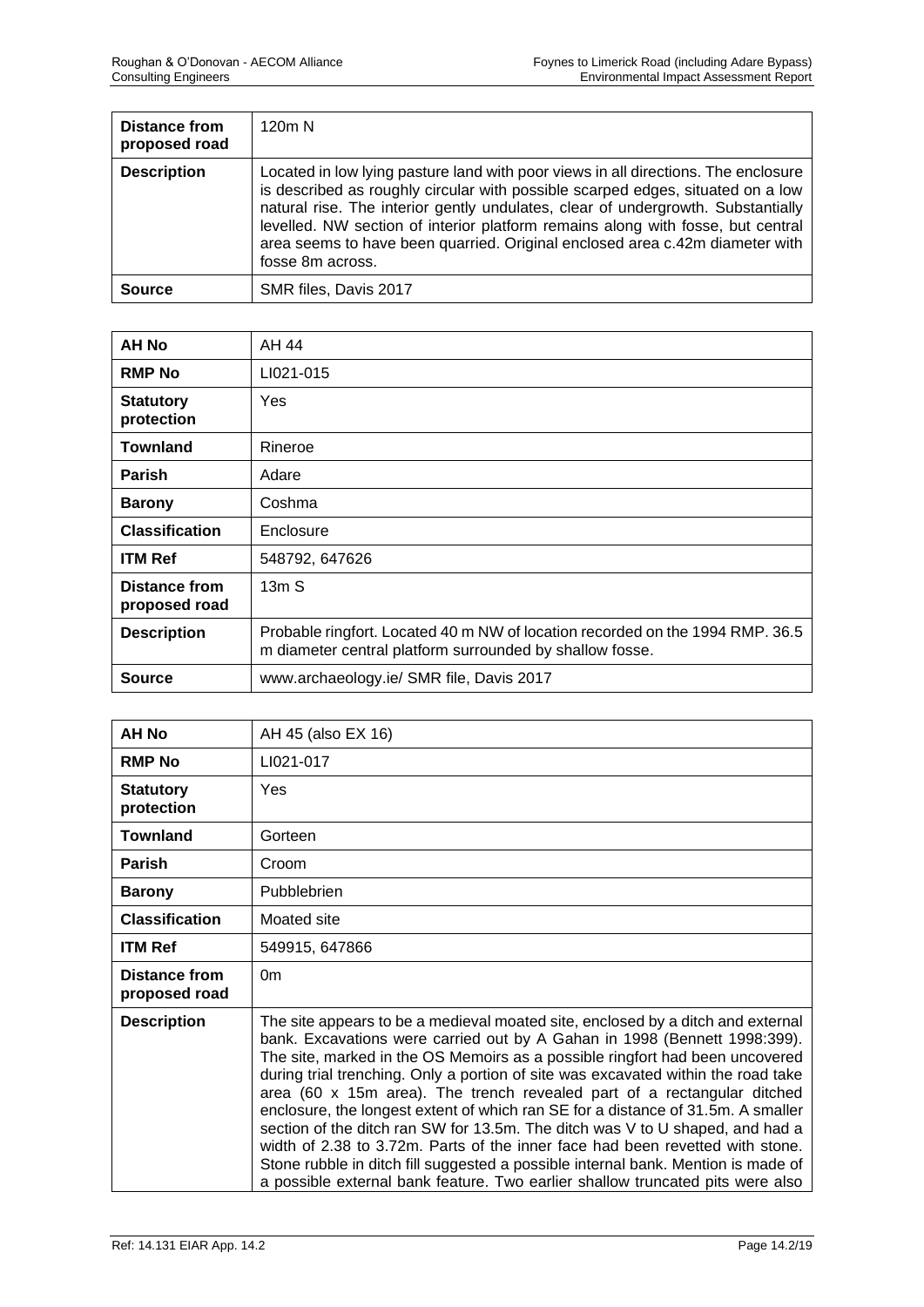|        | recorded. Sherds of 13th/14th century pottery recovered from topsoil. Enclosing<br>elements and corn drying kilns were also excavated by L McKinstry (08E0174). |
|--------|-----------------------------------------------------------------------------------------------------------------------------------------------------------------|
| Source | SMR file                                                                                                                                                        |

| <b>AH No</b>                   | AH 46                                                                                                                                                            |
|--------------------------------|------------------------------------------------------------------------------------------------------------------------------------------------------------------|
| <b>RMP No</b>                  | LI021-018                                                                                                                                                        |
| <b>Statutory</b><br>protection | <b>Yes</b>                                                                                                                                                       |
| <b>Townland</b>                | Islandea                                                                                                                                                         |
| <b>Parish</b>                  | Adare                                                                                                                                                            |
| <b>Barony</b>                  | Coshma                                                                                                                                                           |
| <b>Classification</b>          | Enclosure                                                                                                                                                        |
| <b>ITM Ref</b>                 | 145612, 147159                                                                                                                                                   |
| Distance from<br>proposed road | 250 <sub>m</sub> N                                                                                                                                               |
| <b>Description</b>             | Probable ringfort, almost entirely levelled, very slight enclosure visible<br>measuring 34.9m in diameter and located 30m north of the recorded RMP<br>location. |
| Source                         | SMR file, Davis 2017                                                                                                                                             |

| AH No                                 | AH 47                                                                                                                                                                                                                    |
|---------------------------------------|--------------------------------------------------------------------------------------------------------------------------------------------------------------------------------------------------------------------------|
| <b>RMP No</b>                         | LI021-021                                                                                                                                                                                                                |
| <b>Statutory</b><br>protection        | Yes                                                                                                                                                                                                                      |
| <b>Townland</b>                       | <b>Ballybronoge South</b>                                                                                                                                                                                                |
| <b>Parish</b>                         | Killonahan                                                                                                                                                                                                               |
| <b>Barony</b>                         | Pubblebrien                                                                                                                                                                                                              |
| <b>Classification</b>                 | Enclosure                                                                                                                                                                                                                |
| <b>ITM Ref</b>                        | 550569, 648427                                                                                                                                                                                                           |
| <b>Distance from</b><br>proposed road | 195m N                                                                                                                                                                                                                   |
| <b>Description</b>                    | No details given, however the feature is marked on the first edition OS map. By<br>the compilation of the second edition a railway has been constructed across the<br>area which appears to have impacted the enclosure. |
| Source                                | SMR file, Davis 2017                                                                                                                                                                                                     |

| <b>AH No</b>                   | AH 48     |
|--------------------------------|-----------|
| <b>RMP No</b>                  | LI021-118 |
| <b>Statutory</b><br>protection | Yes       |
| <b>Townland</b>                | Islandea  |
| Parish                         | Adare     |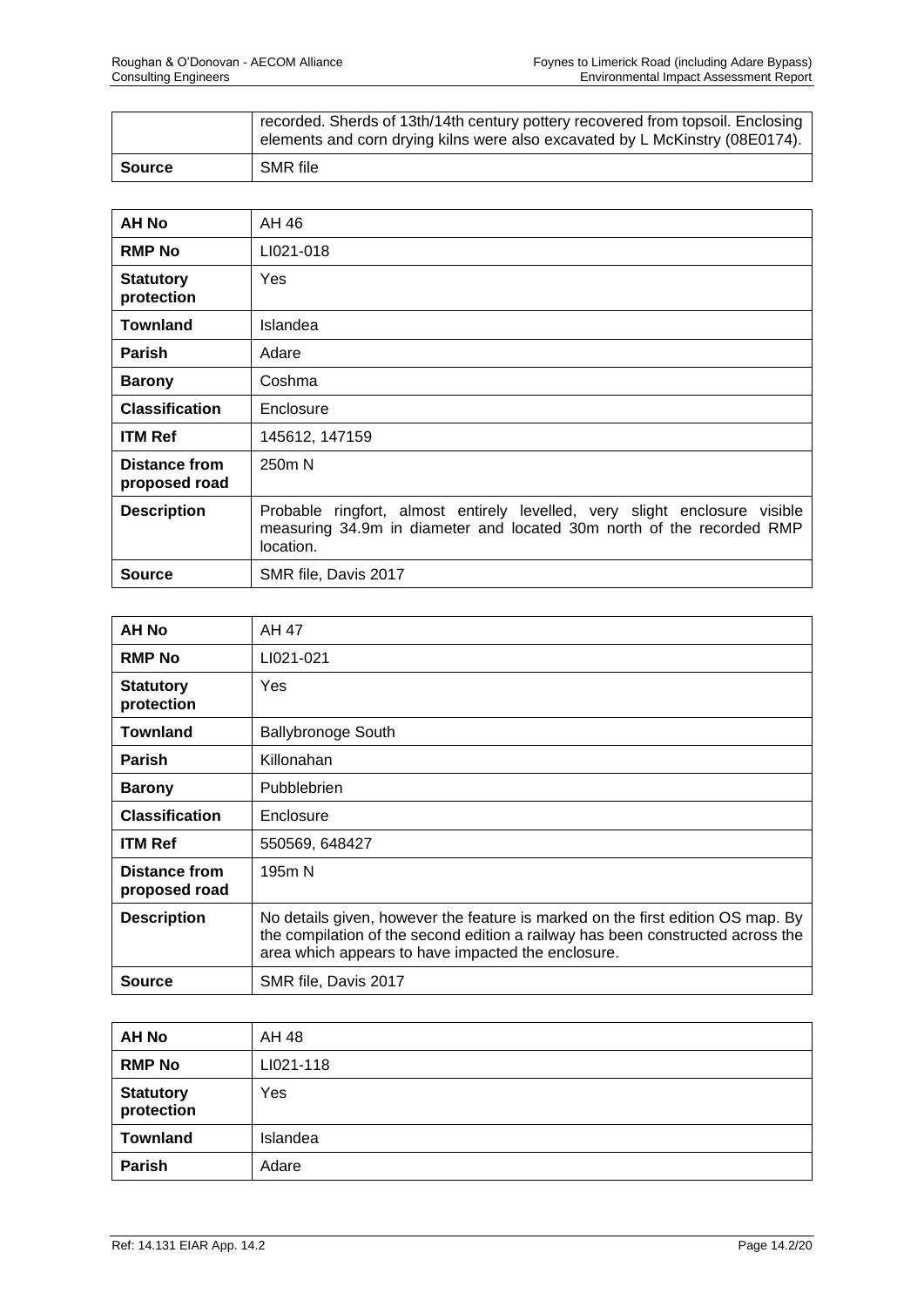| <b>Barony</b>                  | Coshma                                                                                                                                                                                                                                                                              |
|--------------------------------|-------------------------------------------------------------------------------------------------------------------------------------------------------------------------------------------------------------------------------------------------------------------------------------|
| <b>Classification</b>          | Enclosure                                                                                                                                                                                                                                                                           |
| <b>ITM Ref</b>                 | 545574, 647205                                                                                                                                                                                                                                                                      |
| Distance from<br>proposed road | 180 <sub>m</sub> N                                                                                                                                                                                                                                                                  |
| <b>Description</b>             | Located in level pasture land. Moderate views in all directions. The site is defined<br>as an ovoid rocky area as distinct from the surrounding land. There is no obvious<br>enclosing element, possibly very damaged. Known locally as a 'sand pit'.<br>Possibly quarried in past. |
| <b>Source</b>                  | <b>SMR</b> file                                                                                                                                                                                                                                                                     |

| AH No                          | AH 49                                                                                                                                         |
|--------------------------------|-----------------------------------------------------------------------------------------------------------------------------------------------|
| <b>RMP No</b>                  | LI021-121                                                                                                                                     |
| <b>Statutory</b><br>protection | Yes                                                                                                                                           |
| <b>Townland</b>                | Monearla                                                                                                                                      |
| <b>Parish</b>                  | Adare                                                                                                                                         |
| <b>Barony</b>                  | Coshma                                                                                                                                        |
| <b>Classification</b>          | Enclosure                                                                                                                                     |
| <b>ITM Ref</b>                 | 549341, 647608                                                                                                                                |
| Distance from<br>proposed road | 170m S                                                                                                                                        |
| <b>Description</b>             | Feature is not depicted on OS mapping. Probable ringfort. Very low profile oval<br>enclosure with broad outer fosse. Internal area 27 x 31 m. |
| <b>Source</b>                  | SMR files, Davis 2017                                                                                                                         |

| <b>AH No</b>                   | AH 50                                                                                                                                                                                                                                  |
|--------------------------------|----------------------------------------------------------------------------------------------------------------------------------------------------------------------------------------------------------------------------------------|
| <b>RMP No</b>                  | LI021-122                                                                                                                                                                                                                              |
| <b>Statutory</b><br>protection | Yes                                                                                                                                                                                                                                    |
| <b>Townland</b>                | Ballybronoge South                                                                                                                                                                                                                     |
| <b>Parish</b>                  | Kilonahan                                                                                                                                                                                                                              |
| <b>Barony</b>                  | Pubblebrien                                                                                                                                                                                                                            |
| <b>Classification</b>          | Redundant record                                                                                                                                                                                                                       |
| <b>ITM Ref</b>                 | 551159, 648417                                                                                                                                                                                                                         |
| Distance from<br>proposed road | 11mS                                                                                                                                                                                                                                   |
| <b>Description</b>             | This was identified during preliminary work on the Adare – Annacotty Scheme<br>and subsequently excavated by James Eogan (96E380) who concluded that it<br>was 'of no archaeological significance'. Therefore made a redundant record. |
| <b>Source</b>                  | www.archaeology.ie/ SMR file                                                                                                                                                                                                           |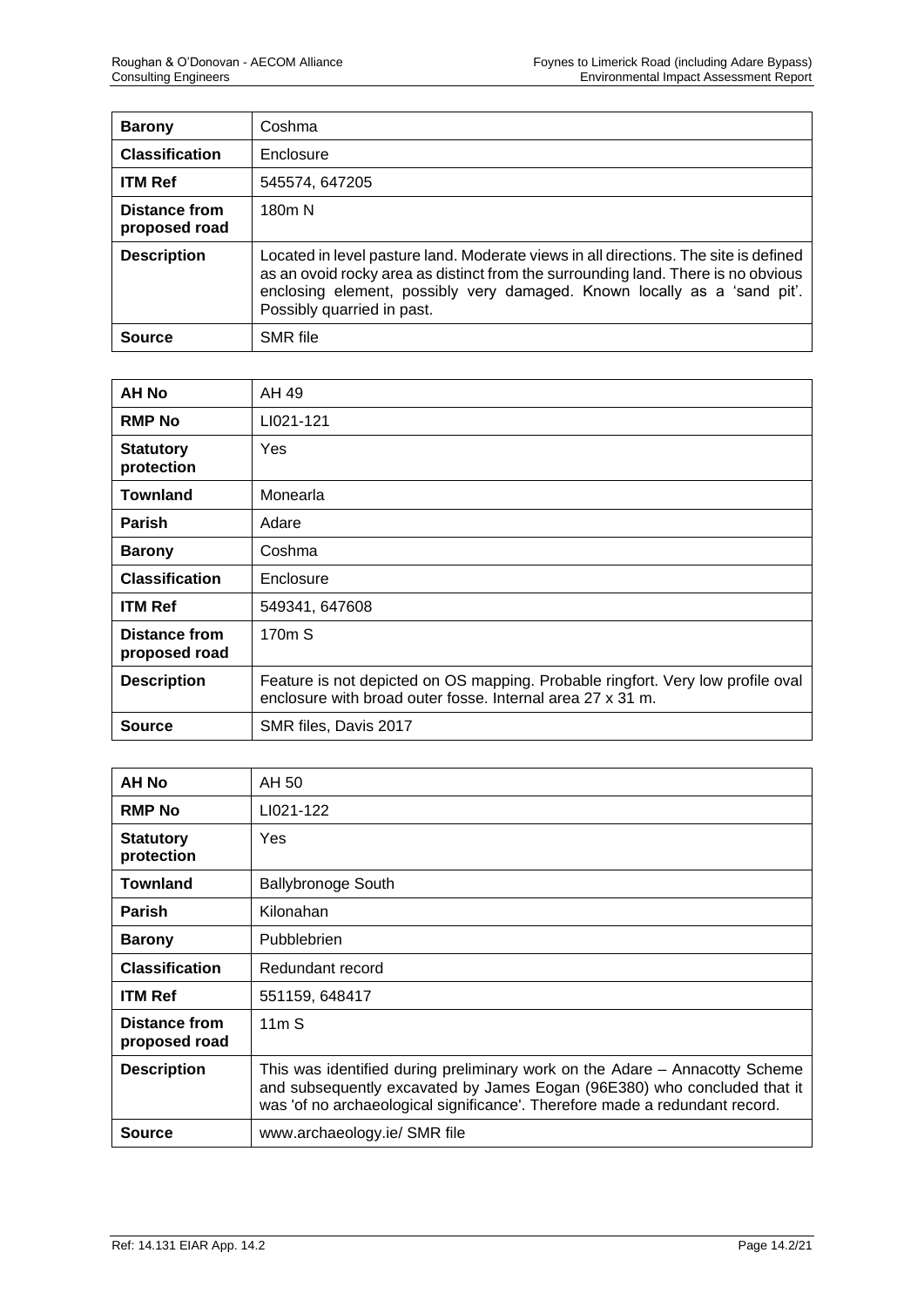| <b>AH No</b>                          | AH 51                                                                                                                                                                                              |
|---------------------------------------|----------------------------------------------------------------------------------------------------------------------------------------------------------------------------------------------------|
| <b>RMP No</b>                         | LI029-029                                                                                                                                                                                          |
| <b>Statutory</b><br>protection        | <b>Yes</b>                                                                                                                                                                                         |
| Townland                              | Rathkeale                                                                                                                                                                                          |
| <b>Parish</b>                         | Rathkeale                                                                                                                                                                                          |
| <b>Barony</b>                         | Connello Lower                                                                                                                                                                                     |
| <b>Classification</b>                 | Standing stone                                                                                                                                                                                     |
| <b>ITM Ref</b>                        | 536500, 642323                                                                                                                                                                                     |
| <b>Distance from</b><br>proposed road | 55 <sub>m</sub> S                                                                                                                                                                                  |
| <b>Description</b>                    | In pasture, on gentle NE-facing slope, in area of outcropping limestone. Squat<br>deeply-fissured limestone boulder (H 0.95m; Wth 0.9m; girth 2.9m), with long<br>axis N-S, inclining gently to E. |
| Source                                | www.archaeology.ie/ SMR file                                                                                                                                                                       |

| AH No                          | AH 52                                                                                                                                                                                                                                                                                                                                                                                                                                                                     |
|--------------------------------|---------------------------------------------------------------------------------------------------------------------------------------------------------------------------------------------------------------------------------------------------------------------------------------------------------------------------------------------------------------------------------------------------------------------------------------------------------------------------|
| <b>RMP No</b>                  | LI029-037                                                                                                                                                                                                                                                                                                                                                                                                                                                                 |
| <b>Statutory</b><br>protection | Yes                                                                                                                                                                                                                                                                                                                                                                                                                                                                       |
| <b>Townland</b>                | Blossomhill (Connello Lower By.)                                                                                                                                                                                                                                                                                                                                                                                                                                          |
| <b>Parish</b>                  | Rathkeale                                                                                                                                                                                                                                                                                                                                                                                                                                                                 |
| <b>Barony</b>                  | Connello Lower                                                                                                                                                                                                                                                                                                                                                                                                                                                            |
| <b>Classification</b>          | Ringfort                                                                                                                                                                                                                                                                                                                                                                                                                                                                  |
| <b>ITM Ref</b>                 | 537819, 642453                                                                                                                                                                                                                                                                                                                                                                                                                                                            |
| Distance from<br>proposed road | 110m S                                                                                                                                                                                                                                                                                                                                                                                                                                                                    |
| <b>Description</b>             | In pasture, on E edge of break in E-facing slope. Monument, depicted as<br>embanked circular enclosure (diam. c. 35m) on 1841 OS 6-inch map, has been<br>partially levelled. Curved section of earth-and-stone bank (int. H 0.5m; ext. H<br>0.7m) remains NW->NE. Bank, covered with mature bushes, is truncated S-<br>>NW by field boundary travelling on N-S axis. No surface trace of enclosing<br>element NE->S. Interior, under pasture, slopes down towards centre. |
| Source                         | www.archaeology.ie/ SMR file, Davis 2017                                                                                                                                                                                                                                                                                                                                                                                                                                  |

| <b>AH No</b>                   | AH 53 (Also Protected Structure BH 38) |
|--------------------------------|----------------------------------------|
| <b>RMP No</b>                  | LI021-032004                           |
| <b>Statutory</b><br>protection | Yes                                    |
| <b>Townland</b>                | Adare                                  |
| <b>Parish</b>                  | Adare                                  |
| <b>Barony</b>                  | Coshma                                 |
| <b>Classification</b>          | Church                                 |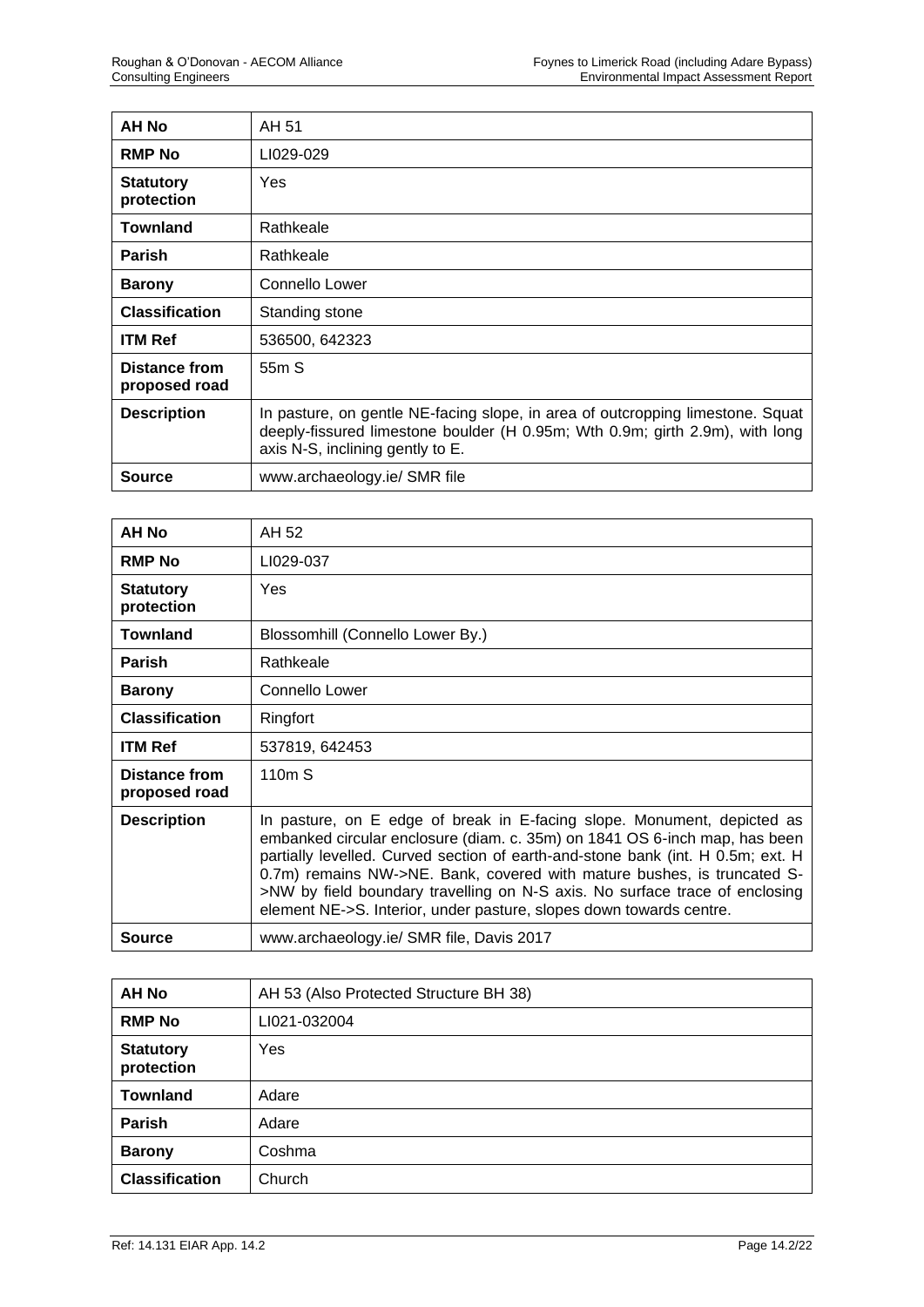| <b>ITM Ref</b>                        | 547018, 646846                                                                                                                                                                                                                                                                                                                                                                                                                                                                              |
|---------------------------------------|---------------------------------------------------------------------------------------------------------------------------------------------------------------------------------------------------------------------------------------------------------------------------------------------------------------------------------------------------------------------------------------------------------------------------------------------------------------------------------------------|
| <b>Distance from</b><br>proposed road | 169m S                                                                                                                                                                                                                                                                                                                                                                                                                                                                                      |
| <b>Description</b>                    | St Nicholas' Church was the Church of Ireland parish church in Adare until 1806.<br>This church is located in St Nicholas' graveyard beside the Adare golf club<br>grounds, and to the north of the castle. The parish church of St Nicholas of Myra<br>was named in honour of a fourth century Archbishop in Asia Minor who is<br>regarded as the patron saint of children. Santa Claus is a corruption of his name.<br>It was built and then rebuilt between the 13th and 16th centuries. |
| <b>Source</b>                         | SMR file; http://www.limerickdioceseheritage.org/Adare/CRAdare.htm                                                                                                                                                                                                                                                                                                                                                                                                                          |

| <b>AH No</b>                          | AH 54                                                                                                                                                                                                                                                                                                                                                |
|---------------------------------------|------------------------------------------------------------------------------------------------------------------------------------------------------------------------------------------------------------------------------------------------------------------------------------------------------------------------------------------------------|
| <b>RMP No</b>                         | LI021-032005                                                                                                                                                                                                                                                                                                                                         |
| <b>Statutory</b><br>protection        | <b>Yes</b>                                                                                                                                                                                                                                                                                                                                           |
| <b>Townland</b>                       | Adare                                                                                                                                                                                                                                                                                                                                                |
| <b>Parish</b>                         | Adare                                                                                                                                                                                                                                                                                                                                                |
| <b>Barony</b>                         | Coshma                                                                                                                                                                                                                                                                                                                                               |
| <b>Classification</b>                 | Graveyard                                                                                                                                                                                                                                                                                                                                            |
| <b>ITM Ref</b>                        | 547041, 646870                                                                                                                                                                                                                                                                                                                                       |
| <b>Distance from</b><br>proposed road | 112mS                                                                                                                                                                                                                                                                                                                                                |
| <b>Description</b>                    | Located in the grounds of St Nicholas' Church, the old parish church in Adare.<br>This graveyard is in good condition. The oldest headstone found in this<br>graveyard was in memory of Cat Dwyer, who died on the 24th of February 1744.<br>There is also a headstone in memory of Margaret Dwyer, who died on March<br>29th 1739 or 1759, aged 42. |
|                                       | A wall encloses the Protestant section of this graveyard. There are also Catholics<br>buried in this section. It is here that the modern burial place of the Earls of<br>Dunraven can be found.                                                                                                                                                      |
| <b>Source</b>                         | SMR file; http://www.limerickdioceseheritage.org/Adare/gyAdare.htm                                                                                                                                                                                                                                                                                   |

| <b>AH No</b>                          | AH 55                                                                                                                   |
|---------------------------------------|-------------------------------------------------------------------------------------------------------------------------|
| <b>RMP No</b>                         | LI021-032009                                                                                                            |
| <b>Statutory</b><br>protection        | <b>Yes</b>                                                                                                              |
| <b>Townland</b>                       | Adare                                                                                                                   |
| <b>Parish</b>                         | Adare                                                                                                                   |
| <b>Barony</b>                         | Coshma                                                                                                                  |
| <b>Classification</b>                 | Gatehouse                                                                                                               |
| <b>ITM Ref</b>                        | 546955, 646831                                                                                                          |
| <b>Distance from</b><br>proposed road | 172m S                                                                                                                  |
| <b>Description</b>                    | No details given in SMR file. No evidence for a gatehouse on historic OS maps<br>in the location as defined by the RMP. |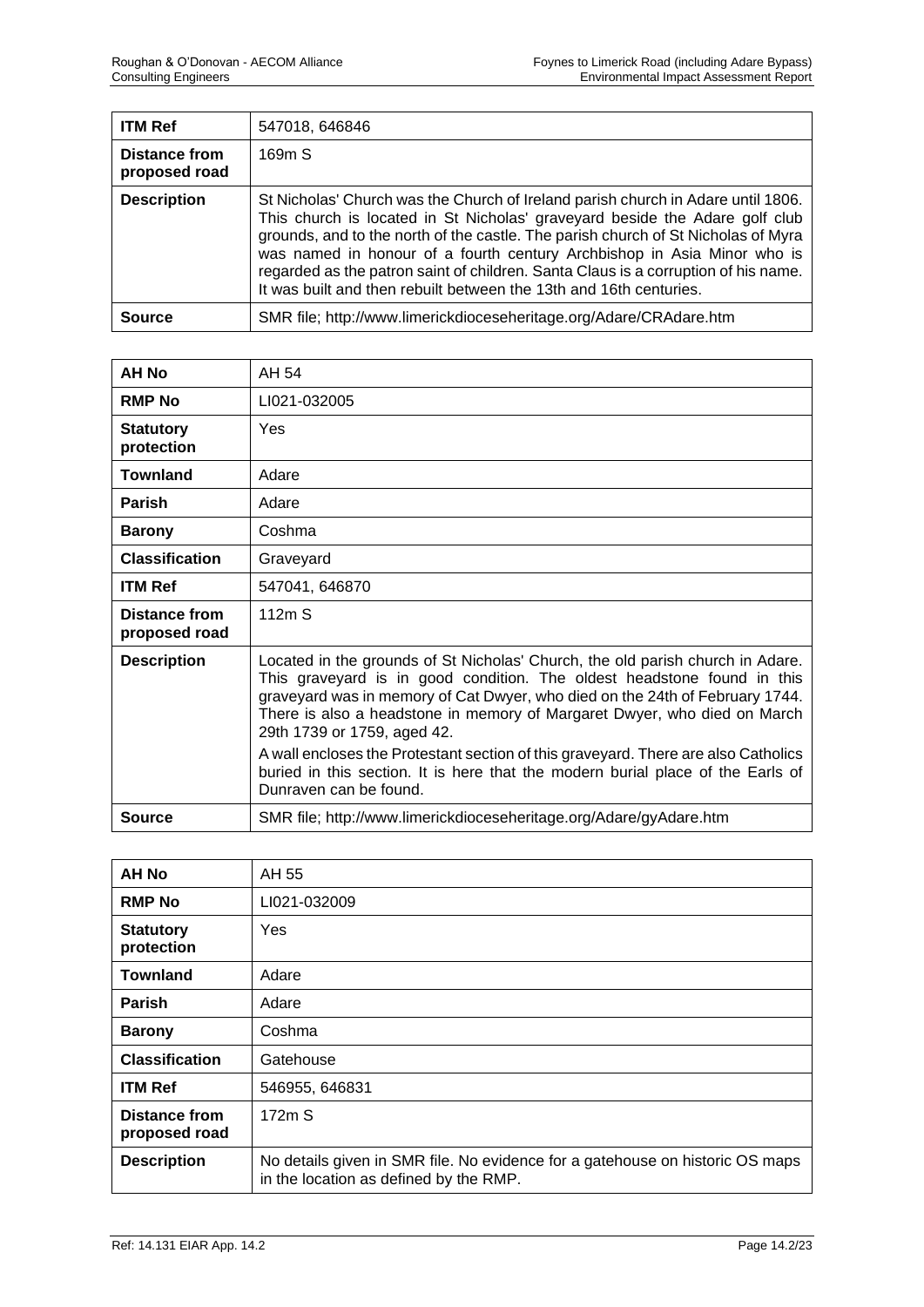| $\epsilon$<br>urce | <b>SMR</b> file |
|--------------------|-----------------|
|                    |                 |

| AH No                          | AH 56 (Also Protected Structure BH 37)                                                                                                                                                                                                                                                                                   |
|--------------------------------|--------------------------------------------------------------------------------------------------------------------------------------------------------------------------------------------------------------------------------------------------------------------------------------------------------------------------|
| <b>RMP No</b>                  | LI021-032011                                                                                                                                                                                                                                                                                                             |
| <b>Statutory</b><br>protection | Yes                                                                                                                                                                                                                                                                                                                      |
| Townland                       | Adare                                                                                                                                                                                                                                                                                                                    |
| <b>Parish</b>                  | Adare                                                                                                                                                                                                                                                                                                                    |
| <b>Barony</b>                  | Coshma                                                                                                                                                                                                                                                                                                                   |
| <b>Classification</b>          | Chapel                                                                                                                                                                                                                                                                                                                   |
| <b>ITM Ref</b>                 | 547021, 646878                                                                                                                                                                                                                                                                                                           |
| Distance from<br>proposed road | 148m S                                                                                                                                                                                                                                                                                                                   |
| <b>Description</b>             | This was a Chapel of Ease dating from the 15th century. According to Lenihan,<br>"An ancient chapel stands at a little distance from the castlein this chapel<br>several members of the Quin family (family name of Dunraven Earls) were<br>buried." It also contained chaplains' quarters located near its eastern end. |
| Source                         | SMR file; http://www.limerickdioceseheritage.org/Adare/CRAdare.htm                                                                                                                                                                                                                                                       |

| AH No                                 | AH 57                                                                                                                                                                                                                                                                                                                                         |
|---------------------------------------|-----------------------------------------------------------------------------------------------------------------------------------------------------------------------------------------------------------------------------------------------------------------------------------------------------------------------------------------------|
| <b>RMP No</b>                         | LI021-143                                                                                                                                                                                                                                                                                                                                     |
| <b>Statutory</b><br>protection        | Yes                                                                                                                                                                                                                                                                                                                                           |
| <b>Townland</b>                       | Ardshanbally                                                                                                                                                                                                                                                                                                                                  |
| <b>Parish</b>                         | Adare                                                                                                                                                                                                                                                                                                                                         |
| <b>Barony</b>                         | Coshma                                                                                                                                                                                                                                                                                                                                        |
| <b>Classification</b>                 | Enclosure                                                                                                                                                                                                                                                                                                                                     |
| <b>ITM Ref</b>                        | 546602, 647346                                                                                                                                                                                                                                                                                                                                |
| <b>Distance from</b><br>proposed road | 40 <sub>m</sub> N                                                                                                                                                                                                                                                                                                                             |
| <b>Description</b>                    | Located in pasture land on top of a steep W facing slope. Moderate to good<br>views in all directions. The site comprises a rocky ovoid area, 45m diameter, but<br>no obvious defensible enclosure identified. Interior planted with conifers.<br>Substantial modification makes it difficult to determine if any of the monument<br>remains. |
| Source                                | SMR file, Davis 2017                                                                                                                                                                                                                                                                                                                          |

| <b>AH No</b>                   | AH 58        |
|--------------------------------|--------------|
| <b>RMP No</b>                  | LI021-144    |
| <b>Statutory</b><br>protection | Yes          |
| <b>Townland</b>                | Ardshanbally |
| Parish                         | Adare        |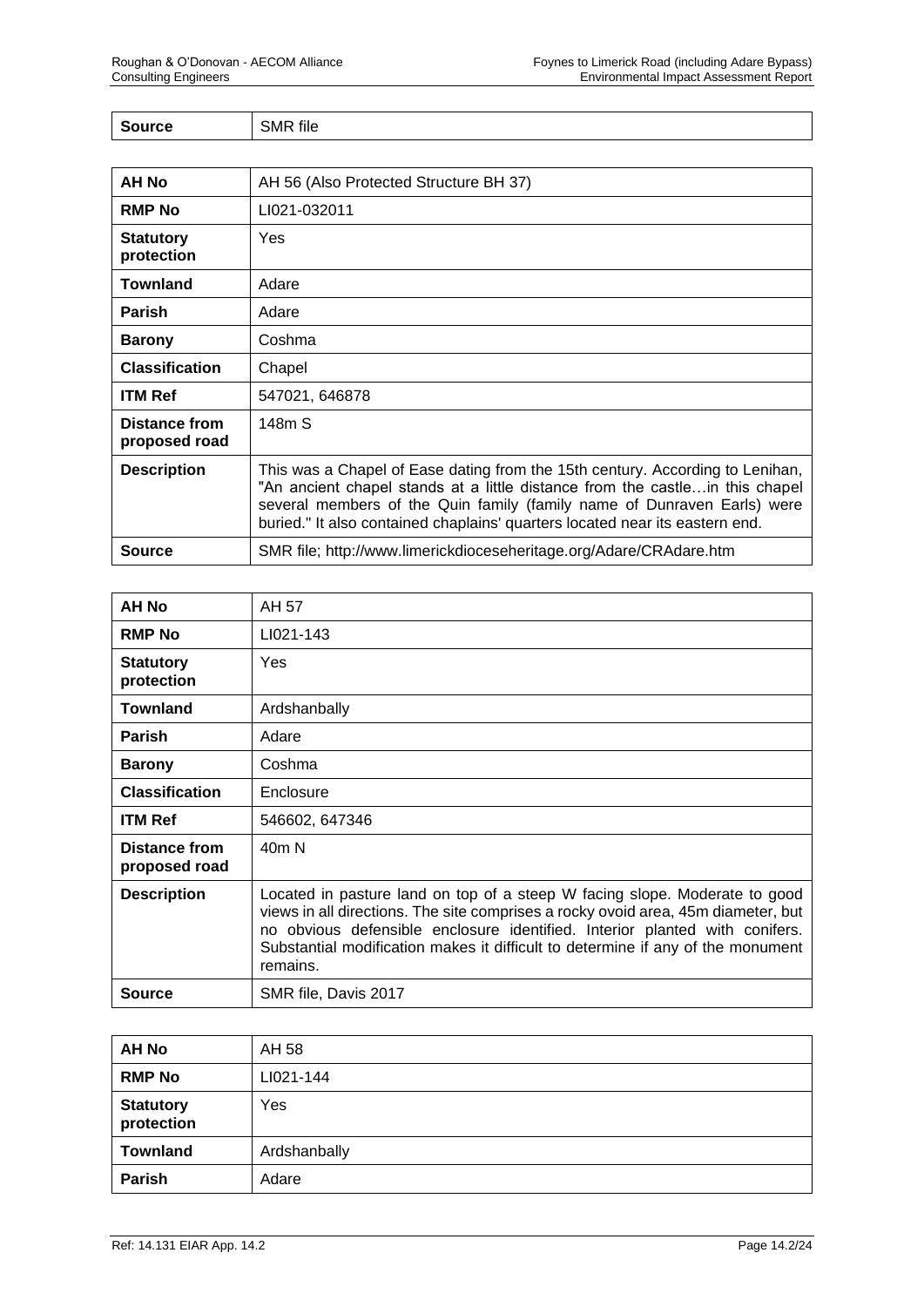| <b>Barony</b>                  | Coshma                                                                                                                                                                                                                                                                                            |
|--------------------------------|---------------------------------------------------------------------------------------------------------------------------------------------------------------------------------------------------------------------------------------------------------------------------------------------------|
| <b>Classification</b>          | Enclosure                                                                                                                                                                                                                                                                                         |
| <b>ITM Ref</b>                 | 546812, 647336                                                                                                                                                                                                                                                                                    |
| Distance from<br>proposed road | 0 <sub>m</sub>                                                                                                                                                                                                                                                                                    |
| <b>Description</b>             | In pasture land on a slight E facing slope. Views are good in all directions, except<br>to W. Not shown on historic OS maps. No evidence of an enclosure identified<br>from LiDAR data or by geophysical survey. Geophysical survey did identify<br>possible ditches or gullies at this location. |
| Source                         | SMR file, Davis 2017, Gimson et al 2019                                                                                                                                                                                                                                                           |

| <b>AH No</b>                          | AH 59                                                                                                                                                                                                                               |
|---------------------------------------|-------------------------------------------------------------------------------------------------------------------------------------------------------------------------------------------------------------------------------------|
| <b>RMP No</b>                         | LI021-145                                                                                                                                                                                                                           |
| <b>Statutory</b><br>protection        | Yes                                                                                                                                                                                                                                 |
| <b>Townland</b>                       | Mondellihy                                                                                                                                                                                                                          |
| <b>Parish</b>                         | Adare                                                                                                                                                                                                                               |
| <b>Barony</b>                         | Coshma                                                                                                                                                                                                                              |
| <b>Classification</b>                 | Enclosure                                                                                                                                                                                                                           |
| <b>ITM Ref</b>                        | 547362, 647376                                                                                                                                                                                                                      |
| <b>Distance from</b><br>proposed road | 50mS                                                                                                                                                                                                                                |
| <b>Description</b>                    | Located in gently undulating pasture land. Moderate good views in all directions.<br>No clear extant enclosing element visible. This feature was not identified during<br>the LiDAR survey and is not depicted on historic OS maps. |
| <b>Source</b>                         | SMR file, Davis 2017                                                                                                                                                                                                                |

| AH No                                 | AH 60                                                                                                                                                                                                                                                    |
|---------------------------------------|----------------------------------------------------------------------------------------------------------------------------------------------------------------------------------------------------------------------------------------------------------|
| <b>RMP No</b>                         | LI021-146                                                                                                                                                                                                                                                |
| <b>Statutory</b><br>protection        | <b>Yes</b>                                                                                                                                                                                                                                               |
| <b>Townland</b>                       | Kilgobbin                                                                                                                                                                                                                                                |
| <b>Parish</b>                         | Adare                                                                                                                                                                                                                                                    |
| <b>Barony</b>                         | Coshma                                                                                                                                                                                                                                                   |
| <b>Classification</b>                 | Enclosure                                                                                                                                                                                                                                                |
| <b>ITM Ref</b>                        | 547619, 647521                                                                                                                                                                                                                                           |
| <b>Distance from</b><br>proposed road | 0 <sub>m</sub>                                                                                                                                                                                                                                           |
| <b>Description</b>                    | Located in undulating pasture, relatively level area. Views moderate in all<br>directions. No extant trace of enclosing element. Not shown on historic OS<br>maps. No evidence of this enclosure was identified from Lidar data or<br>geophysical survey |
| Source                                | SMR file, Davis 2017, Gimson et al 2019                                                                                                                                                                                                                  |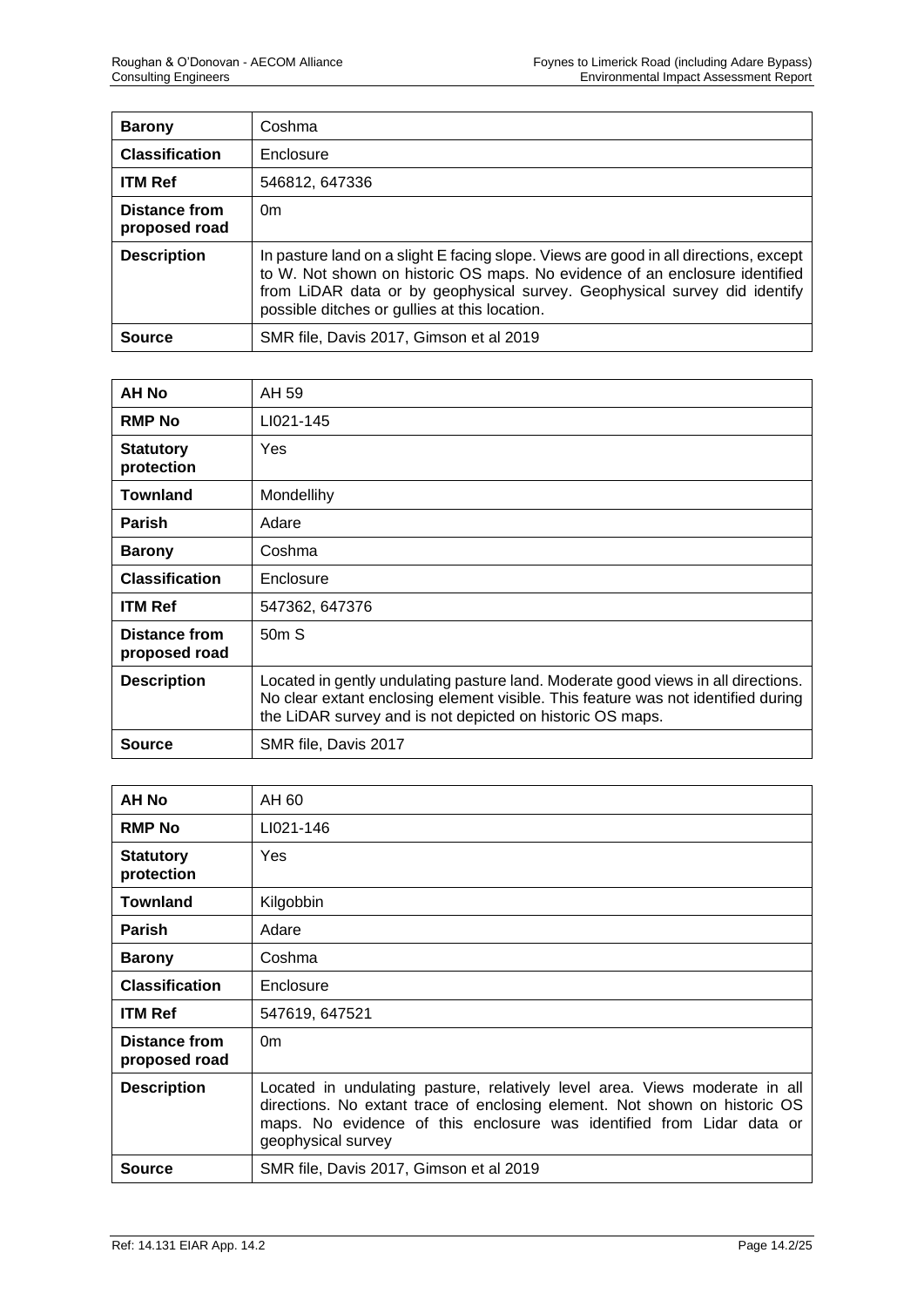| <b>AH No</b>                          | AH 61-62                                                                                                                                                                                                                                                                                                                                                                                                                                                                                                                      |
|---------------------------------------|-------------------------------------------------------------------------------------------------------------------------------------------------------------------------------------------------------------------------------------------------------------------------------------------------------------------------------------------------------------------------------------------------------------------------------------------------------------------------------------------------------------------------------|
| <b>RMP No</b>                         | LI021-147001/2                                                                                                                                                                                                                                                                                                                                                                                                                                                                                                                |
| <b>Statutory</b><br>protection        | Yes                                                                                                                                                                                                                                                                                                                                                                                                                                                                                                                           |
| <b>Townland</b>                       | Kilgobbin                                                                                                                                                                                                                                                                                                                                                                                                                                                                                                                     |
| <b>Parish</b>                         | Adare                                                                                                                                                                                                                                                                                                                                                                                                                                                                                                                         |
| <b>Barony</b>                         | Coshma                                                                                                                                                                                                                                                                                                                                                                                                                                                                                                                        |
| <b>Classification</b>                 | Two enclosures                                                                                                                                                                                                                                                                                                                                                                                                                                                                                                                |
| <b>ITM Ref</b>                        | 547752, 647516 and 547753, 647577                                                                                                                                                                                                                                                                                                                                                                                                                                                                                             |
| <b>Distance from</b><br>proposed road | $AH 61 - 22m S$<br>$AH 62 - 0m$                                                                                                                                                                                                                                                                                                                                                                                                                                                                                               |
| <b>Description</b>                    | Located in undulating pasture on a low rise. Views moderate in all directions. No<br>extant trace of enclosing elements. These features are not shown on historic OS<br>maps and were originally identified from aerial photographs as part of the original<br>Adare Bypass constraints study. No evidence for either was identified on LiDAR,<br>however geophysical survey confirmed AH 62 as a circular enclosure c. 27m in<br>diameter with evidence for associated features both within and outside of the<br>enclosure. |
| <b>Source</b>                         | SMR file, Davis 2017, Gimson et al 2019                                                                                                                                                                                                                                                                                                                                                                                                                                                                                       |

| <b>AH No</b>                   | AH 63                                                                                                                                                                                                                                                                   |
|--------------------------------|-------------------------------------------------------------------------------------------------------------------------------------------------------------------------------------------------------------------------------------------------------------------------|
| <b>RMP No</b>                  | LI021-148                                                                                                                                                                                                                                                               |
| <b>Statutory</b><br>protection | <b>Yes</b>                                                                                                                                                                                                                                                              |
| Townland                       | <b>Ballybronoge South</b>                                                                                                                                                                                                                                               |
| <b>Parish</b>                  | Killonahan                                                                                                                                                                                                                                                              |
| <b>Barony</b>                  | Pubblebrien                                                                                                                                                                                                                                                             |
| <b>Classification</b>          | Enclosure                                                                                                                                                                                                                                                               |
| <b>ITM Ref</b>                 | 551061, 648446                                                                                                                                                                                                                                                          |
| Distance from<br>proposed road | 9mS                                                                                                                                                                                                                                                                     |
| <b>Description</b>             | Located in pasture land on slight W facing slope. Views moderate to poor in all<br>directions. No extant trace of enclosing element. Described as possible<br>rectangular enclosure, however it is not shown on historic OS maps and not<br>identified on LiDAR survey. |
| <b>Source</b>                  | SMR file, Davis 2017                                                                                                                                                                                                                                                    |

| <b>AH No</b>                   | AH 64        |
|--------------------------------|--------------|
| <b>RMP No</b>                  | LI021-149    |
| <b>Statutory</b><br>protection | Yes          |
| <b>Townland</b>                | Ardshanbally |
| Parish                         | Adare        |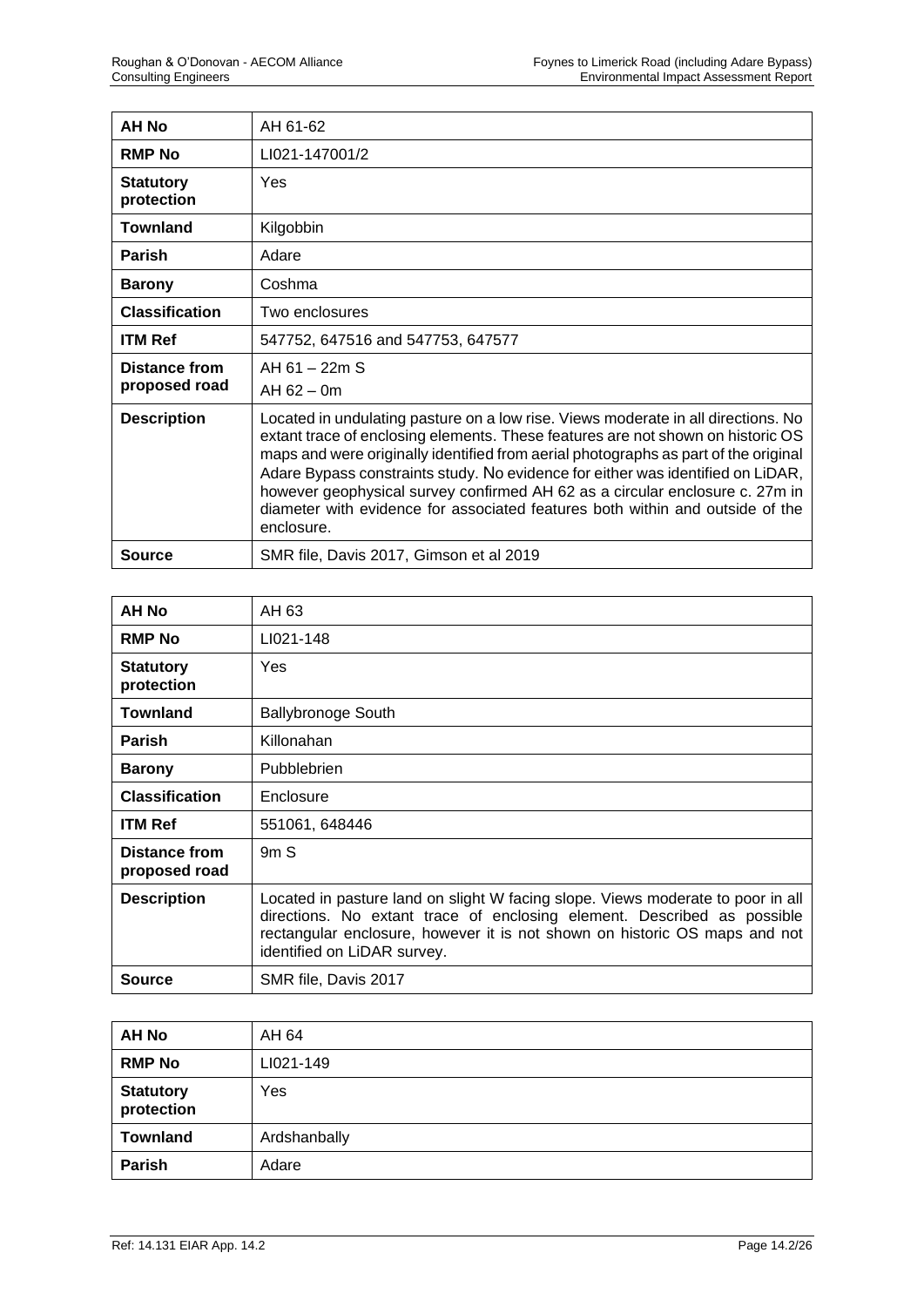| <b>Barony</b>                  | Coshma                                                                                                                                                                                                                                                                                          |
|--------------------------------|-------------------------------------------------------------------------------------------------------------------------------------------------------------------------------------------------------------------------------------------------------------------------------------------------|
| <b>Classification</b>          | Enclosure                                                                                                                                                                                                                                                                                       |
| <b>ITM Ref</b>                 | 546302, 647066                                                                                                                                                                                                                                                                                  |
| Distance from<br>proposed road | 0 <sub>m</sub>                                                                                                                                                                                                                                                                                  |
| <b>Description</b>             | Not shown on historic OS maps. No visible trace on LiDAR.<br>It was noted during the site inspection that the area around AH 64 was uneven<br>with numerous small banks and depressions. A pattern to these was difficult to<br>discern; however, some may represent elements of the enclosure. |
| <b>Source</b>                  | SMR file, Davis 2017, site inspection                                                                                                                                                                                                                                                           |

| <b>AH No</b>                          | AH 65                                                                                     |
|---------------------------------------|-------------------------------------------------------------------------------------------|
| <b>RMP No</b>                         | LI021-151001                                                                              |
| <b>Statutory</b><br>protection        | Yes                                                                                       |
| <b>Townland</b>                       | Ardshanbally                                                                              |
| <b>Parish</b>                         | Adare                                                                                     |
| <b>Barony</b>                         | Coshma                                                                                    |
| <b>Classification</b>                 | Enclosure                                                                                 |
| <b>ITM Ref</b>                        | 546113, 646760                                                                            |
| <b>Distance from</b><br>proposed road | 125m S                                                                                    |
| <b>Description</b>                    | No details given and feature not marked on OS maps. No visible remains on<br><b>LiDAR</b> |
| <b>Source</b>                         | SMR file, Davis 2017                                                                      |

| <b>AH No</b>                   | AH 66                                                                                     |
|--------------------------------|-------------------------------------------------------------------------------------------|
| <b>RMP No</b>                  | LI021-151002                                                                              |
| <b>Statutory</b><br>protection | Yes                                                                                       |
| <b>Townland</b>                | Ardshanbally                                                                              |
| <b>Parish</b>                  | Adare                                                                                     |
| <b>Barony</b>                  | Coshma                                                                                    |
| <b>Classification</b>          | Enclosure                                                                                 |
| <b>ITM Ref</b>                 | 546191, 646793                                                                            |
| Distance from<br>proposed road | 117m SE                                                                                   |
| <b>Description</b>             | No details given and feature not marked on OS maps. No visible remains on<br><b>LiDAR</b> |
| Source                         | SMR file, Davis 2017                                                                      |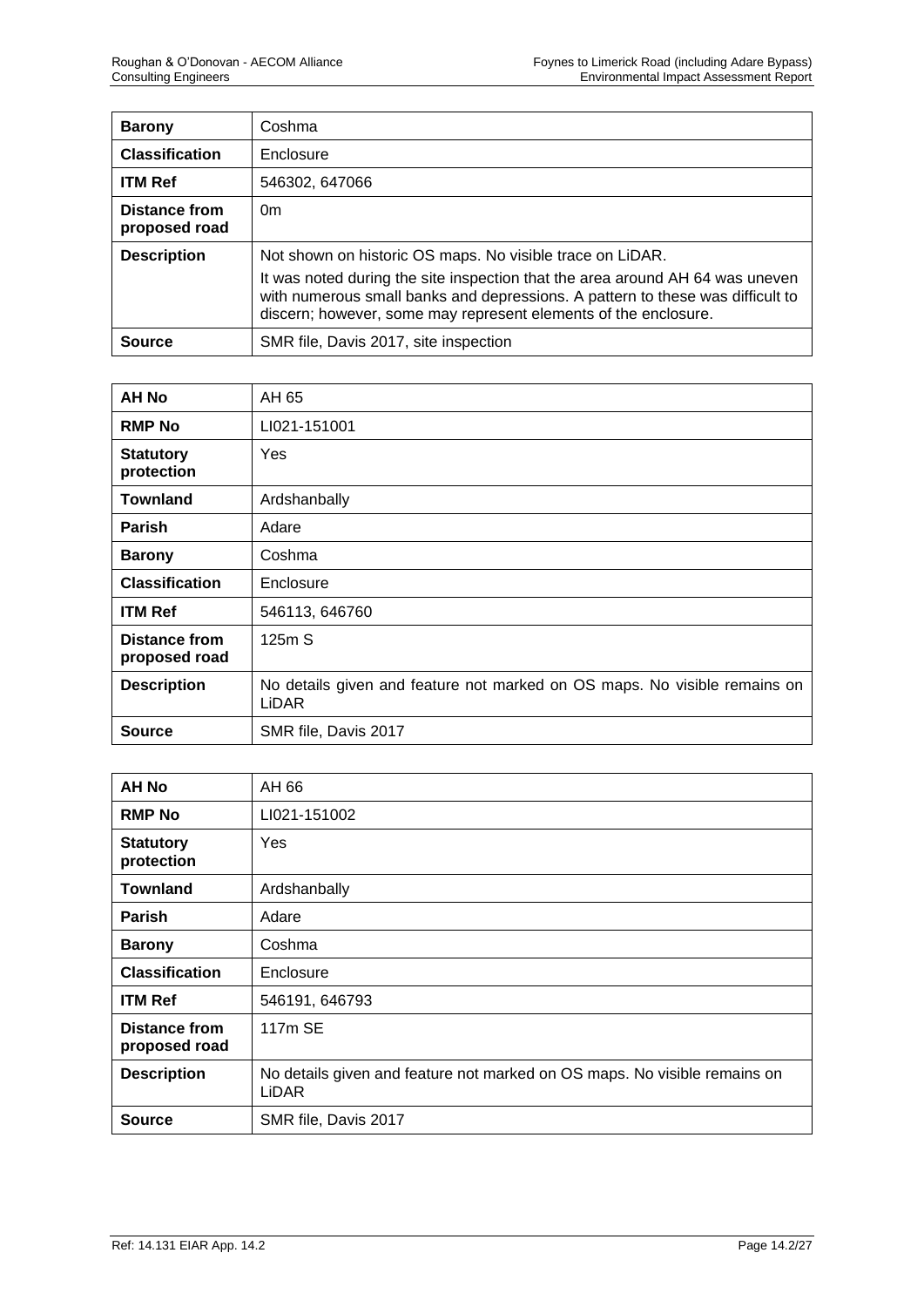| AH No                          | AH 67 (EX 17)                                                                                                                                                                                                                                                                                                                                                                                                                                                                                                                                      |
|--------------------------------|----------------------------------------------------------------------------------------------------------------------------------------------------------------------------------------------------------------------------------------------------------------------------------------------------------------------------------------------------------------------------------------------------------------------------------------------------------------------------------------------------------------------------------------------------|
| <b>RMP No</b>                  | LI021-167                                                                                                                                                                                                                                                                                                                                                                                                                                                                                                                                          |
| <b>Statutory</b><br>protection | No.                                                                                                                                                                                                                                                                                                                                                                                                                                                                                                                                                |
| Townland                       | <b>Ballybronoge South</b>                                                                                                                                                                                                                                                                                                                                                                                                                                                                                                                          |
| <b>Parish</b>                  | Killonahan                                                                                                                                                                                                                                                                                                                                                                                                                                                                                                                                         |
| <b>Barony</b>                  | <b>Pubblebrien</b>                                                                                                                                                                                                                                                                                                                                                                                                                                                                                                                                 |
| <b>Classification</b>          | Ring ditch                                                                                                                                                                                                                                                                                                                                                                                                                                                                                                                                         |
| <b>ITM Ref</b>                 | 551061, 648446                                                                                                                                                                                                                                                                                                                                                                                                                                                                                                                                     |
| Distance from<br>proposed road | 0 <sub>m</sub>                                                                                                                                                                                                                                                                                                                                                                                                                                                                                                                                     |
| <b>Description</b>             | The site was revealed during topsoil clearance associated with the Adare to<br>Annacotty Road Improvement Scheme in 1999. The feature had been partially<br>destroyed by machine excavation, but excavation of remainder revealed a<br>penannular ditch of U shaped profile. An external diameter of 7m was recorded.<br>Fourteen 'token' deposits of human cremated bone were recovered from the<br>ditch fill, and one copper alloy artefact. The ditch fill and cremations have been<br>interpreted as Iron Age in date. Licence Ref.: 99E0324. |
| <b>Source</b>                  | <b>SMR</b> file                                                                                                                                                                                                                                                                                                                                                                                                                                                                                                                                    |

| <b>AH No</b>                          | AH 68            |
|---------------------------------------|------------------|
| <b>RMP No</b>                         | LI021-173        |
| <b>Statutory</b><br>protection        | No               |
| <b>Townland</b>                       | Ardshanbally     |
| <b>Parish</b>                         | Adare            |
| <b>Barony</b>                         | Coshma           |
| <b>Classification</b>                 | Fulacht fia      |
| <b>ITM Ref</b>                        | 546508, 647299   |
| <b>Distance from</b><br>proposed road | 64m N            |
| <b>Description</b>                    | No details given |
| <b>Source</b>                         | SMR file         |

| AH No                          | AH 69 (Also Protected Structure BH 34) |
|--------------------------------|----------------------------------------|
| <b>RMP No</b>                  | LI020-159                              |
| <b>Statutory</b><br>protection | Yes                                    |
| <b>Townland</b>                | <b>Clonshire More</b>                  |
| Parish                         | Clonshire                              |
| <b>Barony</b>                  | Connello Lower                         |
| <b>Classification</b>          | Castle                                 |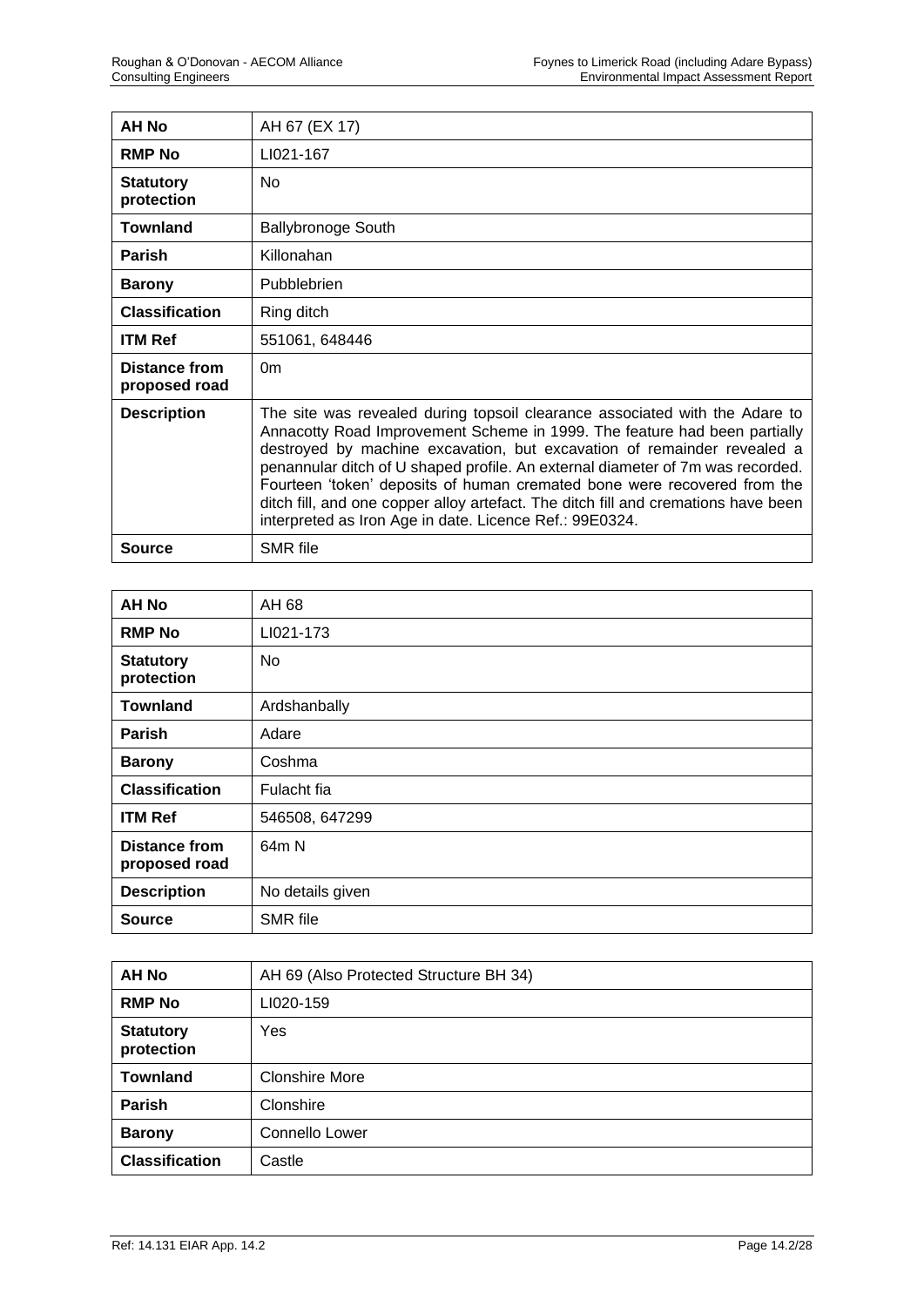| <b>ITM Ref</b>                        | 542310, 644701                                                                                                                                                                                                                                                                                                                                                                                                                                                                                                                                                                                                                                                                                                                                                                                                                                                                                                                                                                                                                    |
|---------------------------------------|-----------------------------------------------------------------------------------------------------------------------------------------------------------------------------------------------------------------------------------------------------------------------------------------------------------------------------------------------------------------------------------------------------------------------------------------------------------------------------------------------------------------------------------------------------------------------------------------------------------------------------------------------------------------------------------------------------------------------------------------------------------------------------------------------------------------------------------------------------------------------------------------------------------------------------------------------------------------------------------------------------------------------------------|
| <b>Distance from</b><br>proposed road | 60m E                                                                                                                                                                                                                                                                                                                                                                                                                                                                                                                                                                                                                                                                                                                                                                                                                                                                                                                                                                                                                             |
| <b>Description</b>                    | "This consists of a four storeyed rectangular keep with a five floored stair turret<br>to the west and a three floored pointed opening to the stair turret in the west wall.<br>There is also a spiral stairs in the south west angle of the room which originally<br>led to the first floor but this is blocked with collapsed masonry. The first floor is<br>now overgrown with trees. A round arched doorway led to the eastern addition,<br>the north wall has two large round arched openings, probably windows; the west<br>wall had a doorway to the south-west structure and there was a round arched<br>window, a chimney and a wall cupboard in the south wall.                                                                                                                                                                                                                                                                                                                                                         |
|                                       | The second floor was supported on corbels in the north and south walls. The<br>east wall of this floor had a flat arched doorway leading to the east section, the<br>south splay of which has a double splayed recess opening to the keep and to<br>the east and holds a stone basin. The suggestion by the owner that there was a<br>chapel in the castle would seem to be strengthened by the occurrence of this<br>feature. There is a small wall cupboard to the south of the doorway. The south<br>wall has twin-light ogee-headed window with hollow spandrels and window seats<br>and there may have been similar windows in the north wall but they are now<br>blocked and the jambs are missing. There is a fireplace in the south wall and a<br>door opening to the south west structure. The third floor was supported on<br>timbers set into putlog holes and the room was lit by small deeply splayed<br>rectangular slits in the north, south and east walls. There may have been a<br>fireplace in the south wall. |
|                                       | Only the north and east walls of the eastern building survive: the south wall is<br>represented by low footings and a section of masonry jutting out of the keep wall<br>at second floor level. The ground floor was barrel vaulted and there appears to<br>have been an opening in the north wall. The first floor appears to have been lit<br>from the north by two openings; that on the east is round arched and splayed.<br>The floor above was supported on tapering corbels and was lit from the north by<br>a splayed opening and from the east by a flat lintelled cusped ogee-headed<br>single-light window with hollow spandrels. The walls are broken above this<br>level."                                                                                                                                                                                                                                                                                                                                           |
|                                       | It was noted during the site inspection that clear views of the Castle can be seen<br>from the local road to the west, over which the proposed road passes, as can<br>views from the proposed road to the northwest towards the Castle. Views from<br>the Castle directly west are blocked by a belt of mature trees.                                                                                                                                                                                                                                                                                                                                                                                                                                                                                                                                                                                                                                                                                                             |
| Source                                | www.archaeology.ie/ SMR file, site inspection                                                                                                                                                                                                                                                                                                                                                                                                                                                                                                                                                                                                                                                                                                                                                                                                                                                                                                                                                                                     |

| <b>AH No</b>                          | AH 70 (EX 18)  |
|---------------------------------------|----------------|
| <b>RMP No</b>                         | LI021-179      |
| <b>Statutory</b><br>protection        | No             |
| <b>Townland</b>                       | Kilgobbin      |
| <b>Parish</b>                         | Adare          |
| <b>Barony</b>                         | Coshma         |
| <b>Classification</b>                 | Excavation     |
| <b>ITM Ref</b>                        | 548255, 647563 |
| <b>Distance from</b><br>proposed road | 0 <sub>m</sub> |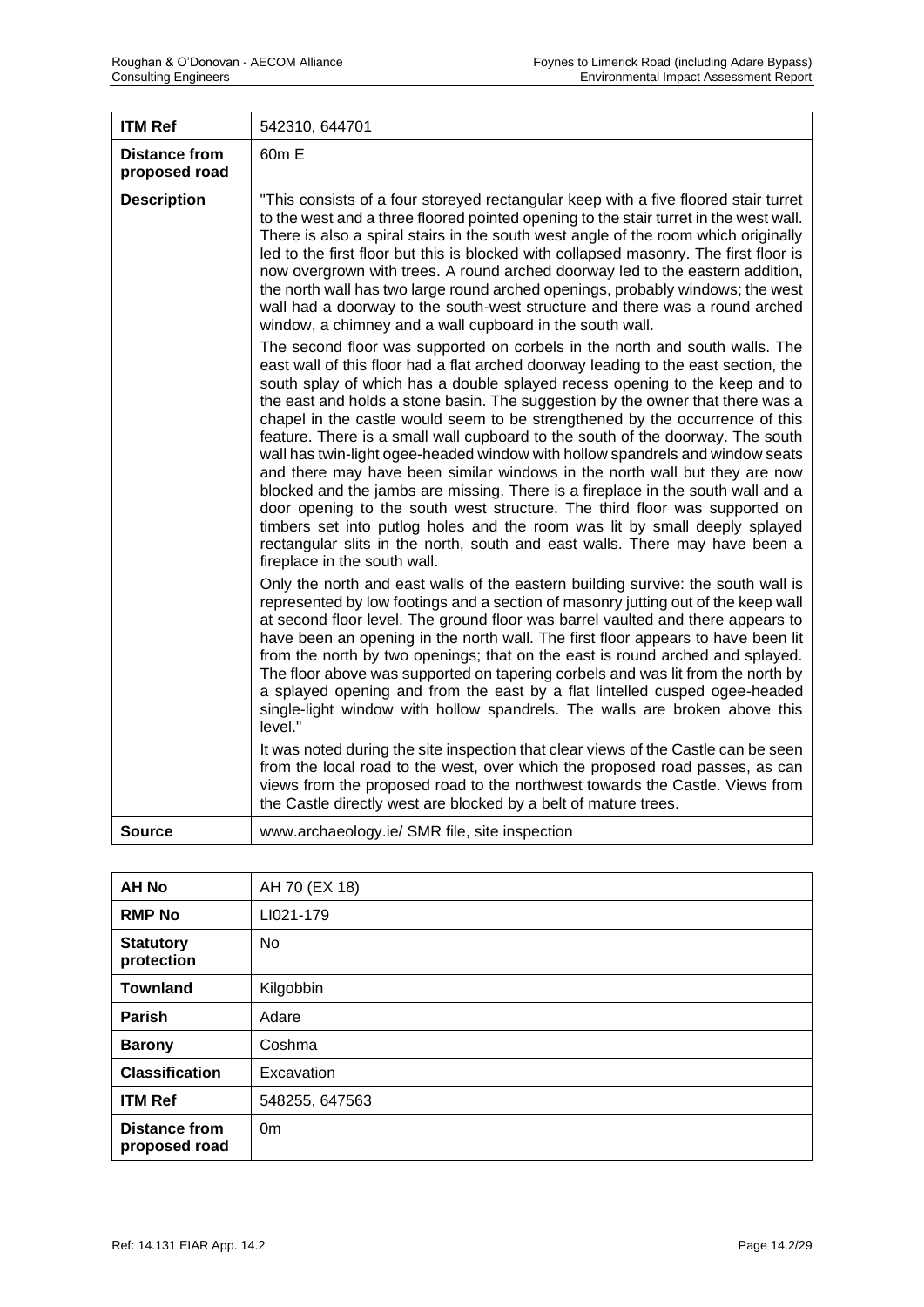| <b>Description</b> | Pits excavated by C MacManus (1999/508). The area lay along the line of the<br>proposed N20/N21 road realignment and had been discovered during topsoil-<br>stripping monitoring. The site survived as a roughly circular ring of black,<br>charcoal-rich soil, c. 5m in diameter, with a small, circular pit to the south of this.<br>Approximately 50m to the east of the site another large circular pit was found<br>and excavated.                                                                                                                                                                 |
|--------------------|---------------------------------------------------------------------------------------------------------------------------------------------------------------------------------------------------------------------------------------------------------------------------------------------------------------------------------------------------------------------------------------------------------------------------------------------------------------------------------------------------------------------------------------------------------------------------------------------------------|
|                    | Excavation of the spread revealed the existence of three very badly truncated<br>pits, set out in a triangle, all filled by a charcoal-rich, silty clay, and a number of<br>small random post-holes. As the pits were so badly truncated, it proved difficult<br>to determine their extent and even more so their function. The presence of the<br>small post-holes on site suggests that this may be the remains of a structure,<br>where perhaps the spreads represent the remains of slots as opposed to pits.<br>As no immediately datable material was recovered from the site, it is not possible |
|                    | at present to tell what period this activity is from.                                                                                                                                                                                                                                                                                                                                                                                                                                                                                                                                                   |
| Source             | <b>SMR</b> file                                                                                                                                                                                                                                                                                                                                                                                                                                                                                                                                                                                         |

| <b>AH No</b>                          | AH 71 (EX16)                                                                                                                                                                                                                                                                                                                                                                                                                                                                                                                       |
|---------------------------------------|------------------------------------------------------------------------------------------------------------------------------------------------------------------------------------------------------------------------------------------------------------------------------------------------------------------------------------------------------------------------------------------------------------------------------------------------------------------------------------------------------------------------------------|
| <b>RMP No</b>                         | LI021-180                                                                                                                                                                                                                                                                                                                                                                                                                                                                                                                          |
| <b>Statutory</b><br>protection        | No                                                                                                                                                                                                                                                                                                                                                                                                                                                                                                                                 |
| <b>Townland</b>                       | Gorteen                                                                                                                                                                                                                                                                                                                                                                                                                                                                                                                            |
| <b>Parish</b>                         | Croom                                                                                                                                                                                                                                                                                                                                                                                                                                                                                                                              |
| <b>Barony</b>                         | Pubblebrien                                                                                                                                                                                                                                                                                                                                                                                                                                                                                                                        |
| <b>Classification</b>                 | <b>Kiln</b>                                                                                                                                                                                                                                                                                                                                                                                                                                                                                                                        |
| <b>ITM Ref</b>                        | 549915, 647866                                                                                                                                                                                                                                                                                                                                                                                                                                                                                                                     |
| <b>Distance from</b><br>proposed road | 0 <sub>m</sub>                                                                                                                                                                                                                                                                                                                                                                                                                                                                                                                     |
| <b>Description</b>                    | Monitoring of topsoil-stripping in this area revealed the existence of what may<br>be a corn-drying kiln, c. 20m to the north of moated site AH 45. The cut of the<br>kiln was orientated west-east, was 3.5m long and varied from 1.28m to 1.9m<br>wide. The western half of the cut was more bulbous than the eastern, which was<br>elongated, giving it an hourglass shape. The base of the pit was somewhat<br>undulating, although within the more circular, eastern end the base was more<br>bowl-shaped.                    |
|                                       | Roughly hewn blocks of limestone lined the sides of the kiln, forming the<br>foundations for the main structure. The stones survived as two courses along<br>the eastern half of the pit sides, as well as along the southern edge of the pit.<br>The bulbous, eastern end of the pit and the more elongated, western end of the<br>pit were divided in section by a column of loosely stacked stones. The fill of the<br>pit contained charcoal-rich deposits and stone rubble collapsed from the upper<br>half of the structure. |
| <b>Source</b>                         | SMR file, www.excavations.ie                                                                                                                                                                                                                                                                                                                                                                                                                                                                                                       |

| <b>AH No</b>                   | AH 72-73 (EX 15) |
|--------------------------------|------------------|
| <b>RMP No</b>                  | LI021-181001/2   |
| <b>Statutory</b><br>protection | <b>No</b>        |
| <b>Townland</b>                | Ballycarrane     |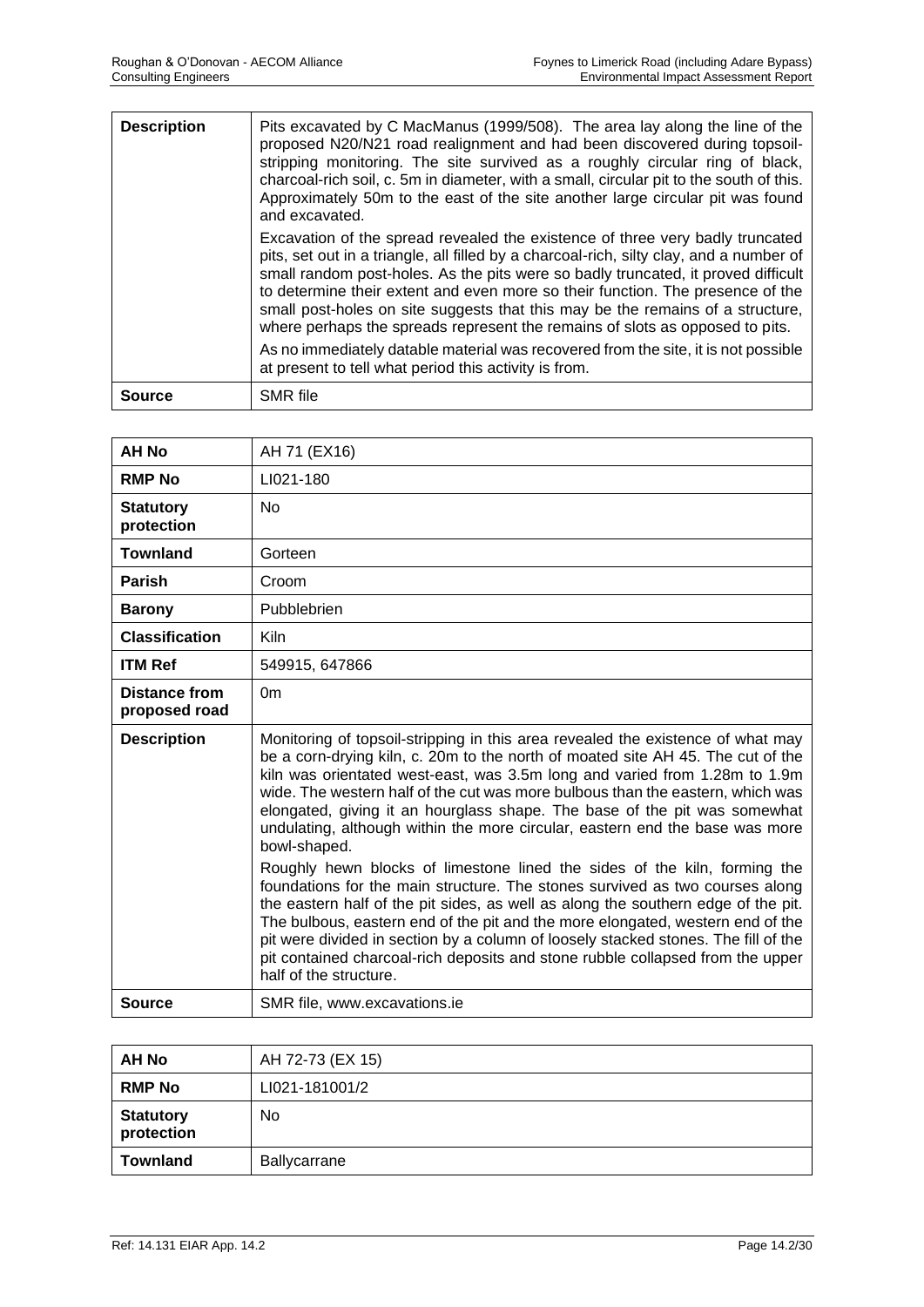| <b>Parish</b>                         | Croom                                                                                                                                                                                                                                                                                                                                                                                                                                                                                                                                                                                                                                                                                                                                                                                                                                                                                                                                                                                                                                                                                                                                                                                                                                                                                                                                                                                                                                                                                                                                                                                                                                                                                                                                                               |
|---------------------------------------|---------------------------------------------------------------------------------------------------------------------------------------------------------------------------------------------------------------------------------------------------------------------------------------------------------------------------------------------------------------------------------------------------------------------------------------------------------------------------------------------------------------------------------------------------------------------------------------------------------------------------------------------------------------------------------------------------------------------------------------------------------------------------------------------------------------------------------------------------------------------------------------------------------------------------------------------------------------------------------------------------------------------------------------------------------------------------------------------------------------------------------------------------------------------------------------------------------------------------------------------------------------------------------------------------------------------------------------------------------------------------------------------------------------------------------------------------------------------------------------------------------------------------------------------------------------------------------------------------------------------------------------------------------------------------------------------------------------------------------------------------------------------|
| <b>Barony</b>                         | Pubblebrien                                                                                                                                                                                                                                                                                                                                                                                                                                                                                                                                                                                                                                                                                                                                                                                                                                                                                                                                                                                                                                                                                                                                                                                                                                                                                                                                                                                                                                                                                                                                                                                                                                                                                                                                                         |
| <b>Classification</b>                 | Fulachtaí fia                                                                                                                                                                                                                                                                                                                                                                                                                                                                                                                                                                                                                                                                                                                                                                                                                                                                                                                                                                                                                                                                                                                                                                                                                                                                                                                                                                                                                                                                                                                                                                                                                                                                                                                                                       |
| <b>ITM Ref</b>                        | 549561, 647846                                                                                                                                                                                                                                                                                                                                                                                                                                                                                                                                                                                                                                                                                                                                                                                                                                                                                                                                                                                                                                                                                                                                                                                                                                                                                                                                                                                                                                                                                                                                                                                                                                                                                                                                                      |
| <b>Distance from</b><br>proposed road | 0 <sub>m</sub>                                                                                                                                                                                                                                                                                                                                                                                                                                                                                                                                                                                                                                                                                                                                                                                                                                                                                                                                                                                                                                                                                                                                                                                                                                                                                                                                                                                                                                                                                                                                                                                                                                                                                                                                                      |
| <b>Description</b>                    | AH 73, had a very shallow spread of burnt material (rather than a mound) that<br>measured 7.5m in diameter and 0.15m in maximum depth. One cut feature<br>uncovered beneath the spread may originally have been a trough; however, this<br>was impossible to determine as it was badly truncated on its northern side. This<br>side of the burnt spread had also been disturbed and displaced, probably by<br>water action during the rising and falling of the adjacent river.<br>AH 72 was a much larger site with a mound measuring c. 12m in maximum<br>diameter and 0.73m in maximum depth. It had also been very disturbed by water<br>action on its southern and south-western side, again the side exposed to the<br>fluctuating river levels. A number of distinct phases of activity were identified on<br>this site. The earliest were a number of subsoil-cut features, some of which may<br>have been natural, while others were stake-holes in a linear arrangement<br>aligned east-west at the northern end of the site. These features were separated<br>from the fulacht fia activity by a layer of peat and in some places by a layer of<br>finely crushed shells. A second phase of activity is represented by a deep,<br>rectangular pit (2.7m x 0.8m and at least 1m deep) dug through the peat and the<br>underlying subsoil. The fill of this pit was a mixture of redeposited subsoil and<br>peat, indicating that it had probably been backfilled shortly after it had been dug,<br>during which time a small, polished stone axehead was deliberately placed in<br>the fill.<br>No other artefacts or animal bone were recovered from either of these fulachtal<br>fia. No additional pits, which could have served as troughs, survived. |
| Source                                | www.excavations.ie                                                                                                                                                                                                                                                                                                                                                                                                                                                                                                                                                                                                                                                                                                                                                                                                                                                                                                                                                                                                                                                                                                                                                                                                                                                                                                                                                                                                                                                                                                                                                                                                                                                                                                                                                  |

| AH No                                 | AH 74 (EX 5)                                                  |
|---------------------------------------|---------------------------------------------------------------|
| <b>RMP No</b>                         | LI010-134                                                     |
| <b>Statutory</b><br>protection        | No                                                            |
| <b>Townland</b>                       | <b>Ballyellinan</b>                                           |
| <b>Parish</b>                         | Lismakeery                                                    |
| <b>Barony</b>                         | Connello Lower                                                |
| <b>Classification</b>                 | Pit                                                           |
| <b>ITM Ref</b>                        | 531140, 649523                                                |
| <b>Distance from</b><br>proposed road | 131 <sub>m</sub> N                                            |
| <b>Description</b>                    | A 'fire-pit' excavated by Graham Hull (Licence Ref.: 02E0873) |
| <b>Source</b>                         | www.archaeology.ie/ SMR file, www.excavations.ie              |

| AH No         | AH 75 (EX 12)    |
|---------------|------------------|
| <b>RMP No</b> | $LI020 - 163001$ |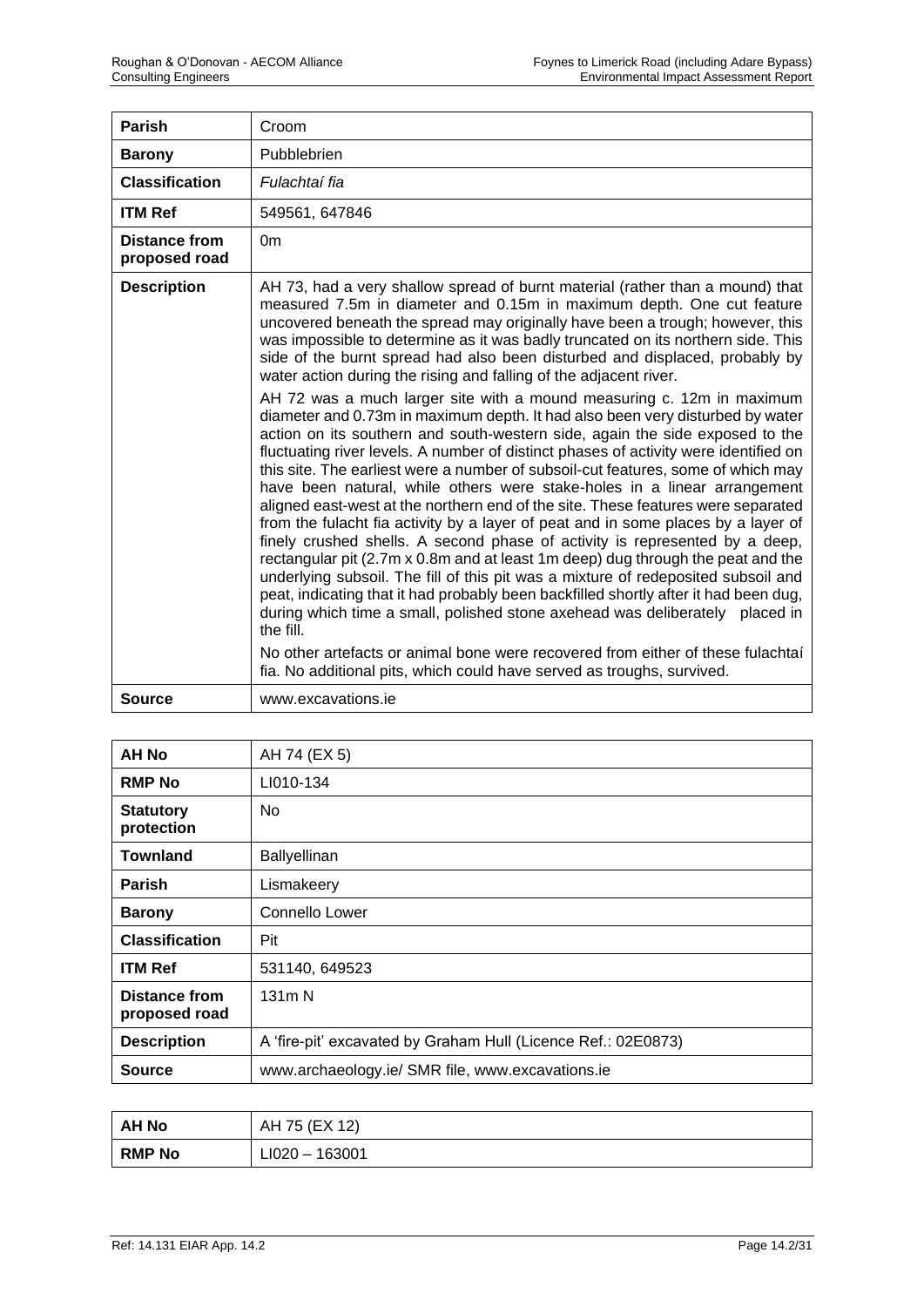| <b>Statutory</b><br>protection | <b>No</b>                                                                                                                                                                                                                                                                                                                                                                                                                                                                                                                                                                                                                                                                                                                                                                    |
|--------------------------------|------------------------------------------------------------------------------------------------------------------------------------------------------------------------------------------------------------------------------------------------------------------------------------------------------------------------------------------------------------------------------------------------------------------------------------------------------------------------------------------------------------------------------------------------------------------------------------------------------------------------------------------------------------------------------------------------------------------------------------------------------------------------------|
| <b>Townland</b>                | Baunreagh                                                                                                                                                                                                                                                                                                                                                                                                                                                                                                                                                                                                                                                                                                                                                                    |
| <b>Parish</b>                  | Askeaton                                                                                                                                                                                                                                                                                                                                                                                                                                                                                                                                                                                                                                                                                                                                                                     |
| <b>Barony</b>                  | Connello Lower                                                                                                                                                                                                                                                                                                                                                                                                                                                                                                                                                                                                                                                                                                                                                               |
| <b>Classification</b>          | Burnt spread                                                                                                                                                                                                                                                                                                                                                                                                                                                                                                                                                                                                                                                                                                                                                                 |
| <b>ITM Ref</b>                 | 533246, 648353                                                                                                                                                                                                                                                                                                                                                                                                                                                                                                                                                                                                                                                                                                                                                               |
| Distance from<br>proposed road | 0 <sub>m</sub>                                                                                                                                                                                                                                                                                                                                                                                                                                                                                                                                                                                                                                                                                                                                                               |
| <b>Description</b>             | Excavated by Brian Halpin (02E0741) when 'topsoil-stripping on Bord Gáis<br>Eireann's Pipeline to the West uncovered a burnt spread in Baunreagh townland,<br>Co. Limerick. The spread measured 5.2m north-west/south-east along the limit<br>of excavation. It is estimated that it had a possible extent of 1.6m north-south. It<br>was composed of a very thin deposit of charcoal-rich material and heat-<br>shattered stones. The site was cleaned to reveal an irregular spread lying on a<br>grey/white silty clay. Pipe-laying works disturbed large sections of the spread,<br>with two large digger buckets of material being scooped out of the centre.<br>Investigations at the site did not reveal any troughs or features associated with<br>the burnt spread. |
| Source                         | www.archaeology.ie/ SMR file, www.excavations.ie                                                                                                                                                                                                                                                                                                                                                                                                                                                                                                                                                                                                                                                                                                                             |

| <b>AH No</b>                          | AH 76 (EX 12)                                                                                                                                                                                                                                                                                                                                                                                                                                                                                                                                                                                                                                                                                                           |
|---------------------------------------|-------------------------------------------------------------------------------------------------------------------------------------------------------------------------------------------------------------------------------------------------------------------------------------------------------------------------------------------------------------------------------------------------------------------------------------------------------------------------------------------------------------------------------------------------------------------------------------------------------------------------------------------------------------------------------------------------------------------------|
| <b>RMP No</b>                         | LI020-163002                                                                                                                                                                                                                                                                                                                                                                                                                                                                                                                                                                                                                                                                                                            |
| <b>Statutory</b><br>protection        | <b>No</b>                                                                                                                                                                                                                                                                                                                                                                                                                                                                                                                                                                                                                                                                                                               |
| <b>Townland</b>                       | Baunreagh                                                                                                                                                                                                                                                                                                                                                                                                                                                                                                                                                                                                                                                                                                               |
| <b>Parish</b>                         | Askeaton                                                                                                                                                                                                                                                                                                                                                                                                                                                                                                                                                                                                                                                                                                                |
| <b>Barony</b>                         | Connello Lower                                                                                                                                                                                                                                                                                                                                                                                                                                                                                                                                                                                                                                                                                                          |
| <b>Classification</b>                 | Burnt spread                                                                                                                                                                                                                                                                                                                                                                                                                                                                                                                                                                                                                                                                                                            |
| <b>ITM Ref</b>                        | 533246, 648353                                                                                                                                                                                                                                                                                                                                                                                                                                                                                                                                                                                                                                                                                                          |
| <b>Distance from</b><br>proposed road | 0 <sub>m</sub>                                                                                                                                                                                                                                                                                                                                                                                                                                                                                                                                                                                                                                                                                                          |
| <b>Description</b>                    | Excavated by Brian Halpin (02E0741), approximately 30m north-west of the<br>above site (AH 75) was AH 76. Six shallow pits/depressions cut into the<br>yellow/grey clay subsoil were excavated. These features were very irregular in<br>shape, with no discernible cut. All contained heat-shattered stone and charcoal-<br>rich material, indicating fulacht fiadh activity. All were fairly shallow, and the<br>largest had a maximum length of 3.8m north-south. It is probable that they were<br>contemporary with the adjacent fulacht fiadh activity. None shows any evidence<br>of function, and they may be undulations in the natural, filled in with burnt<br>material. The site is in very wet, boggy land. |
| <b>Source</b>                         | www.archaeology.ie/ SMR file, www.excavations.ie                                                                                                                                                                                                                                                                                                                                                                                                                                                                                                                                                                                                                                                                        |
| <b>AH No</b>                          | AH 77 (EX 11)                                                                                                                                                                                                                                                                                                                                                                                                                                                                                                                                                                                                                                                                                                           |
| <b>RMP No</b>                         | LI019-267                                                                                                                                                                                                                                                                                                                                                                                                                                                                                                                                                                                                                                                                                                               |
| <b>Statutory</b><br>protection        | <b>No</b>                                                                                                                                                                                                                                                                                                                                                                                                                                                                                                                                                                                                                                                                                                               |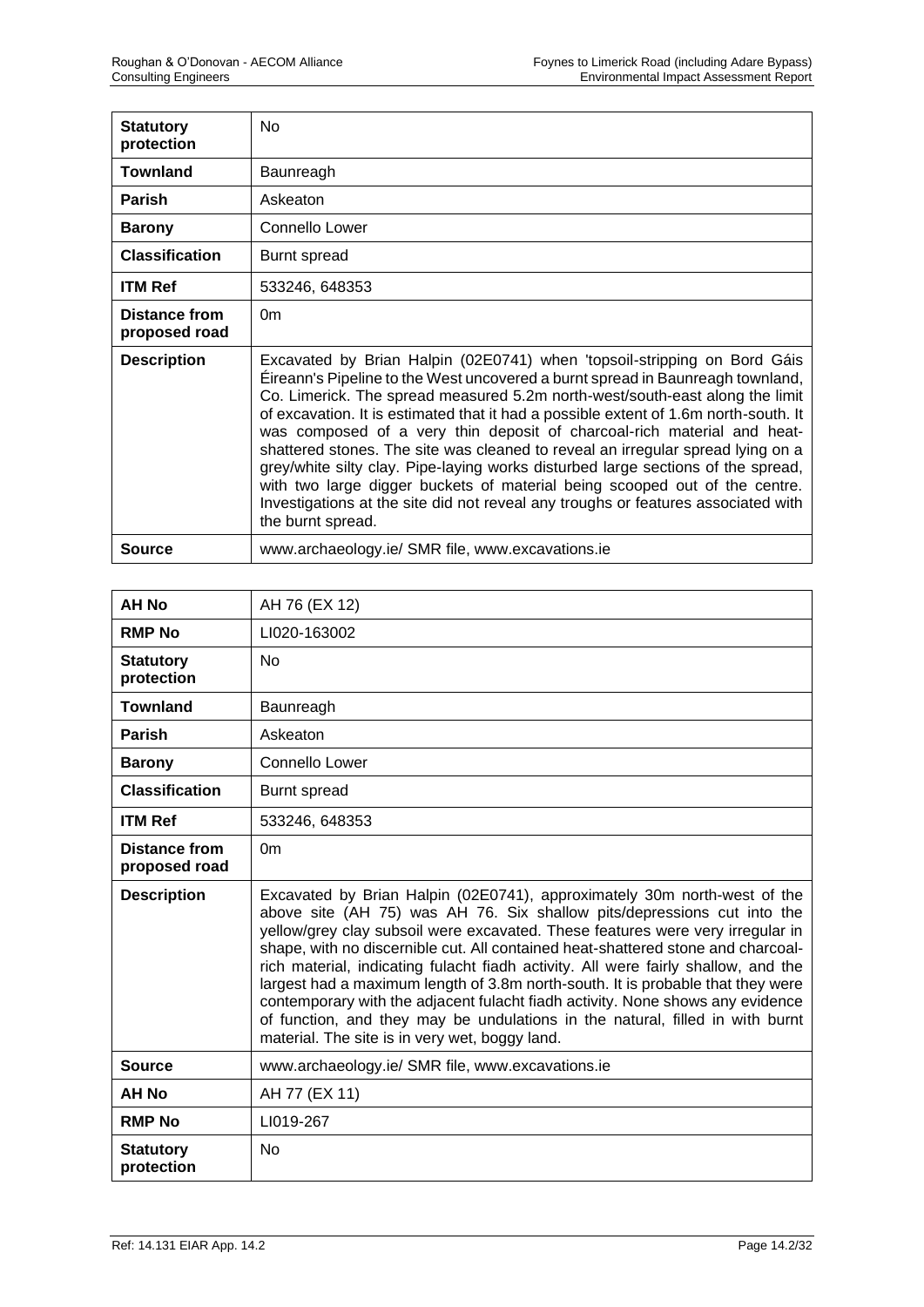| <b>Townland</b>                       | Baunreagh                                                                                                                                                                                                                                                                                                                                                                                                                                                              |
|---------------------------------------|------------------------------------------------------------------------------------------------------------------------------------------------------------------------------------------------------------------------------------------------------------------------------------------------------------------------------------------------------------------------------------------------------------------------------------------------------------------------|
| <b>Parish</b>                         | Askeaton                                                                                                                                                                                                                                                                                                                                                                                                                                                               |
| <b>Barony</b>                         | Connello Lower                                                                                                                                                                                                                                                                                                                                                                                                                                                         |
| <b>Classification</b>                 | Pit                                                                                                                                                                                                                                                                                                                                                                                                                                                                    |
| <b>ITM Ref</b>                        | 533114, 648488                                                                                                                                                                                                                                                                                                                                                                                                                                                         |
| <b>Distance from</b><br>proposed road | 14m N                                                                                                                                                                                                                                                                                                                                                                                                                                                                  |
| <b>Description</b>                    | According to Graham Hull (Licence Ref. 02E0661) 'this site was examined as<br>part of Bord Gáis Éireann's Pipeline to the West. An isolated bowl-shaped pit,<br>0.44m in diameter and 0.15m deep, was excavated. The fill was a fine, mid-<br>brown silt with occasional charcoal inclusions. No artefacts were recovered, and<br>it is not possible to date the feature. The presence of fire-oxidised clay to the<br>south-west, however, suggests in situ burning.' |
| Source                                | www.archaeology.ie/ SMR file, www.excavations.ie                                                                                                                                                                                                                                                                                                                                                                                                                       |

| <b>AH No</b>                          | AH 78-79 (EX 10)                                                                                                                                                                                                                                                                                                                                                                                                                                                                                                                                                                                                                                                                                                                                                                                                                                                      |
|---------------------------------------|-----------------------------------------------------------------------------------------------------------------------------------------------------------------------------------------------------------------------------------------------------------------------------------------------------------------------------------------------------------------------------------------------------------------------------------------------------------------------------------------------------------------------------------------------------------------------------------------------------------------------------------------------------------------------------------------------------------------------------------------------------------------------------------------------------------------------------------------------------------------------|
| <b>RMP No</b>                         | LI019-268/269                                                                                                                                                                                                                                                                                                                                                                                                                                                                                                                                                                                                                                                                                                                                                                                                                                                         |
| <b>Statutory</b><br>protection        | <b>No</b>                                                                                                                                                                                                                                                                                                                                                                                                                                                                                                                                                                                                                                                                                                                                                                                                                                                             |
| <b>Townland</b>                       | Baunreagh                                                                                                                                                                                                                                                                                                                                                                                                                                                                                                                                                                                                                                                                                                                                                                                                                                                             |
| Parish                                | Askeaton                                                                                                                                                                                                                                                                                                                                                                                                                                                                                                                                                                                                                                                                                                                                                                                                                                                              |
| <b>Barony</b>                         | Connello Lower                                                                                                                                                                                                                                                                                                                                                                                                                                                                                                                                                                                                                                                                                                                                                                                                                                                        |
| <b>Classification</b>                 | Fulachtaí fia                                                                                                                                                                                                                                                                                                                                                                                                                                                                                                                                                                                                                                                                                                                                                                                                                                                         |
| <b>ITM Ref</b>                        | 532803, 648790                                                                                                                                                                                                                                                                                                                                                                                                                                                                                                                                                                                                                                                                                                                                                                                                                                                        |
| <b>Distance from</b><br>proposed road | 225m N                                                                                                                                                                                                                                                                                                                                                                                                                                                                                                                                                                                                                                                                                                                                                                                                                                                                |
| <b>Description</b>                    | AH 78 - Excavated by Brian Halpin (Licence Ref. 02E0750) when 'topsoil-<br>stripping of Bord Gáis Éireann's Pipeline to the West uncovered a spread of<br>burnt material associated with fulacht fia activity. This site, a thin spread of<br>charcoal-rich material with heat-shattered stone, was partially exposed at the<br>edge of the pipeline corridor and measured c. 10m in diameter. No trough or<br>other features were encountered. A small stream lying c. 6m to the west of the<br>site continually flooded the area, making excavation extremely difficult.' Grogan,<br>E., O'Donnell, L. & Johnston, P. (2007) The Bronze Age Landscapes of the<br>Pipeline to the West, Wordwell, p258.<br>AH 79 - Discovered by Brian Halpin (Licence Ref. 02E0750) during 'topsoil-<br>stripping of Bord Gáis Éireann's Pipeline to the West  when a further small |
|                                       | burnt spread was situated c. 17m west of the above site (AH 78), on the opposite<br>side of the stream. After this area had been cordoned off, heavy machinery<br>destroyed all trace of the possible archaeology.'                                                                                                                                                                                                                                                                                                                                                                                                                                                                                                                                                                                                                                                   |
| Source                                | www.archaeology.ie/ SMR file, www.excavations.ie                                                                                                                                                                                                                                                                                                                                                                                                                                                                                                                                                                                                                                                                                                                                                                                                                      |

| <b>AH No</b>                   | AH 80 (EX 3) |
|--------------------------------|--------------|
| <b>RMP No</b>                  | LI010-140    |
| <b>Statutory</b><br>protection | No           |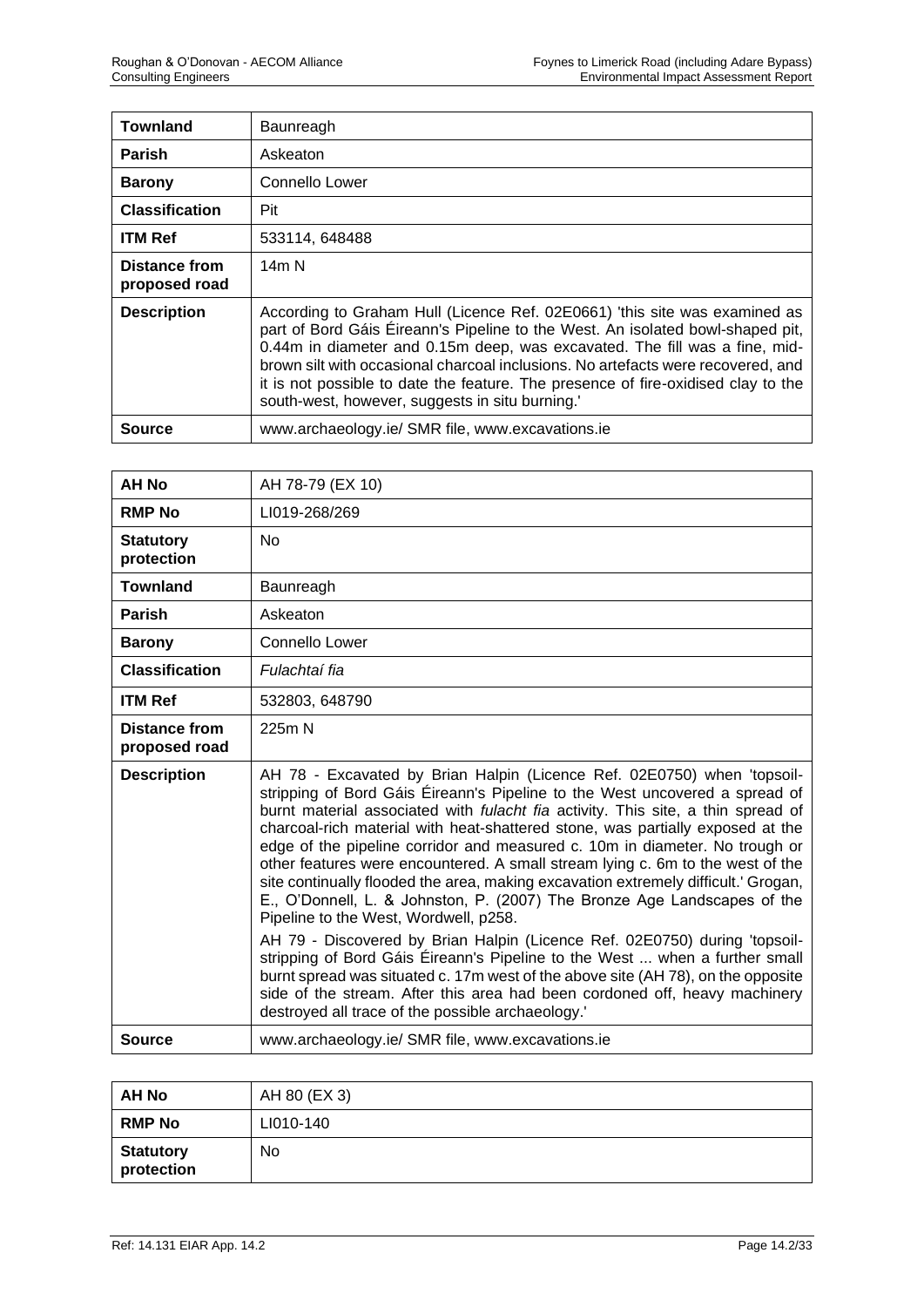| <b>Townland</b>                | <b>Rincullia</b>                                                                                                                                                                                                                                                                                                                                                                                                                                                                                                                                                                                                                                      |
|--------------------------------|-------------------------------------------------------------------------------------------------------------------------------------------------------------------------------------------------------------------------------------------------------------------------------------------------------------------------------------------------------------------------------------------------------------------------------------------------------------------------------------------------------------------------------------------------------------------------------------------------------------------------------------------------------|
| <b>Parish</b>                  | Robertstown                                                                                                                                                                                                                                                                                                                                                                                                                                                                                                                                                                                                                                           |
| <b>Barony</b>                  | Shanid                                                                                                                                                                                                                                                                                                                                                                                                                                                                                                                                                                                                                                                |
| <b>Classification</b>          | Isolated pit and stakes                                                                                                                                                                                                                                                                                                                                                                                                                                                                                                                                                                                                                               |
| <b>ITM Ref</b>                 | 528231, 649430                                                                                                                                                                                                                                                                                                                                                                                                                                                                                                                                                                                                                                        |
| Distance from<br>proposed road | 70 <sub>m</sub> S                                                                                                                                                                                                                                                                                                                                                                                                                                                                                                                                                                                                                                     |
| <b>Description</b>             | An isolated pit and stakes excavated by Emer Dennehy (Licence Ref.: 02E0752)<br>and described as 'a pit 0.3m deep. Five stakes, averaging 0.08m in diameter<br>and with a maximum depth of 0.25m, were driven into the base of the pit. All of<br>the stakes-holes were filled with the same charcoal-rich, silty peat, indicating<br>that they were likely to have been burnt in situ. Subsequently the pit had been<br>left open and filled naturally over time. Although there is no clear indication of<br>function for this pit, it can be concluded that there was deliberate human action<br>and forethought involved in the use of the site.' |
| Source                         | www.archaeology.ie/ SMR file, www.excavations.ie                                                                                                                                                                                                                                                                                                                                                                                                                                                                                                                                                                                                      |

| <b>AH No</b>                          | AH 81, 82, 83 (EX 4)                                                                                                                                                                                                                                                                                                                                                                                                                                                                                                                                                                                                                                                                                                                                                                                                                                                                                                                                                                                                                                                                                                                                                                                                                                                                                                                                                            |
|---------------------------------------|---------------------------------------------------------------------------------------------------------------------------------------------------------------------------------------------------------------------------------------------------------------------------------------------------------------------------------------------------------------------------------------------------------------------------------------------------------------------------------------------------------------------------------------------------------------------------------------------------------------------------------------------------------------------------------------------------------------------------------------------------------------------------------------------------------------------------------------------------------------------------------------------------------------------------------------------------------------------------------------------------------------------------------------------------------------------------------------------------------------------------------------------------------------------------------------------------------------------------------------------------------------------------------------------------------------------------------------------------------------------------------|
| <b>RMP No</b>                         | LI010-141001-3                                                                                                                                                                                                                                                                                                                                                                                                                                                                                                                                                                                                                                                                                                                                                                                                                                                                                                                                                                                                                                                                                                                                                                                                                                                                                                                                                                  |
| <b>Statutory</b><br>protection        | <b>No</b>                                                                                                                                                                                                                                                                                                                                                                                                                                                                                                                                                                                                                                                                                                                                                                                                                                                                                                                                                                                                                                                                                                                                                                                                                                                                                                                                                                       |
| <b>Townland</b>                       | Rincullia                                                                                                                                                                                                                                                                                                                                                                                                                                                                                                                                                                                                                                                                                                                                                                                                                                                                                                                                                                                                                                                                                                                                                                                                                                                                                                                                                                       |
| <b>Parish</b>                         | Robertstown                                                                                                                                                                                                                                                                                                                                                                                                                                                                                                                                                                                                                                                                                                                                                                                                                                                                                                                                                                                                                                                                                                                                                                                                                                                                                                                                                                     |
| <b>Barony</b>                         | Shanid                                                                                                                                                                                                                                                                                                                                                                                                                                                                                                                                                                                                                                                                                                                                                                                                                                                                                                                                                                                                                                                                                                                                                                                                                                                                                                                                                                          |
| <b>Classification</b>                 | Burnt mound, pits, trackway                                                                                                                                                                                                                                                                                                                                                                                                                                                                                                                                                                                                                                                                                                                                                                                                                                                                                                                                                                                                                                                                                                                                                                                                                                                                                                                                                     |
| <b>ITM Ref</b>                        | 529743, 648955                                                                                                                                                                                                                                                                                                                                                                                                                                                                                                                                                                                                                                                                                                                                                                                                                                                                                                                                                                                                                                                                                                                                                                                                                                                                                                                                                                  |
| <b>Distance from</b><br>proposed road | 90 <sub>m</sub> N                                                                                                                                                                                                                                                                                                                                                                                                                                                                                                                                                                                                                                                                                                                                                                                                                                                                                                                                                                                                                                                                                                                                                                                                                                                                                                                                                               |
| <b>Description</b>                    | AH 81 - A burnt mound excavated by Emer Dennehy (Licence Ref.: 02E0670)<br>and described as 'a circular mound, 16m in diameter and 0.84m deep. It was<br>composed of 70% limestone and 30% sandstone in a charcoal-enriched matrix.<br>Six phases of activity were identified in the mound. A shallow rectangular trough<br>was present at the base of the mound, measuring 4.3m north-south by 2.45m.'<br>AH 82 - Pits excavated by Emer Dennehy (Licence Ref.: 02E0670) and<br>described as 'a complex of six roasting pits excavated into the underlying gravel.<br>The pits were subcircular, averaging 1.5m north-south by 1.2m, with an average<br>depth of 0.4m. The roasting pits would not have retained water and were filled<br>with burnt sandstone and limestone in a charcoal-enriched matrix.'<br>AH 83 - A limestone trackway excavated by Emer Dennehy (Licence Ref.:<br>02E0670) and described as 'a trackway composed of two courses of fractured<br>limestone bedrock, measuring 10m north-south by 15.5m. It served to connect<br>the roasting pits of Area B to the debris mound of Area A. The need for the<br>construction of the trackway arose during Phase 2 of the history of the site. It<br>provided a secure, level footing to combat adverse weather conditions, the<br>encroachment of peat and the seasonal flooding from the nearby stream.' |
| <b>Source</b>                         | www.archaeology.ie/ SMR file, www.excavations.ie                                                                                                                                                                                                                                                                                                                                                                                                                                                                                                                                                                                                                                                                                                                                                                                                                                                                                                                                                                                                                                                                                                                                                                                                                                                                                                                                |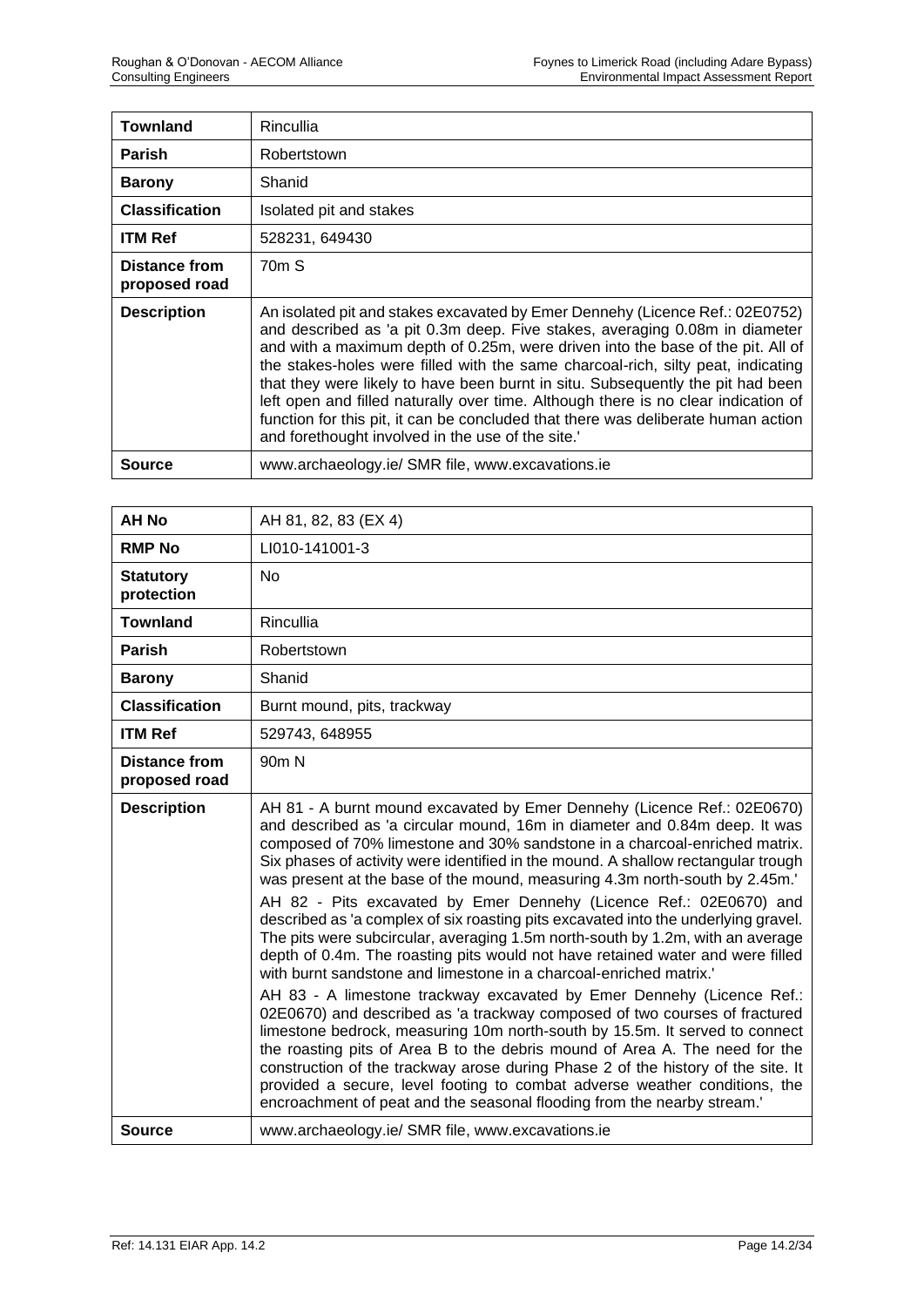| AH No                          | AH 84                                                                                                                                                                                                                                                                                                                                                                                                                                                           |
|--------------------------------|-----------------------------------------------------------------------------------------------------------------------------------------------------------------------------------------------------------------------------------------------------------------------------------------------------------------------------------------------------------------------------------------------------------------------------------------------------------------|
| <b>RMP No</b>                  | LI010-144                                                                                                                                                                                                                                                                                                                                                                                                                                                       |
| <b>Statutory</b><br>protection | <b>No</b>                                                                                                                                                                                                                                                                                                                                                                                                                                                       |
| <b>Townland</b>                | Robertstown                                                                                                                                                                                                                                                                                                                                                                                                                                                     |
| <b>Parish</b>                  | Robertstown                                                                                                                                                                                                                                                                                                                                                                                                                                                     |
| <b>Barony</b>                  | Shanid                                                                                                                                                                                                                                                                                                                                                                                                                                                          |
| <b>Classification</b>          | Enclosure                                                                                                                                                                                                                                                                                                                                                                                                                                                       |
| <b>ITM Ref</b>                 | 527057, 649798                                                                                                                                                                                                                                                                                                                                                                                                                                                  |
| Distance from<br>proposed road | 79m NE                                                                                                                                                                                                                                                                                                                                                                                                                                                          |
| <b>Description</b>             | D Power, 2009, "According to Lar Dunne 'the landowner identified a number of<br>coherent enclosure sites in the adjacent field some 150m east of AH 3. These<br>features were clearly visible on an aerial photograph obtained for the<br>assessment". Ringfort in pasture, with associated field system to north and<br>possibly SW. 34 m diameter. Possible rectangular building within southern<br>enclosure and conjoined enclosure to north, 24 m diameter |
| <b>Source</b>                  | SMR file, Davis 2017                                                                                                                                                                                                                                                                                                                                                                                                                                            |

| <b>AH No</b>                          | AH 85-86 (EX 13)                                                                                                                                                                                                                                                                                                                                                                                                                                                                                                                                                                                                                                                                                                                                                                                                                                                                                                                                                                                                                                                                                                                                                                                                                                                                                                                                                                                                                                                                                                                      |
|---------------------------------------|---------------------------------------------------------------------------------------------------------------------------------------------------------------------------------------------------------------------------------------------------------------------------------------------------------------------------------------------------------------------------------------------------------------------------------------------------------------------------------------------------------------------------------------------------------------------------------------------------------------------------------------------------------------------------------------------------------------------------------------------------------------------------------------------------------------------------------------------------------------------------------------------------------------------------------------------------------------------------------------------------------------------------------------------------------------------------------------------------------------------------------------------------------------------------------------------------------------------------------------------------------------------------------------------------------------------------------------------------------------------------------------------------------------------------------------------------------------------------------------------------------------------------------------|
| <b>RMP No</b>                         | LI020-175/177                                                                                                                                                                                                                                                                                                                                                                                                                                                                                                                                                                                                                                                                                                                                                                                                                                                                                                                                                                                                                                                                                                                                                                                                                                                                                                                                                                                                                                                                                                                         |
| <b>Statutory</b><br>protection        | No                                                                                                                                                                                                                                                                                                                                                                                                                                                                                                                                                                                                                                                                                                                                                                                                                                                                                                                                                                                                                                                                                                                                                                                                                                                                                                                                                                                                                                                                                                                                    |
| <b>Townland</b>                       | Milltown North                                                                                                                                                                                                                                                                                                                                                                                                                                                                                                                                                                                                                                                                                                                                                                                                                                                                                                                                                                                                                                                                                                                                                                                                                                                                                                                                                                                                                                                                                                                        |
| <b>Parish</b>                         | Lismakeery                                                                                                                                                                                                                                                                                                                                                                                                                                                                                                                                                                                                                                                                                                                                                                                                                                                                                                                                                                                                                                                                                                                                                                                                                                                                                                                                                                                                                                                                                                                            |
| <b>Barony</b>                         | Connello Lower                                                                                                                                                                                                                                                                                                                                                                                                                                                                                                                                                                                                                                                                                                                                                                                                                                                                                                                                                                                                                                                                                                                                                                                                                                                                                                                                                                                                                                                                                                                        |
| <b>Classification</b>                 | Fulacht fia                                                                                                                                                                                                                                                                                                                                                                                                                                                                                                                                                                                                                                                                                                                                                                                                                                                                                                                                                                                                                                                                                                                                                                                                                                                                                                                                                                                                                                                                                                                           |
| <b>ITM Ref</b>                        | 533814, 647719                                                                                                                                                                                                                                                                                                                                                                                                                                                                                                                                                                                                                                                                                                                                                                                                                                                                                                                                                                                                                                                                                                                                                                                                                                                                                                                                                                                                                                                                                                                        |
| <b>Distance from</b><br>proposed road | AH 85 - 110m SW<br>AH 86 - 135m SW                                                                                                                                                                                                                                                                                                                                                                                                                                                                                                                                                                                                                                                                                                                                                                                                                                                                                                                                                                                                                                                                                                                                                                                                                                                                                                                                                                                                                                                                                                    |
| <b>Description</b>                    | AH 85- Fulacht fia excavated by Brian Halpin (02E0643) when 'topsoil-stripping<br>on Bord Gáis Éireann's Pipeline to the West uncovered a <i>fulacht fia</i> in Milltown<br>North townland, Co. Limerick. This site was the disturbed remains of a fulacht<br>fia, with a trough and associated features. The site probably contained a large<br>mound, lost through later agricultural activity. This was evident from traces of<br>burnt material remaining in the baulk at the limit of excavation to the south of the<br>site. The only visible remnants of the monument were the cut features that held<br>the burnt material. Numerous natural undulations in the subsoil throughout the<br>site also contained burnt material. A sub-oval trough measuring 2.3m east-west<br>by 1.86m, with a maximum depth of 0.36m, was uncovered in the eastern area<br>of the site. It had gently sloping sides and an unlined, flat base and contained<br>numerous fills typically associated with a trough. All of the fills contained<br>charcoal-rich material with heat-shattered stones throughout. Numerous other<br>pits were excavated, all irregular in shape and containing frequent amounts of<br>burnt material. The other features associated with the site do not seem to have<br>a regular pattern or discernible function. In the centre of the site a highly<br>irregular, sublinear feature emerged. It measured 10m north-south by 1.1m, with<br>a maximum depth of 0.45m. It contained the same burnt material as the |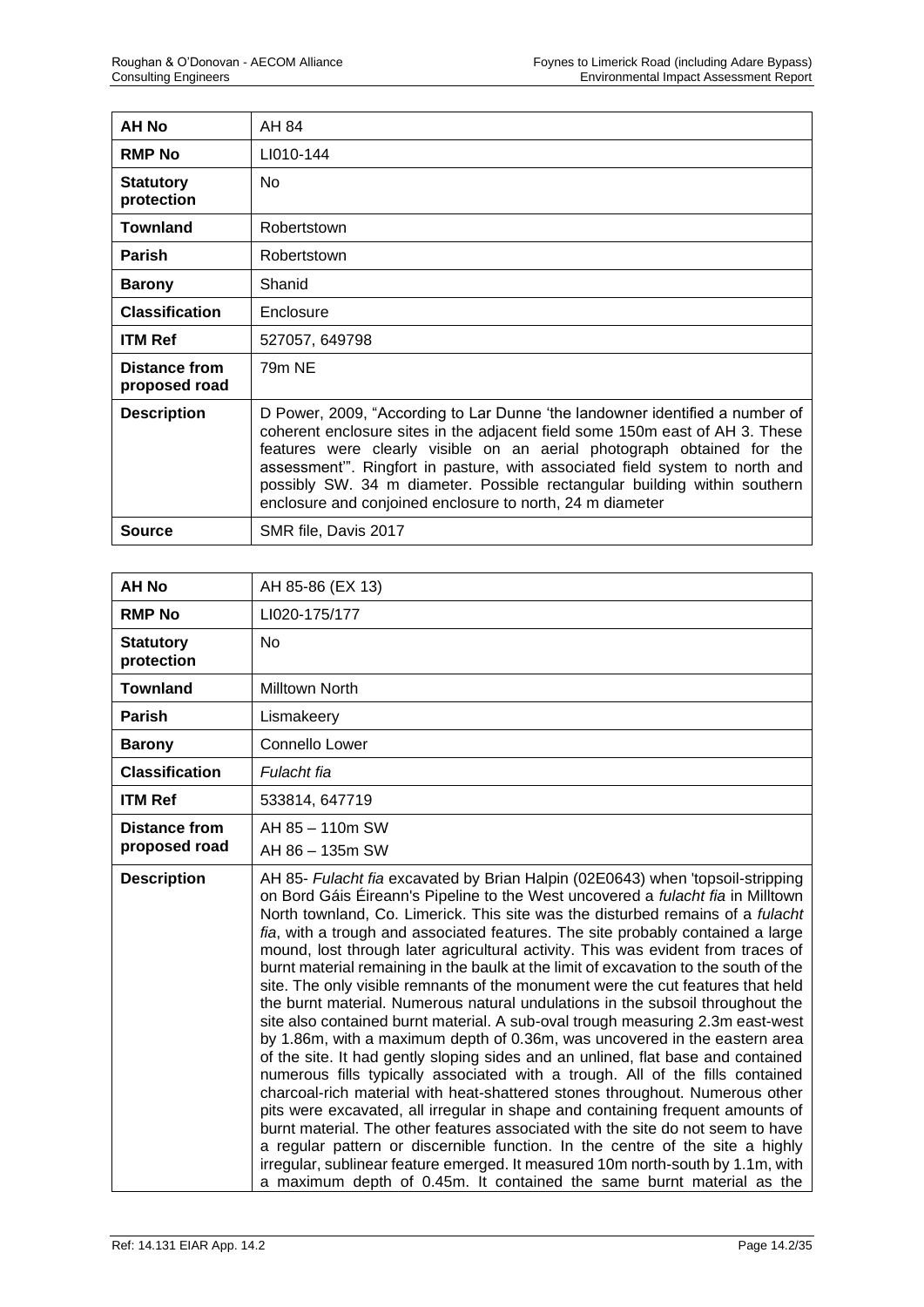| Pipeline to the West. 'A single sherd of prehistoric pottery was recovered from<br>the surface of a feature fill during monitoring by Kenneth Wiggins. A discrete cut<br>feature was subsequently excavated and revealed to be an irregular and shallow<br>scoop or possibly two very small and truncated post-holes. The feature<br>measured 0.9m (north-south) by 0.7m and had a maximum depth of 0.15m. The<br>fill was a fine, light to mid-brown, silty clay with occasional charcoal flecking and<br>very small fragments of decayed limestone. No artefacts were observed during<br>excavation, but, as Bronze Age pottery had been found at the top of the fill during<br>monitoring, it was decided to take a 100% sample of the fill. Sieving of the<br>sample may produce further artefactual evidence that will facilitate interpretation<br>of this isolated feature. The pottery sherd is Beaker, which has been<br>documented in Ireland from c. 2500/2450 BC and remained in use for several<br>centuries (A.L. Brindley, pers. comm.).' |
|----------------------------------------------------------------------------------------------------------------------------------------------------------------------------------------------------------------------------------------------------------------------------------------------------------------------------------------------------------------------------------------------------------------------------------------------------------------------------------------------------------------------------------------------------------------------------------------------------------------------------------------------------------------------------------------------------------------------------------------------------------------------------------------------------------------------------------------------------------------------------------------------------------------------------------------------------------------------------------------------------------------------------------------------------------|
| <b>Source</b><br>www.archaeology.ie/ SMR file, www.excavations.ie                                                                                                                                                                                                                                                                                                                                                                                                                                                                                                                                                                                                                                                                                                                                                                                                                                                                                                                                                                                        |

| <b>AH No</b>                          | AH 87 (EX9)                                                                                                                                             |
|---------------------------------------|---------------------------------------------------------------------------------------------------------------------------------------------------------|
| <b>RMP No</b>                         | LI010-149                                                                                                                                               |
| <b>Statutory</b><br>protection        | <b>No</b>                                                                                                                                               |
| <b>Townland</b>                       | <b>Ballycullen</b>                                                                                                                                      |
| <b>Parish</b>                         | Lismakeery                                                                                                                                              |
| <b>Barony</b>                         | Connello Lower                                                                                                                                          |
| <b>Classification</b>                 | Fulacht fia                                                                                                                                             |
| <b>ITM Ref</b>                        | 531859, 649432                                                                                                                                          |
| <b>Distance from</b><br>proposed road | 40 <sub>m</sub> S                                                                                                                                       |
| <b>Description</b>                    | Excavation by Brian Halpin (02E0748) and described as 'heat-shattered stones<br>and charcoal-rich material, typically associated with a fulacht fiadh.' |
| Source                                | SMR file, www.excavations.ie                                                                                                                            |

| <b>AH No</b>                          | AH 88                                          |
|---------------------------------------|------------------------------------------------|
| <b>RMP No</b>                         | LI020-176                                      |
| <b>Statutory</b><br>protection        | Yes (subject to Preservation Order No. 4/1977) |
| <b>Townland</b>                       | <b>Milltown North</b>                          |
| <b>Parish</b>                         | Lismakeery                                     |
| <b>Barony</b>                         | <b>Connello Lower</b>                          |
| <b>Classification</b>                 | Souterrain                                     |
| <b>ITM Ref</b>                        | 534100,647156                                  |
| <b>Distance from</b><br>proposed road | 230m W                                         |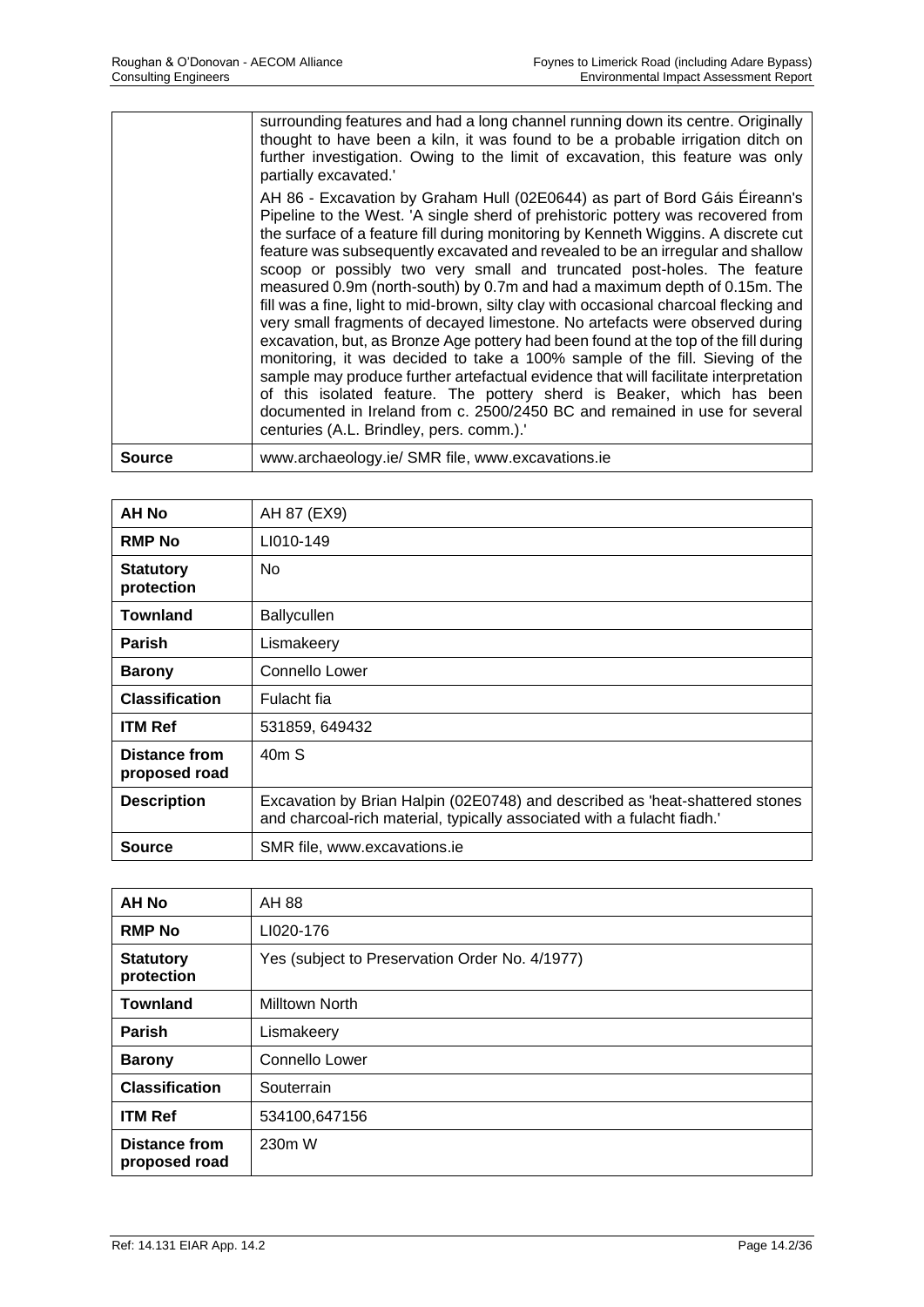| <b>Description</b> | Discovered within a cashel (LI020-004001-) and then rediscovered in 1976<br>when it was 'covered in' (NMI top. files). A sword, now in the National Museum<br>of Ireland, was discovered in this souterrain (Donnelly 1994, vol. 2, 152). There<br>is no evident trace of the souterrain within the cashel. |
|--------------------|-------------------------------------------------------------------------------------------------------------------------------------------------------------------------------------------------------------------------------------------------------------------------------------------------------------|
| <b>Source</b>      | www.archaeology.ie                                                                                                                                                                                                                                                                                          |

| AH 89                                                                                                                                                                                                                                                                                                                                                                                                                                                                                                                                                                                                                                                                                                                                                                                                                                                                                                                                                                                                                                                                                                                                                                                                                                                                                                                                                                                                                                                                                                                                                                                                                                                                                                                                                                                                                                                                                                                                                                                                                                                                                                                                                                                                                                                                                                                                                                                                                                                                                                   |
|---------------------------------------------------------------------------------------------------------------------------------------------------------------------------------------------------------------------------------------------------------------------------------------------------------------------------------------------------------------------------------------------------------------------------------------------------------------------------------------------------------------------------------------------------------------------------------------------------------------------------------------------------------------------------------------------------------------------------------------------------------------------------------------------------------------------------------------------------------------------------------------------------------------------------------------------------------------------------------------------------------------------------------------------------------------------------------------------------------------------------------------------------------------------------------------------------------------------------------------------------------------------------------------------------------------------------------------------------------------------------------------------------------------------------------------------------------------------------------------------------------------------------------------------------------------------------------------------------------------------------------------------------------------------------------------------------------------------------------------------------------------------------------------------------------------------------------------------------------------------------------------------------------------------------------------------------------------------------------------------------------------------------------------------------------------------------------------------------------------------------------------------------------------------------------------------------------------------------------------------------------------------------------------------------------------------------------------------------------------------------------------------------------------------------------------------------------------------------------------------------------|
| LI020-094                                                                                                                                                                                                                                                                                                                                                                                                                                                                                                                                                                                                                                                                                                                                                                                                                                                                                                                                                                                                                                                                                                                                                                                                                                                                                                                                                                                                                                                                                                                                                                                                                                                                                                                                                                                                                                                                                                                                                                                                                                                                                                                                                                                                                                                                                                                                                                                                                                                                                               |
| Yes                                                                                                                                                                                                                                                                                                                                                                                                                                                                                                                                                                                                                                                                                                                                                                                                                                                                                                                                                                                                                                                                                                                                                                                                                                                                                                                                                                                                                                                                                                                                                                                                                                                                                                                                                                                                                                                                                                                                                                                                                                                                                                                                                                                                                                                                                                                                                                                                                                                                                                     |
| Clonshire                                                                                                                                                                                                                                                                                                                                                                                                                                                                                                                                                                                                                                                                                                                                                                                                                                                                                                                                                                                                                                                                                                                                                                                                                                                                                                                                                                                                                                                                                                                                                                                                                                                                                                                                                                                                                                                                                                                                                                                                                                                                                                                                                                                                                                                                                                                                                                                                                                                                                               |
| Clonshire                                                                                                                                                                                                                                                                                                                                                                                                                                                                                                                                                                                                                                                                                                                                                                                                                                                                                                                                                                                                                                                                                                                                                                                                                                                                                                                                                                                                                                                                                                                                                                                                                                                                                                                                                                                                                                                                                                                                                                                                                                                                                                                                                                                                                                                                                                                                                                                                                                                                                               |
| Connello Lower                                                                                                                                                                                                                                                                                                                                                                                                                                                                                                                                                                                                                                                                                                                                                                                                                                                                                                                                                                                                                                                                                                                                                                                                                                                                                                                                                                                                                                                                                                                                                                                                                                                                                                                                                                                                                                                                                                                                                                                                                                                                                                                                                                                                                                                                                                                                                                                                                                                                                          |
| Settlement deserted - medieval                                                                                                                                                                                                                                                                                                                                                                                                                                                                                                                                                                                                                                                                                                                                                                                                                                                                                                                                                                                                                                                                                                                                                                                                                                                                                                                                                                                                                                                                                                                                                                                                                                                                                                                                                                                                                                                                                                                                                                                                                                                                                                                                                                                                                                                                                                                                                                                                                                                                          |
| Precise location unknown                                                                                                                                                                                                                                                                                                                                                                                                                                                                                                                                                                                                                                                                                                                                                                                                                                                                                                                                                                                                                                                                                                                                                                                                                                                                                                                                                                                                                                                                                                                                                                                                                                                                                                                                                                                                                                                                                                                                                                                                                                                                                                                                                                                                                                                                                                                                                                                                                                                                                |
| 71 <sub>m</sub> E                                                                                                                                                                                                                                                                                                                                                                                                                                                                                                                                                                                                                                                                                                                                                                                                                                                                                                                                                                                                                                                                                                                                                                                                                                                                                                                                                                                                                                                                                                                                                                                                                                                                                                                                                                                                                                                                                                                                                                                                                                                                                                                                                                                                                                                                                                                                                                                                                                                                                       |
| Historic settlement of Clonshire described in the Urban Survey of Limerick as<br>following; 'Clonshire is located to the south west of Limerick off the Limerick to<br>Tralee road. According to O'Donovan the name is derived from Cluain siar, the<br>"western meadow" but the earliest recorded form of the name Cluonsiebria hints<br>at a different origin (MacCaffrey 1907, 26, 28). The land seems to have belonged<br>to the church throughout the Middle Ages and it was probably the bishops of<br>Limerick who were responsible for the development of the settlement there (ibid.;<br>Westropp 1906-7, 219). The earliest evidence for the presence of a borough<br>occurs in a plea roll of 1252 which mentions five burgages at "Clonchere"<br>(Westropp 1906-7, 219). In the Limerick rental of 1418 the burgagery of<br>Cluaincheur was worth 25s 3d. (MacCaffrey 1907, 157) which suggests that the<br>settlement may have survived the vicissitudes of the fourteenth century which<br>caused so many settlements to be abandoned. References to the settlement<br>cease, however, after this date although the church (LI021-029001-) and castle<br>(LI020-159----) continue to crop up in documents. It is possible that this was a<br>dispersed borough because the known elements, the castle, mill and church are<br>some distance from one another. Topographically, however, the likelihood is that<br>settlement was concentrated in the vicinity of the castle' (Bradley et. al. 1989,<br>$103-04$ ).<br>Westropp recorded the following details about Clonshire; '1201 Cluonsiebra held<br>by the Church of Limerick (B.B.L., p. 14). Reg. de S. Jacobo granted a mark off<br>Clonshire to said cathedral (Ib., I, xi.). 1252 Suit of Adam f. Rob. Rufi Capell and<br>T. Oregan, or Orachan, as to five burgages in Clonchere (Plea R,, m. 5d). 1336<br>The manor of Cluaincheur held by Bishop de Rupefort (Rental). 1586<br>Cloneshere encastellan (Peyton, 197). 1608 Leased by the Bishop to W. Clarke<br>(Vis. Reg., 1615). 1641 Jas. Crowe held it (Dep., 268). 1655 Clonshirebegg and<br>Bohirbradagh, with two orchards, held by Captain W. Piggott in right of his wife<br>(C.S., 52). 1659 Clonshiremore held by Captain T. Walcott with a mill and<br>Loughill (Rev. Exch. Orders, p. 51)' (Westropp 1906-7, 219).<br>No evidence for a deserted settlement was identified within the proposed road<br>boundary in this area during LiDAR or geophysical survey. |
| www.archaeology.ie, Davis 2017, Gimson et al 2019                                                                                                                                                                                                                                                                                                                                                                                                                                                                                                                                                                                                                                                                                                                                                                                                                                                                                                                                                                                                                                                                                                                                                                                                                                                                                                                                                                                                                                                                                                                                                                                                                                                                                                                                                                                                                                                                                                                                                                                                                                                                                                                                                                                                                                                                                                                                                                                                                                                       |
|                                                                                                                                                                                                                                                                                                                                                                                                                                                                                                                                                                                                                                                                                                                                                                                                                                                                                                                                                                                                                                                                                                                                                                                                                                                                                                                                                                                                                                                                                                                                                                                                                                                                                                                                                                                                                                                                                                                                                                                                                                                                                                                                                                                                                                                                                                                                                                                                                                                                                                         |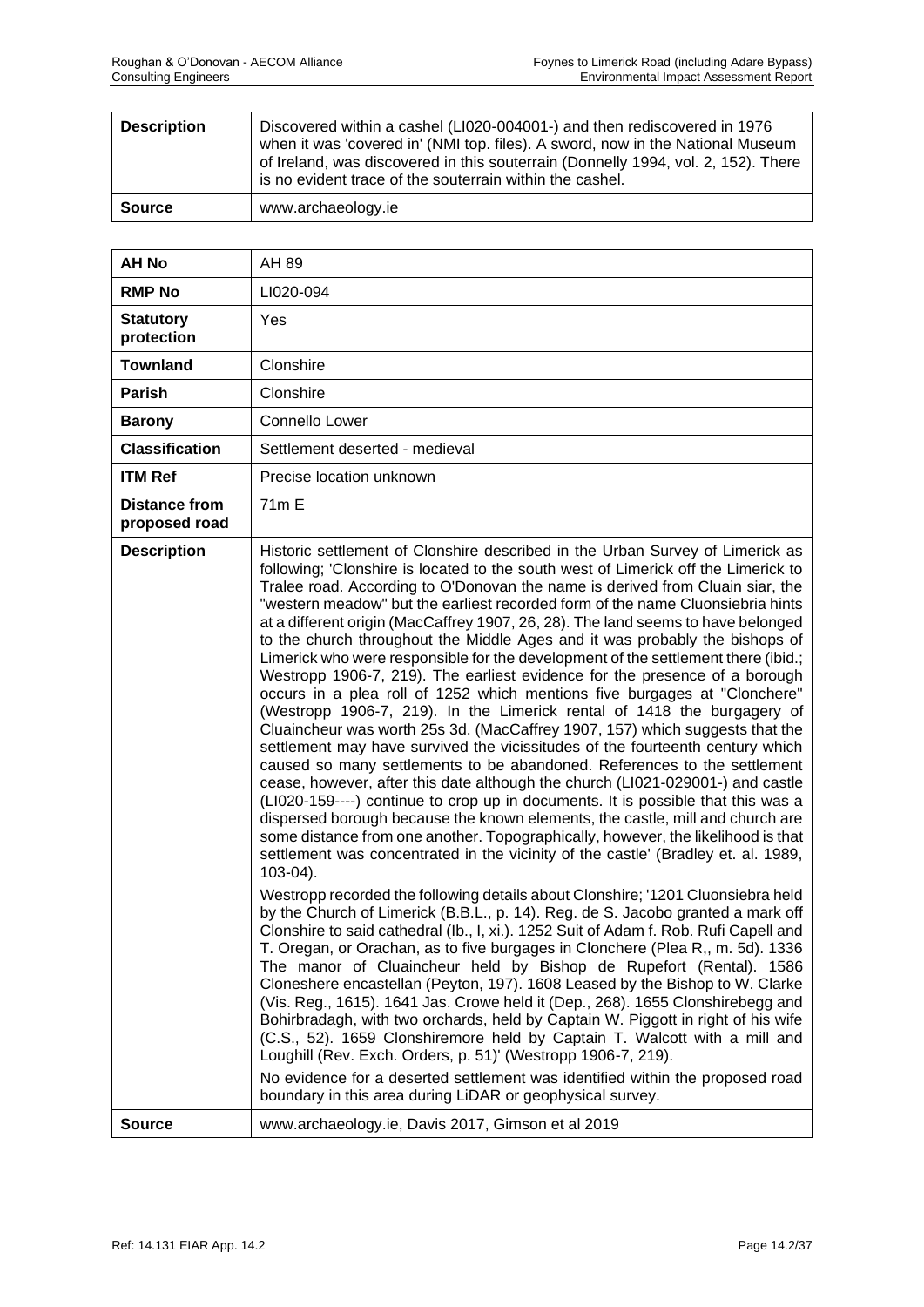| AH No                                 | AH 90                                                                                                                                                                                                                                                                                                                                                                                                                                                                                                                                                                                                                                                                                      |
|---------------------------------------|--------------------------------------------------------------------------------------------------------------------------------------------------------------------------------------------------------------------------------------------------------------------------------------------------------------------------------------------------------------------------------------------------------------------------------------------------------------------------------------------------------------------------------------------------------------------------------------------------------------------------------------------------------------------------------------------|
| <b>RMP No</b>                         | LI020-003                                                                                                                                                                                                                                                                                                                                                                                                                                                                                                                                                                                                                                                                                  |
| <b>Statutory</b><br>protection        | Yes                                                                                                                                                                                                                                                                                                                                                                                                                                                                                                                                                                                                                                                                                        |
| <b>Townland</b>                       | Milltown North                                                                                                                                                                                                                                                                                                                                                                                                                                                                                                                                                                                                                                                                             |
| <b>Parish</b>                         | Lismakeery                                                                                                                                                                                                                                                                                                                                                                                                                                                                                                                                                                                                                                                                                 |
| <b>Barony</b>                         | Connello Lower                                                                                                                                                                                                                                                                                                                                                                                                                                                                                                                                                                                                                                                                             |
| <b>Classification</b>                 | Ringfort-rath                                                                                                                                                                                                                                                                                                                                                                                                                                                                                                                                                                                                                                                                              |
| <b>ITM Ref</b>                        | 533995, 647310                                                                                                                                                                                                                                                                                                                                                                                                                                                                                                                                                                                                                                                                             |
| <b>Distance from</b><br>proposed road | 219m SW                                                                                                                                                                                                                                                                                                                                                                                                                                                                                                                                                                                                                                                                                    |
| <b>Description</b>                    | In pasture, on SE-facing slope into river valley. Oval area (29.5m N-S; 22.5m E-<br>W) enclosed by earth-and-stone bank, with external fosse (D 0.55m; Wth 2.8m)<br>SW->N and ENE->E. Bank (int. H 1.1m; ext. H 1.55m), best preserved N->SW,<br>lowers SW->W. Fosse, best preserved SW->N, has dry-stone boundary wall<br>running along base WSW->NNW and clipping outer edge N->ENE and S->SW.<br>Entrance (Wth 3.2m) at SE, with stone kerbing on S edge. Interior, covered with<br>mature deciduous trees, slopes down to SE. Enclosure is contained within small<br>square field (L c. 30m) bounded by dry-stone wall. A similar walled-in enclosure<br>lies 700m to WNW (LI020-001). |
| <b>Source</b>                         | www.archaeology.ie                                                                                                                                                                                                                                                                                                                                                                                                                                                                                                                                                                                                                                                                         |

| <b>AH No</b>                           | AH 91 (Also Protected Structure BH 41)                                                                                                                                                                                                                                                                                                                                                                                                                                                                                                                                                                                                                                                                                                                                                                                                                                                                                                                                                                     |
|----------------------------------------|------------------------------------------------------------------------------------------------------------------------------------------------------------------------------------------------------------------------------------------------------------------------------------------------------------------------------------------------------------------------------------------------------------------------------------------------------------------------------------------------------------------------------------------------------------------------------------------------------------------------------------------------------------------------------------------------------------------------------------------------------------------------------------------------------------------------------------------------------------------------------------------------------------------------------------------------------------------------------------------------------------|
| <b>RMP No</b>                          | LI021-032003                                                                                                                                                                                                                                                                                                                                                                                                                                                                                                                                                                                                                                                                                                                                                                                                                                                                                                                                                                                               |
| <b>National</b><br><b>Monument No.</b> | 622                                                                                                                                                                                                                                                                                                                                                                                                                                                                                                                                                                                                                                                                                                                                                                                                                                                                                                                                                                                                        |
| <b>Statutory</b><br>protection         | Yes (RMP, National Monument, RPS)                                                                                                                                                                                                                                                                                                                                                                                                                                                                                                                                                                                                                                                                                                                                                                                                                                                                                                                                                                          |
| <b>Townland</b>                        | Adare                                                                                                                                                                                                                                                                                                                                                                                                                                                                                                                                                                                                                                                                                                                                                                                                                                                                                                                                                                                                      |
| <b>Parish</b>                          | Adare                                                                                                                                                                                                                                                                                                                                                                                                                                                                                                                                                                                                                                                                                                                                                                                                                                                                                                                                                                                                      |
| <b>Barony</b>                          | Coshma                                                                                                                                                                                                                                                                                                                                                                                                                                                                                                                                                                                                                                                                                                                                                                                                                                                                                                                                                                                                     |
| <b>Classification</b>                  | Castle - Anglo-Norman masonry castle                                                                                                                                                                                                                                                                                                                                                                                                                                                                                                                                                                                                                                                                                                                                                                                                                                                                                                                                                                       |
| <b>ITM Ref</b>                         | 546975, 646763                                                                                                                                                                                                                                                                                                                                                                                                                                                                                                                                                                                                                                                                                                                                                                                                                                                                                                                                                                                             |
| <b>Distance from</b><br>proposed road  | 199 <sub>m</sub> S                                                                                                                                                                                                                                                                                                                                                                                                                                                                                                                                                                                                                                                                                                                                                                                                                                                                                                                                                                                         |
| <b>Description</b>                     | National monument in state ownership No. 622. Adare Castle described in the<br>Urban Survey (Bradley et. al. 1989, 3-15) as following: 'Desmond castle is<br>situated on low-lying ground on the north bank of the Maigue river just above<br>Adare bridge. It is in poor condition and is heavily overgrown. It consists of a<br>sub-rectangular enclosure, measuring about 90m E-W by 65m N-S externally,<br>with the north-west corner cut off by a water-filled moat to form a rounded inner<br>ward measuring 33.5m E-W by 31.5m N-S. Both inner and outer wards are<br>surrounded by curtain walls, which are virtually intact, and both are entered<br>through rectangular gatehouses. At the east side of the inner ward is a large<br>square keep of 13th century date, as is much of the curtain wall. Along the south<br>side of the outer ward, fronting the river, is a range of buildings possibly of later<br>medieval date, while much of the outer curtain on the north and east may also |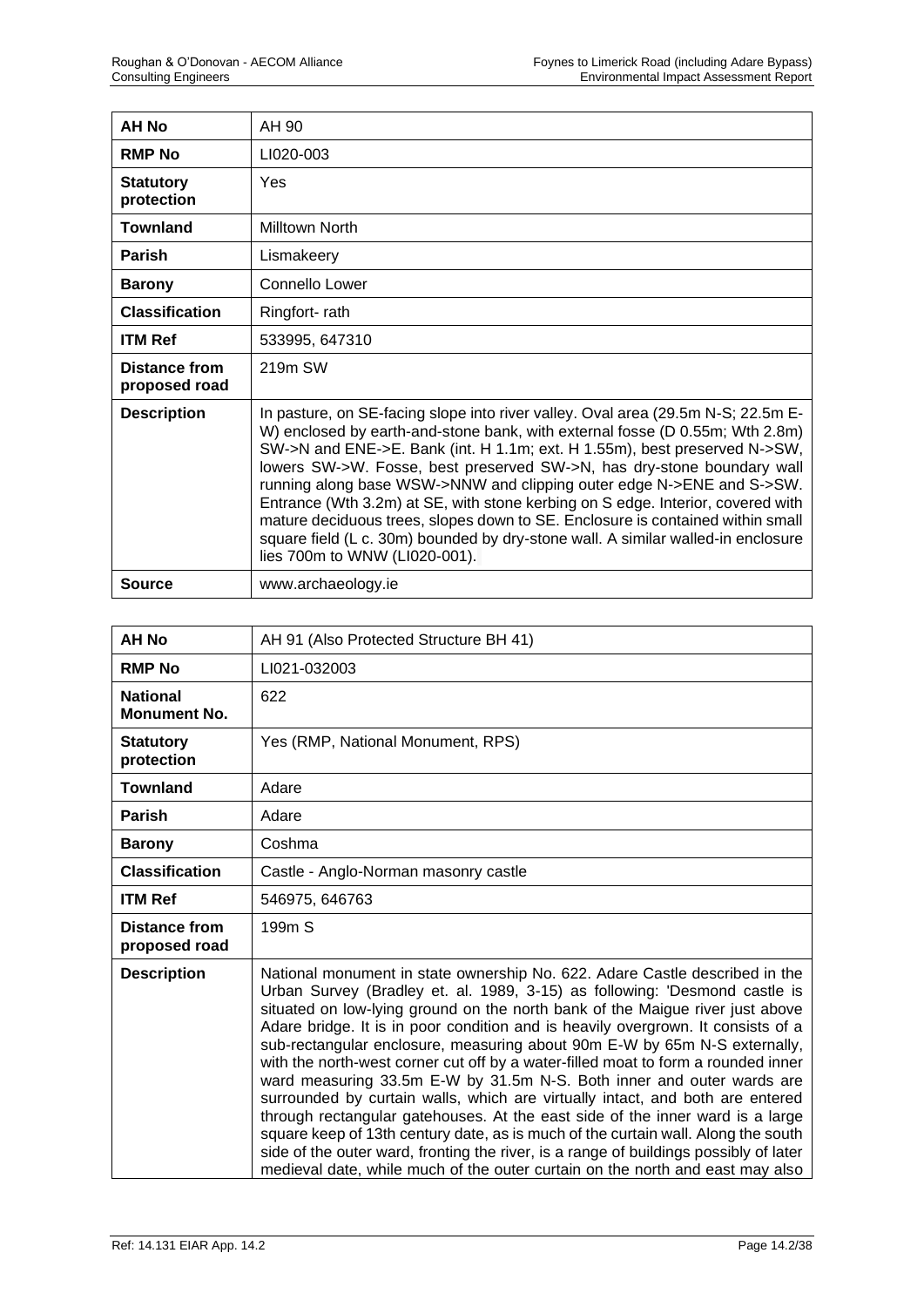|               | be of later medieval date. The masonry of all structures is predominantly of<br>roughly coursed limestone rubble. |
|---------------|-------------------------------------------------------------------------------------------------------------------|
| <b>Source</b> | www.archaeology.ie                                                                                                |

| <b>AH No</b>                          | AH 92                                                                                                                                                                                                                                                                                                    |
|---------------------------------------|----------------------------------------------------------------------------------------------------------------------------------------------------------------------------------------------------------------------------------------------------------------------------------------------------------|
| <b>RMP No</b>                         | LI010-009                                                                                                                                                                                                                                                                                                |
| <b>Statutory</b><br>protection        | Yes                                                                                                                                                                                                                                                                                                      |
| <b>Townland</b>                       | Durnish                                                                                                                                                                                                                                                                                                  |
| <b>Parish</b>                         | Robertstown                                                                                                                                                                                                                                                                                              |
| <b>Barony</b>                         | Shanid                                                                                                                                                                                                                                                                                                   |
| <b>Classification</b>                 | Enclosure                                                                                                                                                                                                                                                                                                |
| <b>ITM Ref</b>                        | 525978,651401                                                                                                                                                                                                                                                                                            |
| <b>Distance from</b><br>proposed road | 155m W                                                                                                                                                                                                                                                                                                   |
| <b>Description</b>                    | In rough uneven terrain, with frequent outcrops of limestone. Roughly oval area<br>(26m N-S; 23m E-W) enclosed by collapsed stone wall (Wth c. 1.3m; H c. 0.5m).<br>Wall is covered by thicket of bushes and difficult to access in places. Interior<br>surface uneven, stony and overgrown with bushes. |
| <b>Source</b>                         | www.archaeology.ie/SMR file, Davis 2017                                                                                                                                                                                                                                                                  |

| <b>AH No</b>                   | AH 93                                                                                                                                                                                                                                                                                                                                                                                                                                |
|--------------------------------|--------------------------------------------------------------------------------------------------------------------------------------------------------------------------------------------------------------------------------------------------------------------------------------------------------------------------------------------------------------------------------------------------------------------------------------|
| <b>RMP No</b>                  | LI010-0690002                                                                                                                                                                                                                                                                                                                                                                                                                        |
| <b>Statutory</b><br>protection | Yes                                                                                                                                                                                                                                                                                                                                                                                                                                  |
| <b>Townland</b>                | Robertstown                                                                                                                                                                                                                                                                                                                                                                                                                          |
| <b>Parish</b>                  | Robertstown                                                                                                                                                                                                                                                                                                                                                                                                                          |
| <b>Barony</b>                  | Shanid                                                                                                                                                                                                                                                                                                                                                                                                                               |
| <b>Classification</b>          | Graveyard                                                                                                                                                                                                                                                                                                                                                                                                                            |
| <b>ITM Ref</b>                 | 527009,650003                                                                                                                                                                                                                                                                                                                                                                                                                        |
| Distance from<br>proposed road | 235m NE                                                                                                                                                                                                                                                                                                                                                                                                                              |
| <b>Description</b>             | Situated on low rise of ground overlooking Robertstown River mudflats with<br>Robertstown Castle (LI010-013----) 135m to NNW. Sub-rectangular shaped<br>area (approx. dims. 56m N-S x 58m E-W) enclosed by post-1700 graveyard wall<br>with entrance gate at E end of N wall. Medieval church ruins of Robertstown<br>Church (LI010-069001-) stands in centre of graveyard. Memorials date from the<br>18th century to modern times. |
| Source                         | www.archaeology.ie                                                                                                                                                                                                                                                                                                                                                                                                                   |

| AH No         | AH 94 (EX 26) |
|---------------|---------------|
| <b>RMP No</b> | LI010-142     |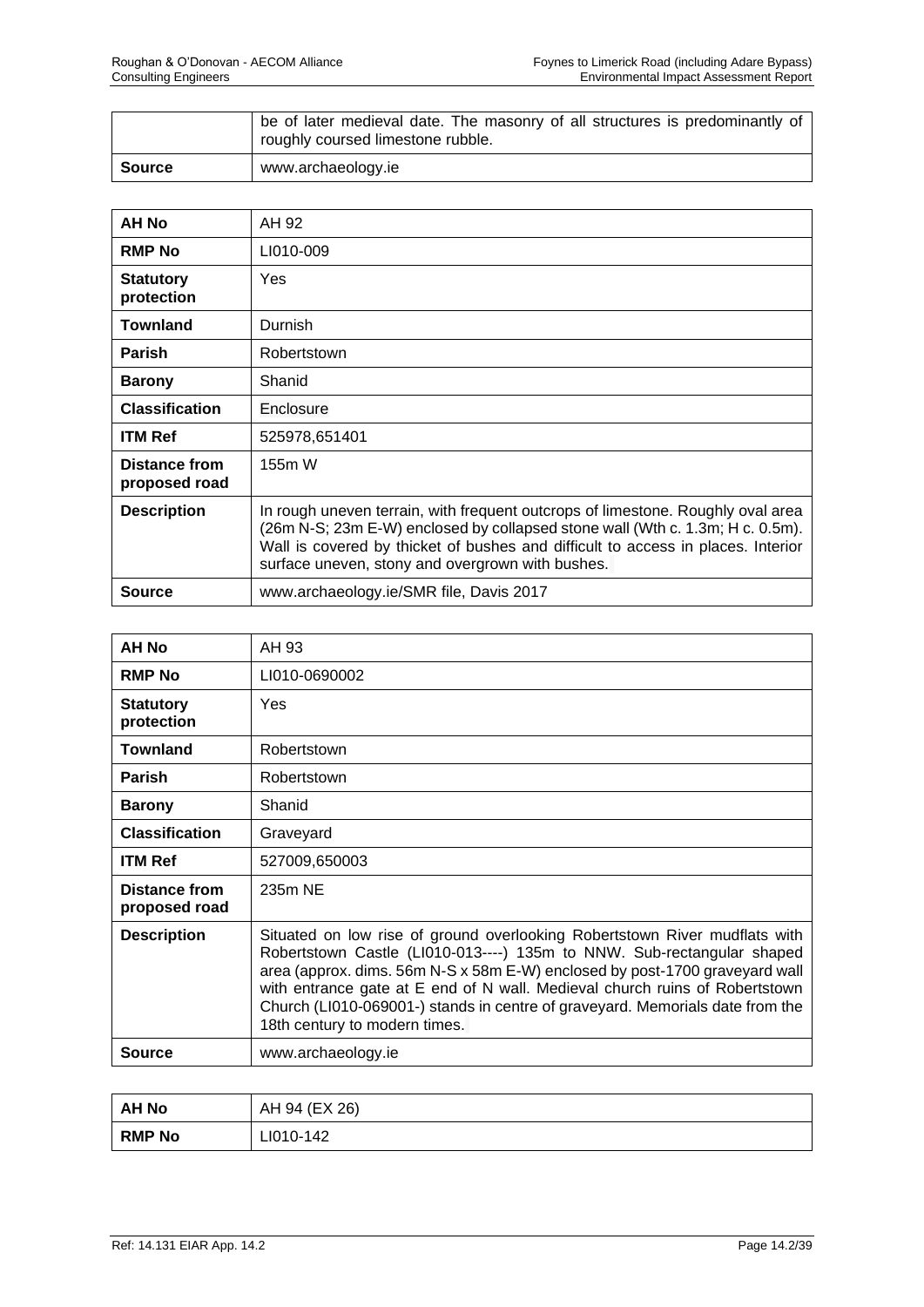| <b>Statutory</b><br>protection | No.                                                                                                                                                                                                                                                                                                                                                                                                                                                                                                                                                                                                                                                                                                                                                                                       |
|--------------------------------|-------------------------------------------------------------------------------------------------------------------------------------------------------------------------------------------------------------------------------------------------------------------------------------------------------------------------------------------------------------------------------------------------------------------------------------------------------------------------------------------------------------------------------------------------------------------------------------------------------------------------------------------------------------------------------------------------------------------------------------------------------------------------------------------|
| <b>Townland</b>                | Robertstown                                                                                                                                                                                                                                                                                                                                                                                                                                                                                                                                                                                                                                                                                                                                                                               |
| <b>Parish</b>                  | Robertstown                                                                                                                                                                                                                                                                                                                                                                                                                                                                                                                                                                                                                                                                                                                                                                               |
| <b>Barony</b>                  | Shanid                                                                                                                                                                                                                                                                                                                                                                                                                                                                                                                                                                                                                                                                                                                                                                                    |
| <b>Classification</b>          | Burnt mound                                                                                                                                                                                                                                                                                                                                                                                                                                                                                                                                                                                                                                                                                                                                                                               |
| <b>ITM Ref</b>                 | 526787, 649360                                                                                                                                                                                                                                                                                                                                                                                                                                                                                                                                                                                                                                                                                                                                                                            |
| Distance from<br>proposed road | 230m SW                                                                                                                                                                                                                                                                                                                                                                                                                                                                                                                                                                                                                                                                                                                                                                                   |
| <b>Description</b>             | A spread of burnt-mound material excavated by Emer Dennehy (02E0832) and<br>described as 'a subcircular, grey/brown, silty clay patch with charcoal flecking,<br>measuring 1.2m north-south by 0.8m. Further investigation revealed a pit 0.3m<br>deep. Five stakes, averaging 0.08m in diameter and with a maximum depth of<br>0.25m, were driven into the base of the pit. All of the stakes-holes were filled<br>with the same charcoal-rich, silty peat, indicating that they were likely to have<br>been burnt in situ. Subsequently the pit had been left open and filled naturally<br>over time. Although there is no clear indication of function for this pit, it can be<br>concluded that there was deliberate human action and forethought involved in<br>the use of the site. |
| Source                         | www.archaeology.ie                                                                                                                                                                                                                                                                                                                                                                                                                                                                                                                                                                                                                                                                                                                                                                        |

| AH No                          | AH 95                                                                                                                                                                                                                                                                                                                                                                                                                                                                                                                                                                                                                                                            |
|--------------------------------|------------------------------------------------------------------------------------------------------------------------------------------------------------------------------------------------------------------------------------------------------------------------------------------------------------------------------------------------------------------------------------------------------------------------------------------------------------------------------------------------------------------------------------------------------------------------------------------------------------------------------------------------------------------|
| <b>RMP No</b>                  | LI020-056002                                                                                                                                                                                                                                                                                                                                                                                                                                                                                                                                                                                                                                                     |
| <b>Statutory</b><br>protection | Yes                                                                                                                                                                                                                                                                                                                                                                                                                                                                                                                                                                                                                                                              |
| <b>Townland</b>                | Nantinan                                                                                                                                                                                                                                                                                                                                                                                                                                                                                                                                                                                                                                                         |
| <b>Parish</b>                  | Nantinan                                                                                                                                                                                                                                                                                                                                                                                                                                                                                                                                                                                                                                                         |
| <b>Barony</b>                  | Connello Lower/Shanid                                                                                                                                                                                                                                                                                                                                                                                                                                                                                                                                                                                                                                            |
| <b>Classification</b>          | Graveyard                                                                                                                                                                                                                                                                                                                                                                                                                                                                                                                                                                                                                                                        |
| <b>ITM Ref</b>                 | 535386, 645876                                                                                                                                                                                                                                                                                                                                                                                                                                                                                                                                                                                                                                                   |
| Distance from<br>proposed road | 225m E                                                                                                                                                                                                                                                                                                                                                                                                                                                                                                                                                                                                                                                           |
| <b>Description</b>             | In demesne of Nantinan House, approached from public road (R518) to S via<br>narrow passage (Wth 6m; L 30m); road gateway flanked by cut-stone piers.<br>Graveyard proper consists of a roughly-square area (54m N-S; 52m E-W)<br>enclosed by a mortared coursed stone wall (H 1.8m). Disused C of I parish<br>church of Nantinan at N end (LI020-056001-), probably built on site of earlier<br>parish church. Noticeable dip in SW quadrant of graveyard. A number of box<br>tombs immediately to S and W of church; earliest legible date is on Fitzgerald<br>vault (1809) near S end of E wall. Nineteenth century headstones concentrate<br>to S of church. |
| Source                         | www.archaeology.ie                                                                                                                                                                                                                                                                                                                                                                                                                                                                                                                                                                                                                                               |

| <b>AH No</b>  | AH 96     |
|---------------|-----------|
| <b>RMP No</b> | LI020-060 |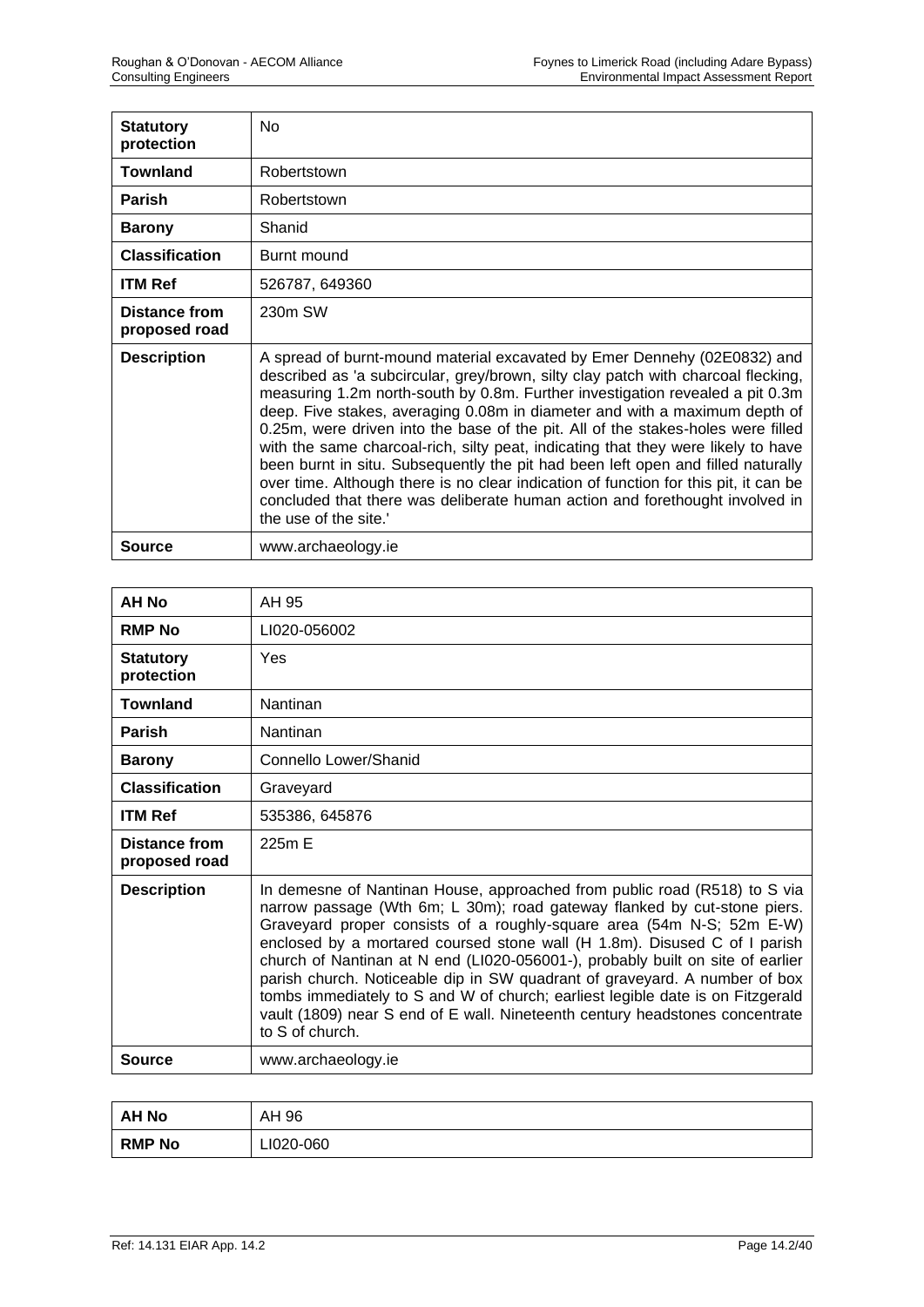| <b>Statutory</b><br>protection | Yes                                                                                                                                                                                                                                                                                                                                                                                                                                                                                                    |
|--------------------------------|--------------------------------------------------------------------------------------------------------------------------------------------------------------------------------------------------------------------------------------------------------------------------------------------------------------------------------------------------------------------------------------------------------------------------------------------------------------------------------------------------------|
| <b>Townland</b>                | Ballingarrane                                                                                                                                                                                                                                                                                                                                                                                                                                                                                          |
| <b>Parish</b>                  | Nantinan                                                                                                                                                                                                                                                                                                                                                                                                                                                                                               |
| <b>Barony</b>                  | Connello Lower                                                                                                                                                                                                                                                                                                                                                                                                                                                                                         |
| <b>Classification</b>          | Ringfort - rath                                                                                                                                                                                                                                                                                                                                                                                                                                                                                        |
| <b>ITM Ref</b>                 | 536237, 644324                                                                                                                                                                                                                                                                                                                                                                                                                                                                                         |
| Distance from<br>proposed road | 250m E                                                                                                                                                                                                                                                                                                                                                                                                                                                                                                 |
| <b>Description</b>             | In scrub, on S-facing slope in area of outcropping limestone. Monument,<br>depicted as embanked circular enclosure (diam. c. 20m) on 1923 OS 6-inch<br>map, is now completely masked by dense overgrowth of trees and thorn bushes.<br>Raised area of loose stone (H c. 1m) is visible at approximately S end of<br>enclosure; according to local information this is remains of a lime kiln demolished<br>in late 1970s. Northern section levelled. Southern section well-preserved under<br>forestry |
| Source                         | www.archaeology.ie, Davis 2017                                                                                                                                                                                                                                                                                                                                                                                                                                                                         |

| <b>AH No</b>                   | AH 97                                                                                                                                                                                                                                                                                                |
|--------------------------------|------------------------------------------------------------------------------------------------------------------------------------------------------------------------------------------------------------------------------------------------------------------------------------------------------|
| <b>RMP No</b>                  | LI020-116                                                                                                                                                                                                                                                                                            |
| <b>Statutory</b><br>protection | Yes                                                                                                                                                                                                                                                                                                  |
| Townland                       | Amogan Beg                                                                                                                                                                                                                                                                                           |
| <b>Parish</b>                  | Croagh                                                                                                                                                                                                                                                                                               |
| <b>Barony</b>                  | Connello Lower                                                                                                                                                                                                                                                                                       |
| <b>Classification</b>          | Enclosure                                                                                                                                                                                                                                                                                            |
| <b>ITM Ref</b>                 | 538615, 642546                                                                                                                                                                                                                                                                                       |
| Distance from<br>proposed road | 240m S                                                                                                                                                                                                                                                                                               |
| <b>Description</b>             | In pasture, in gently undulating terrain. Kink in field boundary W-NW suggests<br>arc of enclosure; faint cropmark on aerial photograph (LAS) suggests<br>continuation of line of enclosure from E-W (diam. c. 30m). No trace of enclosure<br>evident when inspected on the ground or on LiDAR data. |
| <b>Source</b>                  | www.archaeology.ie/, Davis 2017                                                                                                                                                                                                                                                                      |

| <b>AH No</b>                   | AH 98              |
|--------------------------------|--------------------|
| <b>RMP No</b>                  | LI021-002          |
| <b>Statutory</b><br>protection | Yes                |
| <b>Townland</b>                | Tuogh              |
| Parish                         | Adare              |
| <b>Barony</b>                  | Kenry              |
| <b>Classification</b>          | Mill- unclassified |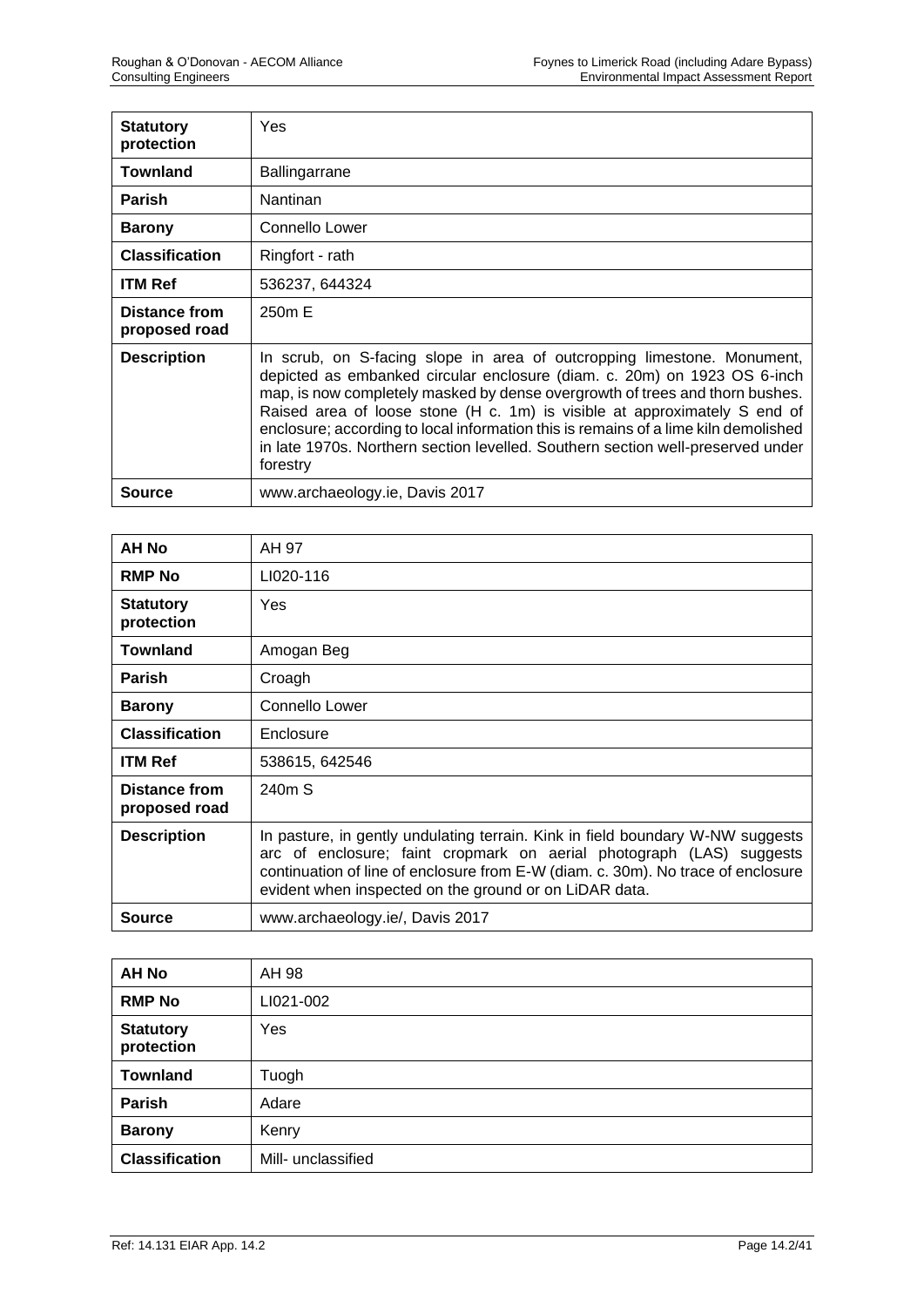| <b>ITM Ref</b>                 | 543223, 646357                                                                                                |
|--------------------------------|---------------------------------------------------------------------------------------------------------------|
| Distance from<br>proposed road | 250 <sub>m</sub> N                                                                                            |
| <b>Description</b>             | There are no evident standing remains of mill which is depicted on 1840 OS<br>map as "Tough Mill (in ruins)". |
| <b>Source</b>                  | www.archaeology.ie                                                                                            |

| AH No                                 | AH 99                                                                                                                                                                                                                                                                                                                     |
|---------------------------------------|---------------------------------------------------------------------------------------------------------------------------------------------------------------------------------------------------------------------------------------------------------------------------------------------------------------------------|
| <b>RMP No</b>                         | LI021-020                                                                                                                                                                                                                                                                                                                 |
| <b>Statutory</b><br>protection        | Yes                                                                                                                                                                                                                                                                                                                       |
| <b>Townland</b>                       | Killeen                                                                                                                                                                                                                                                                                                                   |
| <b>Parish</b>                         | Adare                                                                                                                                                                                                                                                                                                                     |
| <b>Barony</b>                         | Coshma                                                                                                                                                                                                                                                                                                                    |
| <b>Classification</b>                 | Enclosure                                                                                                                                                                                                                                                                                                                 |
| <b>ITM Ref</b>                        | 550231, 647672                                                                                                                                                                                                                                                                                                            |
| <b>Distance from</b><br>proposed road | 250m S                                                                                                                                                                                                                                                                                                                    |
| <b>Description</b>                    | Eastern side of the monument recorded on historic OS maps, SMR file notes<br>the identification is uncertain. The LiDAR survey records the eastern side of<br>the enclosure with some internal differentiation. The surviving portion is 49m<br>N-S with the form suggesting the E-W measurement would have been greater. |
| <b>Source</b>                         | www.archaeology.ie, SMR file, Davis 2017                                                                                                                                                                                                                                                                                  |

| <b>AH No</b>                   | AH 100                                                                                                                                                       |
|--------------------------------|--------------------------------------------------------------------------------------------------------------------------------------------------------------|
| <b>RMP No</b>                  | LI021-025001                                                                                                                                                 |
| <b>Statutory</b><br>protection | Yes                                                                                                                                                          |
| Townland                       | <b>Ballybronoge South</b>                                                                                                                                    |
| <b>Parish</b>                  | Killonahan                                                                                                                                                   |
| <b>Barony</b>                  | Pubblebrien                                                                                                                                                  |
| <b>Classification</b>          | Settlement deserted - medieval                                                                                                                               |
| <b>ITM Ref</b>                 | 551086, 648060                                                                                                                                               |
| Distance from<br>proposed road | 250m S                                                                                                                                                       |
| <b>Description</b>             | Complex of earthen and stone linear mounds some of which appear to be<br>boundaries and some of which may be structural. Occupies an area of c. 1500<br>sq m |
| Source                         | www.archaeology.ie, SMR file, Davis 2017                                                                                                                     |

| AH No         | AH 101 (EX 19) |
|---------------|----------------|
| <b>RMP No</b> | LI021-185      |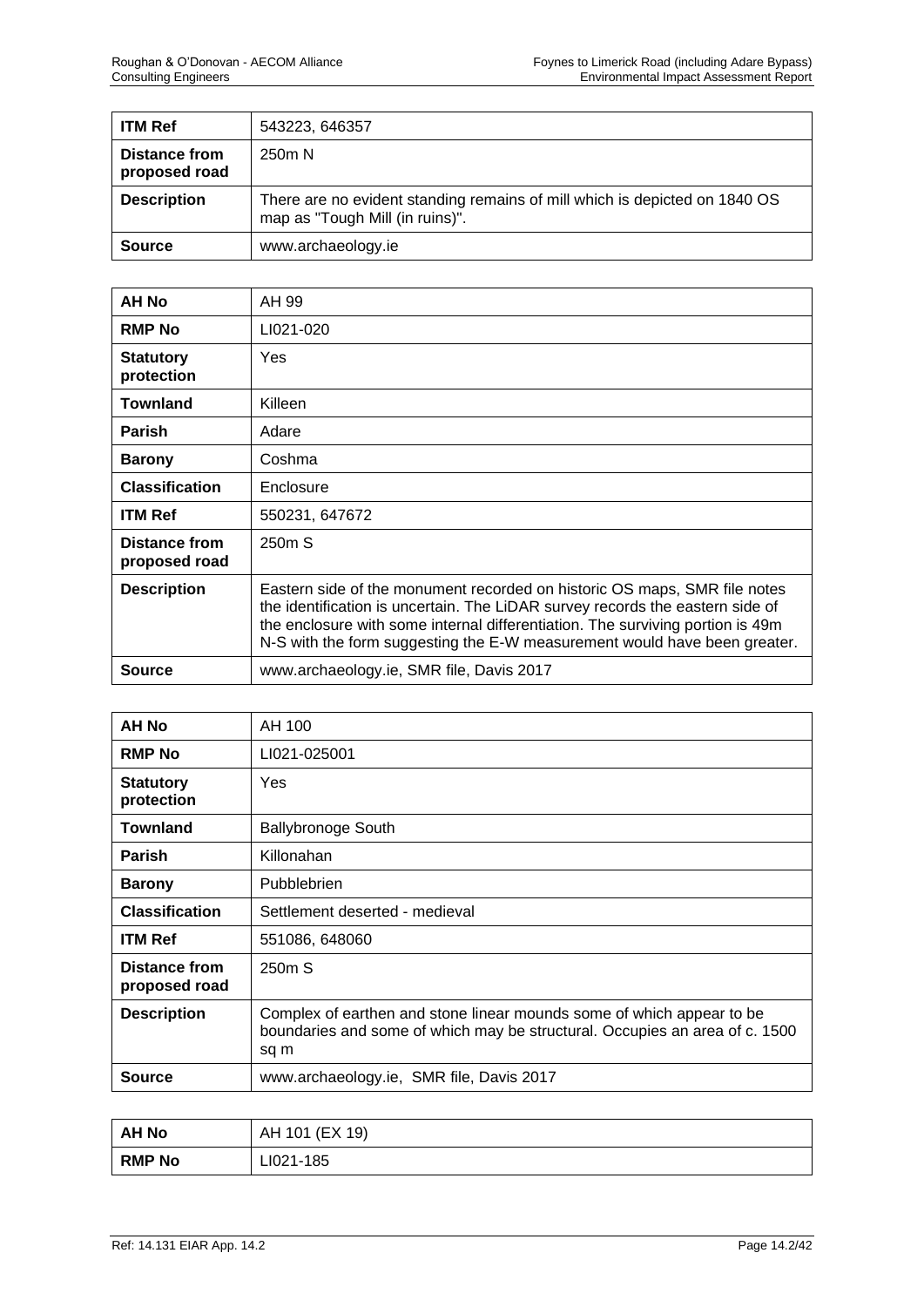| <b>Statutory</b><br>protection | No                                                                                                                                                                                                                                                                                                                               |
|--------------------------------|----------------------------------------------------------------------------------------------------------------------------------------------------------------------------------------------------------------------------------------------------------------------------------------------------------------------------------|
| <b>Townland</b>                | <b>Ballybronoge South</b>                                                                                                                                                                                                                                                                                                        |
| <b>Parish</b>                  | Killonahan                                                                                                                                                                                                                                                                                                                       |
| <b>Barony</b>                  | Pubblebrien                                                                                                                                                                                                                                                                                                                      |
| <b>Classification</b>          | Hearth                                                                                                                                                                                                                                                                                                                           |
| <b>ITM Ref</b>                 | 551109, 648387                                                                                                                                                                                                                                                                                                                   |
| Distance from<br>proposed road | 0 <sub>m</sub>                                                                                                                                                                                                                                                                                                                   |
| <b>Description</b>             | Hearth excavated by R MacLeod (08E0171). The hearth measured 0.8m long,<br>0.7m wide and 0.14m deep and contained a single charcoal-rich fill. The post-<br>hole was circular in shape and measured 0.31m in diameter and 0.21m in depth.<br>It contained a single silty clay fill with occasional charcoal flecking throughout. |
| Source                         | www.archaeology.ie/ SMR file, www.excavations.ie                                                                                                                                                                                                                                                                                 |

| AH No                                 | AH 102                                                                                                                           |
|---------------------------------------|----------------------------------------------------------------------------------------------------------------------------------|
| <b>RMP No</b>                         | LI012-085                                                                                                                        |
| <b>Statutory</b><br>protection        | Yes                                                                                                                              |
| <b>Townland</b>                       | <b>Ballybronoge North</b>                                                                                                        |
| <b>Parish</b>                         | Croom                                                                                                                            |
| <b>Barony</b>                         | Coshma                                                                                                                           |
| <b>Classification</b>                 | Enclosure                                                                                                                        |
| <b>ITM Ref</b>                        | 549484, 643642                                                                                                                   |
| <b>Distance from</b><br>proposed road | 157m N                                                                                                                           |
| <b>Description</b>                    | Probable ringfort with central platform, c.19m diameter surrounded by a fosse<br>which is 3.8m across. Possibly open to the east |
| Source                                | Davis 2017                                                                                                                       |

| <b>AH No</b>                          | AH 103 (EX 22) |
|---------------------------------------|----------------|
| <b>RMP No</b>                         | LI021-177      |
| <b>Statutory</b><br>protection        | No             |
| <b>Townland</b>                       | Attyflin       |
| Parish                                | Killonahan     |
| <b>Barony</b>                         | Pubblebrien    |
| <b>Classification</b>                 | Fulacht fia    |
| <b>ITM Ref</b>                        | 551305, 648479 |
| <b>Distance from</b><br>proposed road | 45m SE         |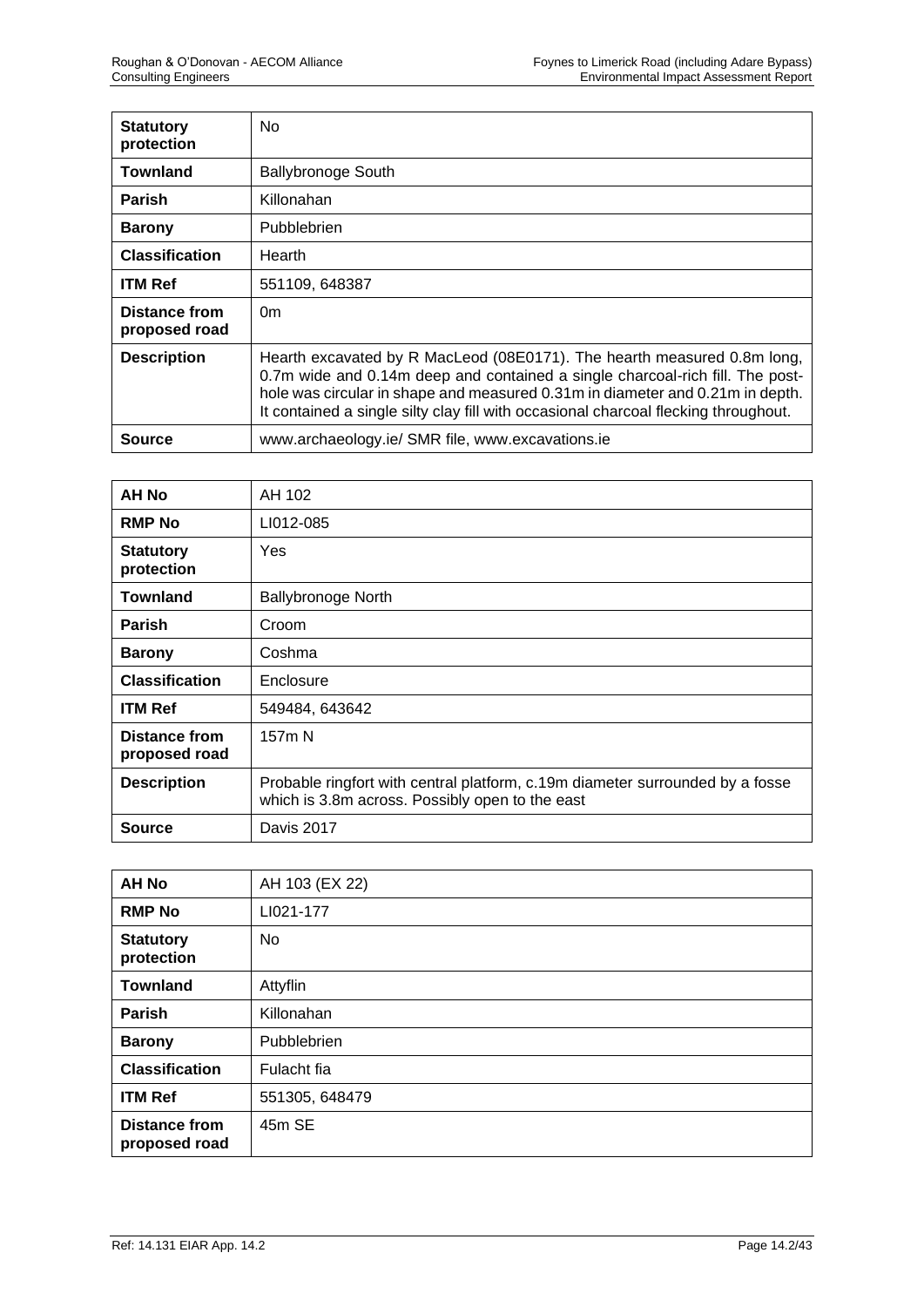| <b>Description</b> | Monitoring of the topsoil strip along the N20/N21 Limerick bypass uncovered the<br>site approximately 200m E of the N21. The site consisted of an elongated mound<br>17 x 9 x 0.35m, consisting of a mix of heat shattered limestone and charcoal rich<br>soil. A small trough $(2.1 \times 1 \times 0.28m)$ was found on SW quadrant under mound.<br>To the north of the trough a substantial oval pit aligned NE-SW was recorded<br>which contained mound deposits but also elements of worked animal bone. To<br>the E of the pit edge some 12 stakeholes were excavated. These did not have<br>an overall pattern but may have been part of a windbreak feature. C MacManus<br>99E0171. |
|--------------------|---------------------------------------------------------------------------------------------------------------------------------------------------------------------------------------------------------------------------------------------------------------------------------------------------------------------------------------------------------------------------------------------------------------------------------------------------------------------------------------------------------------------------------------------------------------------------------------------------------------------------------------------------------------------------------------------|
| <b>Source</b>      | www.archaeology.ie/ SMR file                                                                                                                                                                                                                                                                                                                                                                                                                                                                                                                                                                                                                                                                |

| AH No                                 | AH 104                                                                                                                                                                                           |
|---------------------------------------|--------------------------------------------------------------------------------------------------------------------------------------------------------------------------------------------------|
| <b>RMP No</b>                         | LI021-027                                                                                                                                                                                        |
| <b>Statutory</b><br>protection        | Yes                                                                                                                                                                                              |
| <b>Townland</b>                       | Attyflin                                                                                                                                                                                         |
| <b>Parish</b>                         | Killonahan                                                                                                                                                                                       |
| <b>Barony</b>                         | Pubblebrien                                                                                                                                                                                      |
| <b>Classification</b>                 | Enclosure                                                                                                                                                                                        |
| <b>ITM Ref</b>                        | 551472, 648460                                                                                                                                                                                   |
| <b>Distance from</b><br>proposed road | 185m SE                                                                                                                                                                                          |
| <b>Description</b>                    | In undulating pasture land, on a slight SW facing slope. Good views in all<br>directions. Probably a tree ring (still mature deciduous tree stand) on the Attyflin<br>estate. Measures 30m x 30m |
| <b>Source</b>                         | www.archaeology.ie/ SMR file, Davis 2017                                                                                                                                                         |

| <b>AH No</b>                          | AH 105 (EX 25)                                                                                                                                                                                                                                                                                                                                                                                                                                                                                                                     |
|---------------------------------------|------------------------------------------------------------------------------------------------------------------------------------------------------------------------------------------------------------------------------------------------------------------------------------------------------------------------------------------------------------------------------------------------------------------------------------------------------------------------------------------------------------------------------------|
| <b>RMP No</b>                         | LI021-183                                                                                                                                                                                                                                                                                                                                                                                                                                                                                                                          |
| <b>Statutory</b><br>protection        | <b>No</b>                                                                                                                                                                                                                                                                                                                                                                                                                                                                                                                          |
| <b>Townland</b>                       | Attyflin                                                                                                                                                                                                                                                                                                                                                                                                                                                                                                                           |
| <b>Parish</b>                         | Killonahan                                                                                                                                                                                                                                                                                                                                                                                                                                                                                                                         |
| <b>Barony</b>                         | <b>Pubblebrien</b>                                                                                                                                                                                                                                                                                                                                                                                                                                                                                                                 |
| <b>Classification</b>                 | Fulacht fia                                                                                                                                                                                                                                                                                                                                                                                                                                                                                                                        |
| <b>ITM Ref</b>                        | 551412, 648761                                                                                                                                                                                                                                                                                                                                                                                                                                                                                                                     |
| <b>Distance from</b><br>proposed road | 0 <sub>m</sub>                                                                                                                                                                                                                                                                                                                                                                                                                                                                                                                     |
| <b>Description</b>                    | Excavated as part of the N20/N21 Adare-Annacotty road scheme. The mound<br>measures c. 15m x 13m and is slightly crescent-shaped. It was constructed of<br>layers of heat-shattered stone, within charcoal-stained soils. Within the hollow<br>area of the crescent, roughly on the northern side of the mound, a trough was<br>uncovered. This measured c. 4m east-west and was 3.2m at its widest north-<br>south. The trough was shelved or stepped, being 0.4m below present ground<br>level, dropping to 0.7m at its deepest. |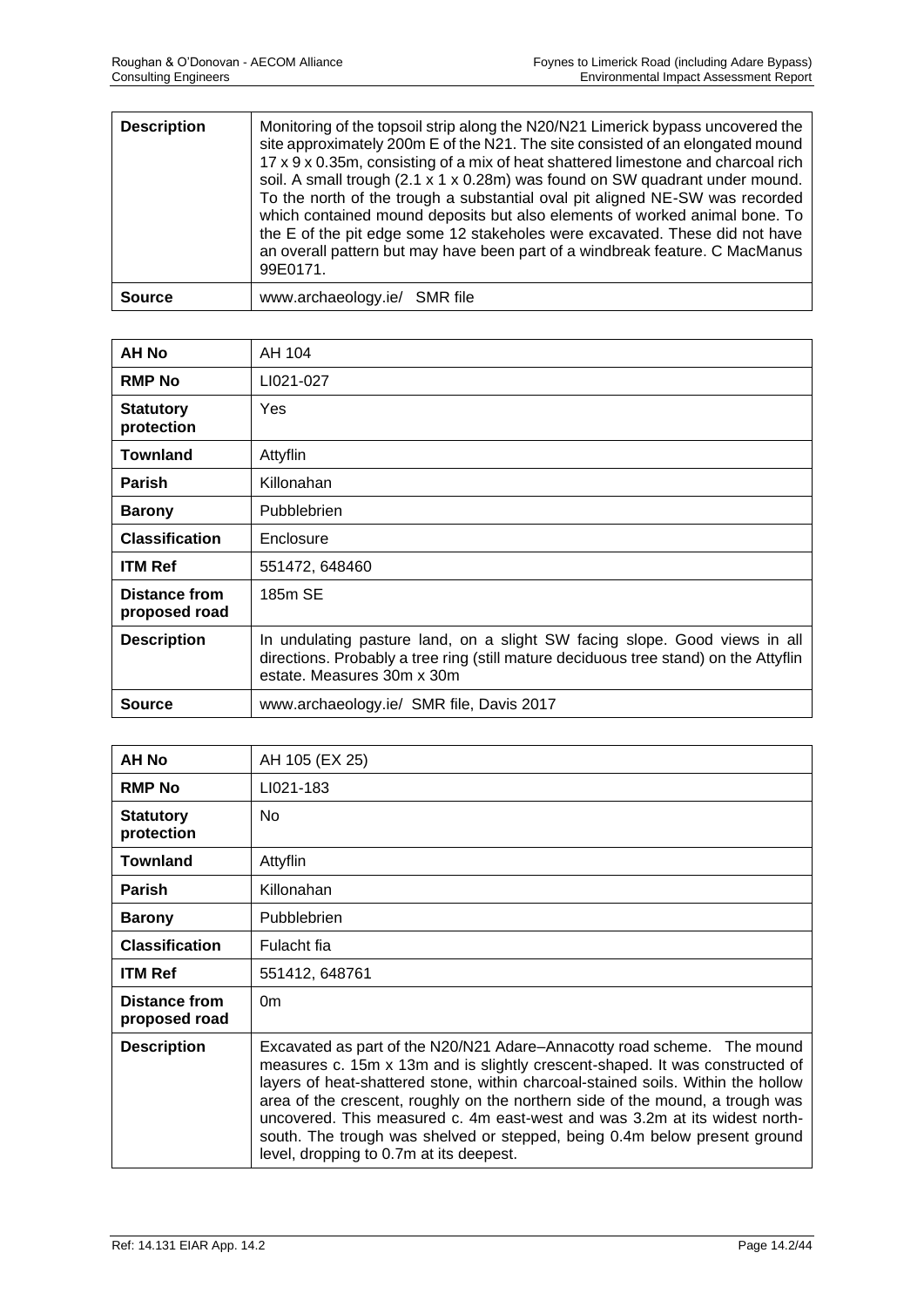| <b>Source</b> | www.archaeology.ie, www.excavations.ie |
|---------------|----------------------------------------|
|---------------|----------------------------------------|

| <b>AH No</b>                          | AH 106 (EX 24)                                                                                                                                                                                                                                                                                                                                                                                                                                                                                                                                                                                                                                                                                                                                                                                                         |
|---------------------------------------|------------------------------------------------------------------------------------------------------------------------------------------------------------------------------------------------------------------------------------------------------------------------------------------------------------------------------------------------------------------------------------------------------------------------------------------------------------------------------------------------------------------------------------------------------------------------------------------------------------------------------------------------------------------------------------------------------------------------------------------------------------------------------------------------------------------------|
| <b>RMP No</b>                         | LI021-178                                                                                                                                                                                                                                                                                                                                                                                                                                                                                                                                                                                                                                                                                                                                                                                                              |
| <b>Statutory</b><br>protection        | <b>No</b>                                                                                                                                                                                                                                                                                                                                                                                                                                                                                                                                                                                                                                                                                                                                                                                                              |
| <b>Townland</b>                       | Attyflin                                                                                                                                                                                                                                                                                                                                                                                                                                                                                                                                                                                                                                                                                                                                                                                                               |
| <b>Parish</b>                         | Killonahan                                                                                                                                                                                                                                                                                                                                                                                                                                                                                                                                                                                                                                                                                                                                                                                                             |
| <b>Barony</b>                         | Pubblebrien                                                                                                                                                                                                                                                                                                                                                                                                                                                                                                                                                                                                                                                                                                                                                                                                            |
| <b>Classification</b>                 | Fulacht fia                                                                                                                                                                                                                                                                                                                                                                                                                                                                                                                                                                                                                                                                                                                                                                                                            |
| <b>ITM Ref</b>                        | 551412, 648761                                                                                                                                                                                                                                                                                                                                                                                                                                                                                                                                                                                                                                                                                                                                                                                                         |
| <b>Distance from</b><br>proposed road | 0 <sub>m</sub>                                                                                                                                                                                                                                                                                                                                                                                                                                                                                                                                                                                                                                                                                                                                                                                                         |
| <b>Description</b>                    | Excavated as part of the N20/N21 Adare-Annacotty road scheme. A low mound,<br>25m x 31m, with a heavy coverage of young elm trees and shrubs was identified<br>in advance of the construction of the N21. Two distinct phases of archaeological<br>activity were recorded during testing. The first saw the deposition of burnt mound<br>material, consisting of loose, heat-shattered and burnt stone within a matrix of<br>black, greasy, charcoal-stained, peat-like soil, creating a mound 1.16m high.<br>This activity indicates the presence of a burnt mound, most probably a fulacht<br>fiadh. At a later stage, a second phase of activity occurred with the cutting of a<br>shallow hollow or pit with a formalised stone kerbing found along the top of the<br>mound, along the southern edge of the trench |
| <b>Source</b>                         | www.archaeology.ie, www.excavations.ie                                                                                                                                                                                                                                                                                                                                                                                                                                                                                                                                                                                                                                                                                                                                                                                 |

| <b>AH No</b>                   | AH 107 (EX 21)                                                                                                                                                                                                                    |
|--------------------------------|-----------------------------------------------------------------------------------------------------------------------------------------------------------------------------------------------------------------------------------|
| <b>RMP No</b>                  | LI012-138                                                                                                                                                                                                                         |
| <b>Statutory</b><br>protection | No.                                                                                                                                                                                                                               |
| <b>Townland</b>                | Attyflin                                                                                                                                                                                                                          |
| <b>Parish</b>                  | Killonahan                                                                                                                                                                                                                        |
| <b>Barony</b>                  | Pubblebrien                                                                                                                                                                                                                       |
| <b>Classification</b>          | Designed landscape feature                                                                                                                                                                                                        |
| <b>ITM Ref</b>                 | 551355, 648765                                                                                                                                                                                                                    |
| Distance from<br>proposed road | 0 <sub>m</sub>                                                                                                                                                                                                                    |
| <b>Description</b>             | This site was excavated by Audrey Gahan (97E0292) as part of the N20/N21<br>Adare-Annacotty road scheme in 1997. The feature consisted of a series of low<br>banks which turned out to be part of a post-medieval garden feature. |
| <b>Source</b>                  | www.archaeology.ie                                                                                                                                                                                                                |

| <b>AH No</b>  | AH 108    |
|---------------|-----------|
| <b>RMP No</b> | LI012-088 |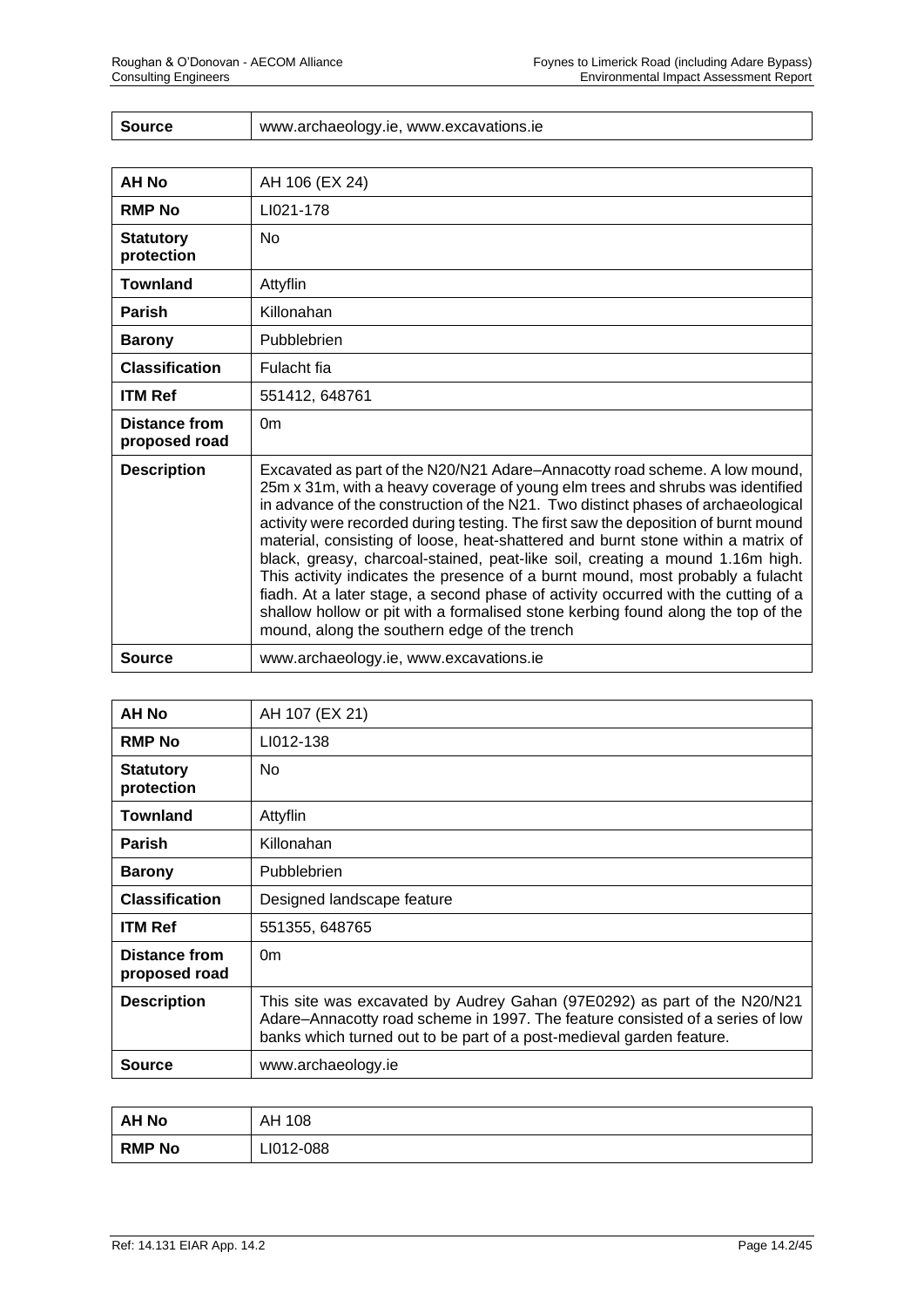| <b>Statutory</b><br>protection        | Yes                                                                                          |
|---------------------------------------|----------------------------------------------------------------------------------------------|
| <b>Townland</b>                       | Attyflin                                                                                     |
| <b>Parish</b>                         | Killonahan                                                                                   |
| <b>Barony</b>                         | Pubblebrien                                                                                  |
| <b>Classification</b>                 | Enclosure                                                                                    |
| <b>ITM Ref</b>                        | 551481, 649253                                                                               |
| <b>Distance from</b><br>proposed road | 180m NW                                                                                      |
| <b>Description</b>                    | Recorded on the first edition OS as a hachured enclosure. No information in the<br>SMR file. |
| <b>Source</b>                         | www.archaeology.ie                                                                           |

| AH No                          | AH 109 (EX 20)                                                                                                                                                                                                                                                                                                                                                                                                                                                                                                                                                                                                                                                                                                                                                                                |
|--------------------------------|-----------------------------------------------------------------------------------------------------------------------------------------------------------------------------------------------------------------------------------------------------------------------------------------------------------------------------------------------------------------------------------------------------------------------------------------------------------------------------------------------------------------------------------------------------------------------------------------------------------------------------------------------------------------------------------------------------------------------------------------------------------------------------------------------|
| <b>RMP No</b>                  | LI021-186                                                                                                                                                                                                                                                                                                                                                                                                                                                                                                                                                                                                                                                                                                                                                                                     |
| <b>Statutory</b><br>protection | <b>No</b>                                                                                                                                                                                                                                                                                                                                                                                                                                                                                                                                                                                                                                                                                                                                                                                     |
| <b>Townland</b>                | Attyflin                                                                                                                                                                                                                                                                                                                                                                                                                                                                                                                                                                                                                                                                                                                                                                                      |
| <b>Parish</b>                  | Killonahan                                                                                                                                                                                                                                                                                                                                                                                                                                                                                                                                                                                                                                                                                                                                                                                    |
| <b>Barony</b>                  | Pubblebrien                                                                                                                                                                                                                                                                                                                                                                                                                                                                                                                                                                                                                                                                                                                                                                                   |
| <b>Classification</b>          | Fulacht fia                                                                                                                                                                                                                                                                                                                                                                                                                                                                                                                                                                                                                                                                                                                                                                                   |
| <b>ITM Ref</b>                 | 551723, 649122                                                                                                                                                                                                                                                                                                                                                                                                                                                                                                                                                                                                                                                                                                                                                                                |
| Distance from<br>proposed road | 0 <sub>m</sub>                                                                                                                                                                                                                                                                                                                                                                                                                                                                                                                                                                                                                                                                                                                                                                                |
| <b>Description</b>             | The site consisted of approximately one fifth of a horseshoe-shaped burnt<br>mound which had been partially excavated on the northern side by Cia Mc<br>Conway, ADS Ltd (Excavations 1997, No. 326, 96E0379), during works on the<br>N20 in 1996-7. It measured 13.4m long, 5.6m wide and 0.5m deep, with a<br>substantial amount of heat-shattered stone in a matrix of charcoal-rich silt. Upon<br>excavation, three pits, ranging in size from 2.3-2.4m long, 0.65-3.5m wide and<br>0.4-1m deep, were revealed beneath the mound. All contained similar burnt-<br>mound material. The majority of the burnt-mound feature is preserved in situ to<br>the north of the pipeline. Two linear features were also identified. These have<br>been interpreted as post-medieval field boundaries |
| <b>Source</b>                  | www.archaeology.ie                                                                                                                                                                                                                                                                                                                                                                                                                                                                                                                                                                                                                                                                                                                                                                            |

| AH No                          | AH 110               |
|--------------------------------|----------------------|
| <b>RMP No</b>                  | LI012-099            |
| <b>Statutory</b><br>protection | Yes                  |
| <b>Townland</b>                | Attyflin             |
| <b>Parish</b>                  | Killonahan           |
| <b>Barony</b>                  | Pubblebrien          |
| <b>Classification</b>          | Megalithic structure |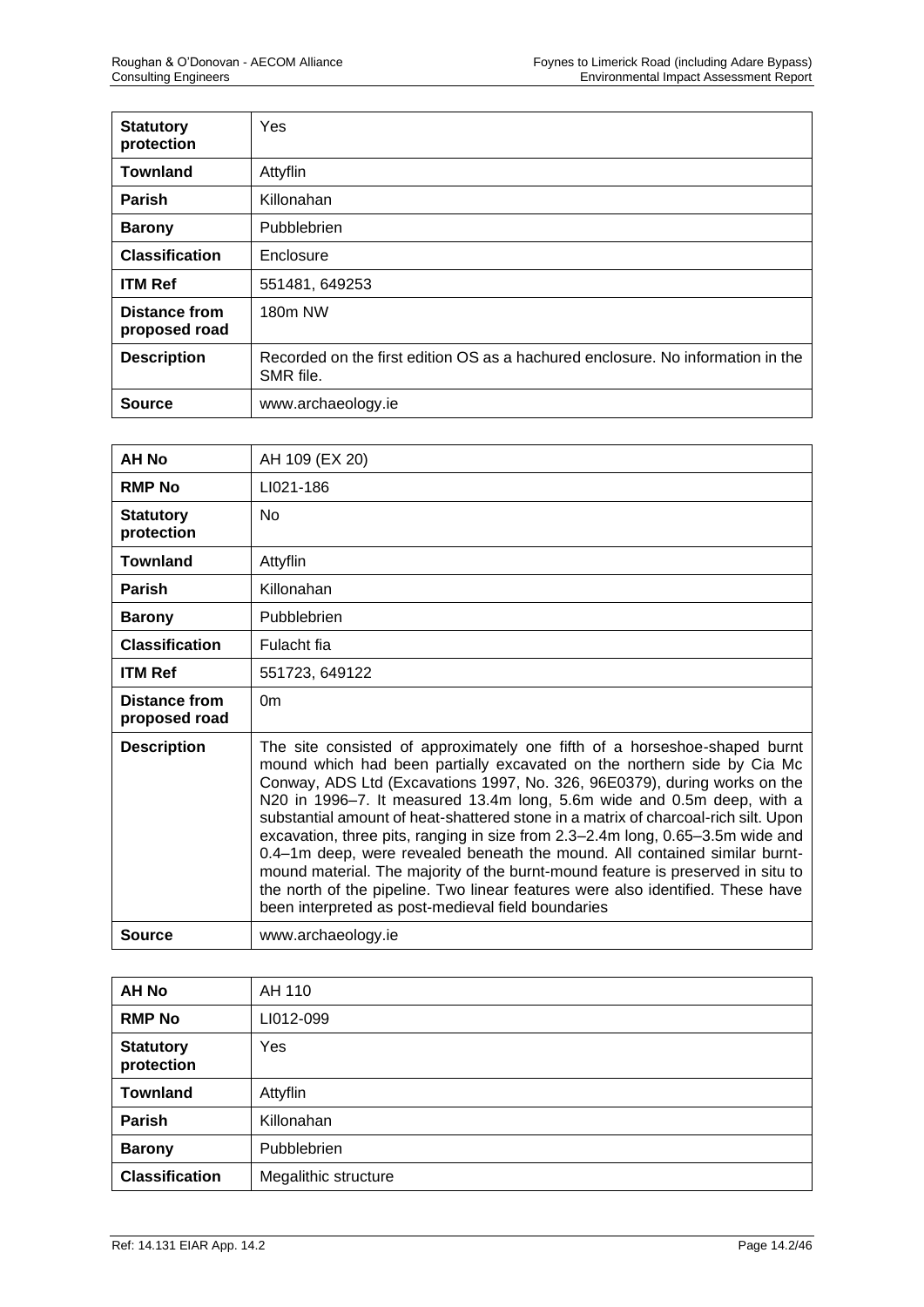| <b>ITM Ref</b>                 | 551755, 649056                                                                               |
|--------------------------------|----------------------------------------------------------------------------------------------|
| Distance from<br>proposed road | 54m SE                                                                                       |
| <b>Description</b>             | Two superimposed large boulders, standing c. 6ft high, with loose stones around<br>the base. |
| <b>Source</b>                  | www.archaeology.ie/SMR file                                                                  |

| <b>AH No</b>                   | AH 111 (EX 23)                                                                                                                                                                                                                                                                                                                                                                                                                                                                                                                                                                                                                                                                                                                                                       |
|--------------------------------|----------------------------------------------------------------------------------------------------------------------------------------------------------------------------------------------------------------------------------------------------------------------------------------------------------------------------------------------------------------------------------------------------------------------------------------------------------------------------------------------------------------------------------------------------------------------------------------------------------------------------------------------------------------------------------------------------------------------------------------------------------------------|
| <b>RMP No</b>                  | LI012-098                                                                                                                                                                                                                                                                                                                                                                                                                                                                                                                                                                                                                                                                                                                                                            |
| <b>Statutory</b><br>protection | <b>No</b>                                                                                                                                                                                                                                                                                                                                                                                                                                                                                                                                                                                                                                                                                                                                                            |
| <b>Townland</b>                | Attyflin                                                                                                                                                                                                                                                                                                                                                                                                                                                                                                                                                                                                                                                                                                                                                             |
| <b>Parish</b>                  | Killonahan                                                                                                                                                                                                                                                                                                                                                                                                                                                                                                                                                                                                                                                                                                                                                           |
| <b>Barony</b>                  | Pubblebrien                                                                                                                                                                                                                                                                                                                                                                                                                                                                                                                                                                                                                                                                                                                                                          |
| <b>Classification</b>          | Fulacht fia                                                                                                                                                                                                                                                                                                                                                                                                                                                                                                                                                                                                                                                                                                                                                          |
| <b>ITM Ref</b>                 | 551785, 640189                                                                                                                                                                                                                                                                                                                                                                                                                                                                                                                                                                                                                                                                                                                                                       |
| Distance from<br>proposed road | 0 <sub>m</sub>                                                                                                                                                                                                                                                                                                                                                                                                                                                                                                                                                                                                                                                                                                                                                       |
| <b>Description</b>             | Recorded as a circular enclosure demarcated by dense scrub and bushes during<br>a field inspection in 1991. Field clearance stones were also noted. Manual<br>excavation revealed the mound to have been constructed of a series of layers<br>of burnt and heat-shattered stones within a dark brown to black silty soil. The<br>stones were generally small to medium in size and variation among the layers<br>was mainly due to stone concentration. To the north-west, at the edge of the<br>mound, was placed a series of larger stones. Most probably these were laid<br>down as kerbstones to minimise slippage of the burnt mound material. That the<br>kerbing was effective was evidenced by the very small amount of mound<br>material found beyond them. |
|                                | No artefacts were recovered which could conclusively date the feature.                                                                                                                                                                                                                                                                                                                                                                                                                                                                                                                                                                                                                                                                                               |
| Source                         | www.archaeology.ie, SMR file                                                                                                                                                                                                                                                                                                                                                                                                                                                                                                                                                                                                                                                                                                                                         |

| <b>AH No</b>                          | AH 112 (EX 27)                                                    |
|---------------------------------------|-------------------------------------------------------------------|
| <b>RMP No</b>                         | LI012-139                                                         |
| <b>Statutory</b><br>protection        | No.                                                               |
| <b>Townland</b>                       | Attyflin                                                          |
| <b>Parish</b>                         | Killonahan                                                        |
| <b>Barony</b>                         | Pubblebrien                                                       |
| <b>Classification</b>                 | Excavation- miscellaneous                                         |
| <b>ITM Ref</b>                        | 551785, 649225                                                    |
| <b>Distance from</b><br>proposed road | 0 <sub>m</sub>                                                    |
| <b>Description</b>                    | No scanned files relating to this available from the NMS archives |
| <b>Source</b>                         | <b>SMR</b> file                                                   |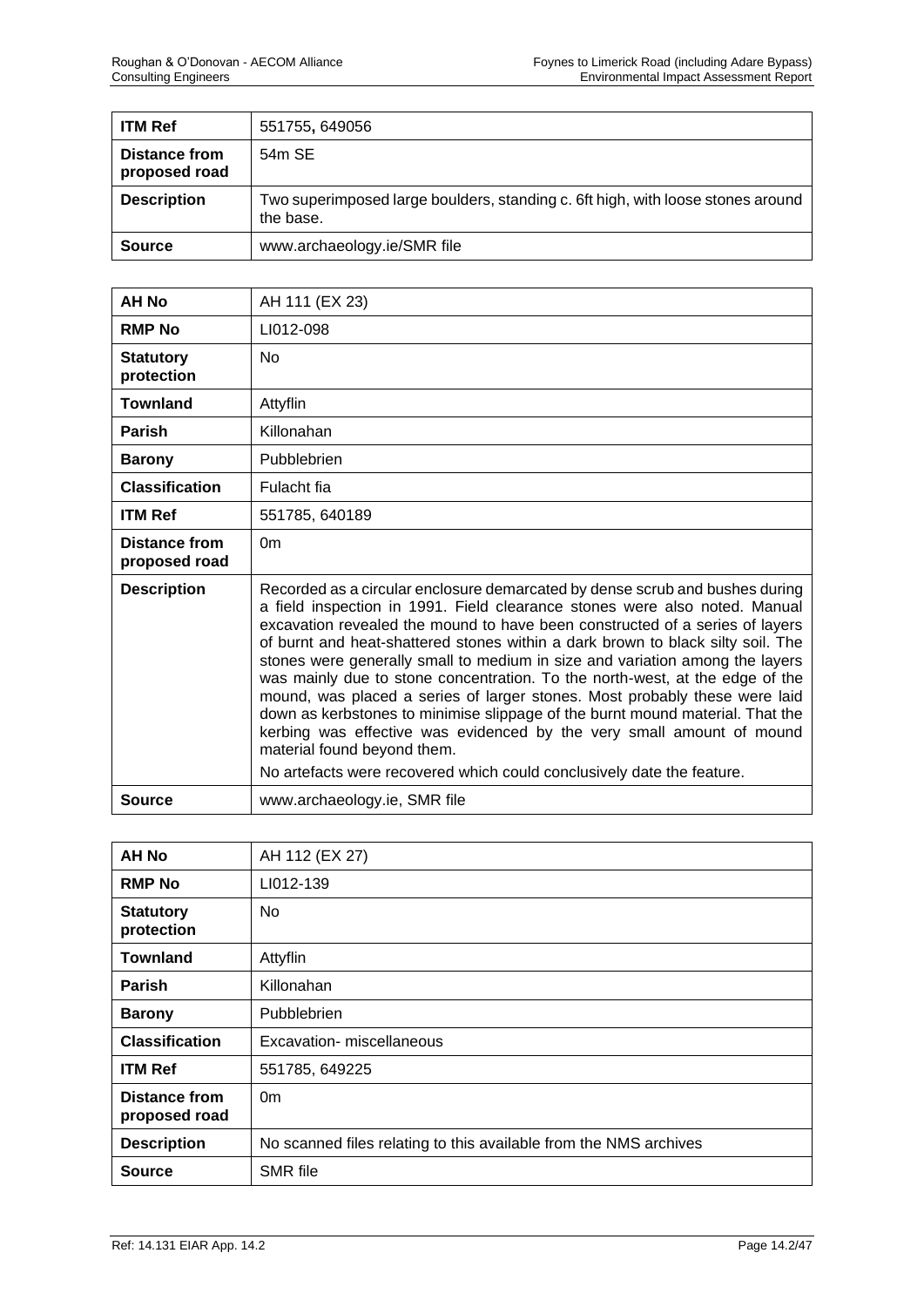| <b>AH No</b>                          | AH 113 (EX 28)                                                    |
|---------------------------------------|-------------------------------------------------------------------|
| <b>RMP No</b>                         | LI012-137                                                         |
| <b>Statutory</b><br>protection        | N <sub>0</sub>                                                    |
| <b>Townland</b>                       | Attyflin                                                          |
| <b>Parish</b>                         | Killonahan                                                        |
| <b>Barony</b>                         | Pubblebrien                                                       |
| <b>Classification</b>                 | Fulacht fia                                                       |
| <b>ITM Ref</b>                        | 551785, 649225                                                    |
| <b>Distance from</b><br>proposed road | 0 <sub>m</sub>                                                    |
| <b>Description</b>                    | No scanned files relating to this available from the NMS archives |
| <b>Source</b>                         | <b>SMR</b> file                                                   |

| <b>AH No</b>                          | AH 114                                                             |
|---------------------------------------|--------------------------------------------------------------------|
| <b>RMP No</b>                         | LI012-091                                                          |
| <b>Statutory</b><br>protection        | Yes                                                                |
| <b>Townland</b>                       | Fortetna                                                           |
| <b>Parish</b>                         | Killonahan                                                         |
| <b>Barony</b>                         | Pubblebrien                                                        |
| <b>Classification</b>                 | Enclosure                                                          |
| <b>ITM Ref</b>                        | 552034, 649110                                                     |
| <b>Distance from</b><br>proposed road | 233m SE                                                            |
| <b>Description</b>                    | Shown on the second edition OS map 1897-03 as a hachured enclosure |
| <b>Source</b>                         | www.archaeology.ie/ SMR file                                       |

| AH No                                 | AH 115 (EX 16)                                                                                                                                               |
|---------------------------------------|--------------------------------------------------------------------------------------------------------------------------------------------------------------|
| <b>RMP No</b>                         | LI021-187                                                                                                                                                    |
| <b>Statutory</b><br>protection        | Yes                                                                                                                                                          |
| <b>Townland</b>                       | Gorteen                                                                                                                                                      |
| Parish                                | Croom                                                                                                                                                        |
| <b>Barony</b>                         | <b>Pubblebrien</b>                                                                                                                                           |
| <b>Classification</b>                 | Corn drying kiln                                                                                                                                             |
| <b>ITM Ref</b>                        | 549864, 647855                                                                                                                                               |
| <b>Distance from</b><br>proposed road | 17mS                                                                                                                                                         |
| <b>Description</b>                    | The overall length of the feature measured 7.1m, with a maximum width of 2.6m<br>and a minimum width of 0.8m. The overall depth of the kiln was 0.7m. It was |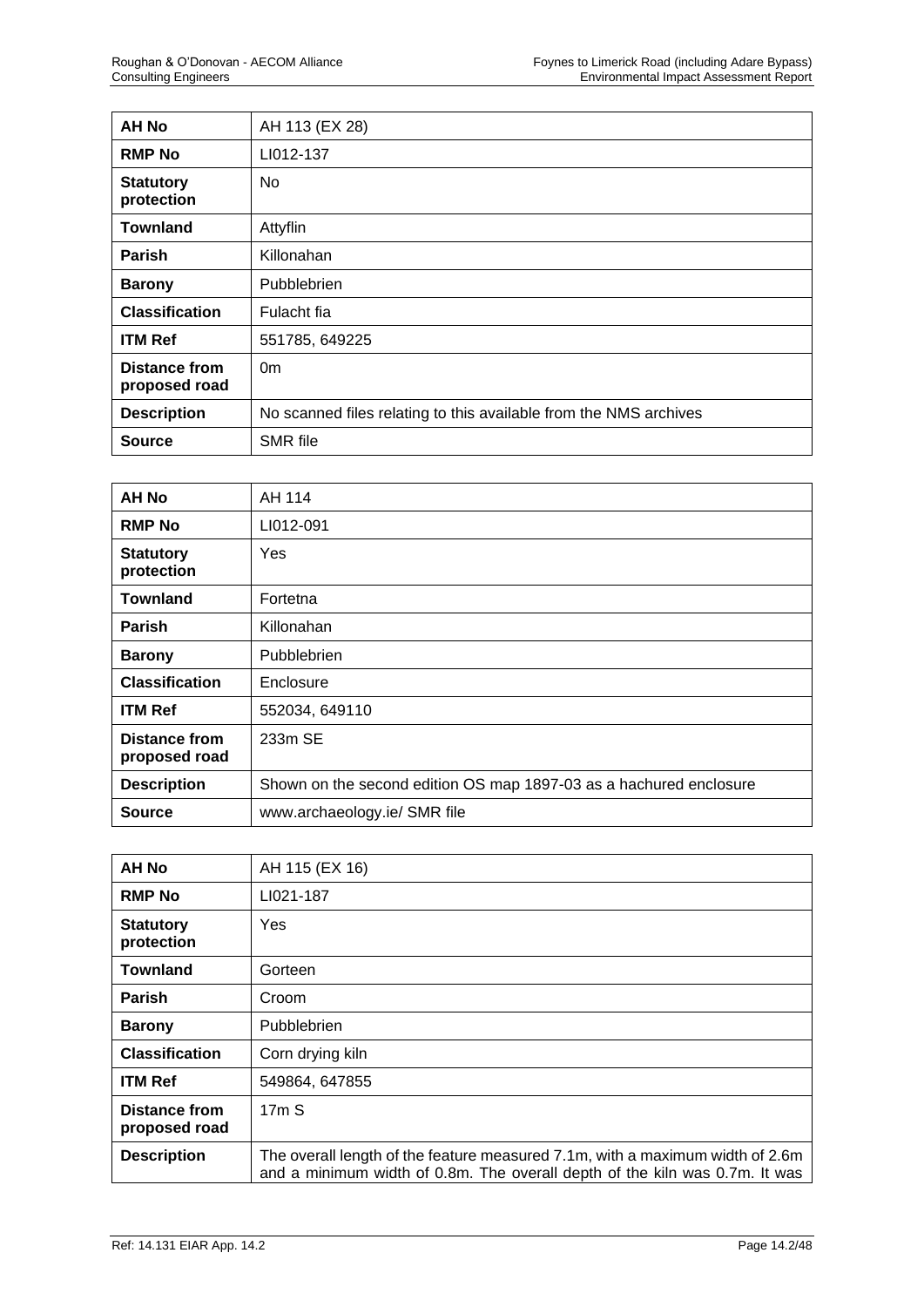|               | keyhole-shaped, with a north-east/south-west orientation, and consisted of three<br>parts, a bowl in the north-east, a hearth in the south-west and a narrow flue<br>linking the two components. The sides of the kiln were lined with stone in areas.<br>Its four fills contained shell fragments, charcoal, gravel and stone. |
|---------------|---------------------------------------------------------------------------------------------------------------------------------------------------------------------------------------------------------------------------------------------------------------------------------------------------------------------------------|
| <b>Source</b> | www.archaeology.ie/ SMR file                                                                                                                                                                                                                                                                                                    |

| <b>AH No</b>                          | AH 116                                                                                                                                                                                                                                                                                                                                                                                                                                                                                                                                                                                                                                                                                                                                                                                                                                                                                                                                                                                                                                                                                                                                                                                                                                                                                                                                                                                                                                                                                                                                                                                                                                                                                                                                                                                                                                                                                                                                                                                                                                                                                                                                                                                                                                                                                                                                                                                                                                                                                                                       |
|---------------------------------------|------------------------------------------------------------------------------------------------------------------------------------------------------------------------------------------------------------------------------------------------------------------------------------------------------------------------------------------------------------------------------------------------------------------------------------------------------------------------------------------------------------------------------------------------------------------------------------------------------------------------------------------------------------------------------------------------------------------------------------------------------------------------------------------------------------------------------------------------------------------------------------------------------------------------------------------------------------------------------------------------------------------------------------------------------------------------------------------------------------------------------------------------------------------------------------------------------------------------------------------------------------------------------------------------------------------------------------------------------------------------------------------------------------------------------------------------------------------------------------------------------------------------------------------------------------------------------------------------------------------------------------------------------------------------------------------------------------------------------------------------------------------------------------------------------------------------------------------------------------------------------------------------------------------------------------------------------------------------------------------------------------------------------------------------------------------------------------------------------------------------------------------------------------------------------------------------------------------------------------------------------------------------------------------------------------------------------------------------------------------------------------------------------------------------------------------------------------------------------------------------------------------------------|
| <b>RMP No</b>                         | LI029-031001                                                                                                                                                                                                                                                                                                                                                                                                                                                                                                                                                                                                                                                                                                                                                                                                                                                                                                                                                                                                                                                                                                                                                                                                                                                                                                                                                                                                                                                                                                                                                                                                                                                                                                                                                                                                                                                                                                                                                                                                                                                                                                                                                                                                                                                                                                                                                                                                                                                                                                                 |
| <b>Statutory</b><br>protection        | Yes                                                                                                                                                                                                                                                                                                                                                                                                                                                                                                                                                                                                                                                                                                                                                                                                                                                                                                                                                                                                                                                                                                                                                                                                                                                                                                                                                                                                                                                                                                                                                                                                                                                                                                                                                                                                                                                                                                                                                                                                                                                                                                                                                                                                                                                                                                                                                                                                                                                                                                                          |
| <b>Townland</b>                       | Rathkeale                                                                                                                                                                                                                                                                                                                                                                                                                                                                                                                                                                                                                                                                                                                                                                                                                                                                                                                                                                                                                                                                                                                                                                                                                                                                                                                                                                                                                                                                                                                                                                                                                                                                                                                                                                                                                                                                                                                                                                                                                                                                                                                                                                                                                                                                                                                                                                                                                                                                                                                    |
| Parish                                | Rathkeale                                                                                                                                                                                                                                                                                                                                                                                                                                                                                                                                                                                                                                                                                                                                                                                                                                                                                                                                                                                                                                                                                                                                                                                                                                                                                                                                                                                                                                                                                                                                                                                                                                                                                                                                                                                                                                                                                                                                                                                                                                                                                                                                                                                                                                                                                                                                                                                                                                                                                                                    |
| <b>Barony</b>                         | Connello Lower                                                                                                                                                                                                                                                                                                                                                                                                                                                                                                                                                                                                                                                                                                                                                                                                                                                                                                                                                                                                                                                                                                                                                                                                                                                                                                                                                                                                                                                                                                                                                                                                                                                                                                                                                                                                                                                                                                                                                                                                                                                                                                                                                                                                                                                                                                                                                                                                                                                                                                               |
| <b>Classification</b>                 | Historic town                                                                                                                                                                                                                                                                                                                                                                                                                                                                                                                                                                                                                                                                                                                                                                                                                                                                                                                                                                                                                                                                                                                                                                                                                                                                                                                                                                                                                                                                                                                                                                                                                                                                                                                                                                                                                                                                                                                                                                                                                                                                                                                                                                                                                                                                                                                                                                                                                                                                                                                |
| <b>ITM Ref</b>                        | 536175, 641652                                                                                                                                                                                                                                                                                                                                                                                                                                                                                                                                                                                                                                                                                                                                                                                                                                                                                                                                                                                                                                                                                                                                                                                                                                                                                                                                                                                                                                                                                                                                                                                                                                                                                                                                                                                                                                                                                                                                                                                                                                                                                                                                                                                                                                                                                                                                                                                                                                                                                                               |
| <b>Distance from</b><br>proposed road | 230m SE                                                                                                                                                                                                                                                                                                                                                                                                                                                                                                                                                                                                                                                                                                                                                                                                                                                                                                                                                                                                                                                                                                                                                                                                                                                                                                                                                                                                                                                                                                                                                                                                                                                                                                                                                                                                                                                                                                                                                                                                                                                                                                                                                                                                                                                                                                                                                                                                                                                                                                                      |
| <b>Description</b>                    | Rathkeale is situated on the river Deel fourteen miles south-west of Limerick city<br>on the Tralee road. The placename appears to be derived from Rath Caola or<br>Rath Gaela, Coala's or Gaela's fort. The name indicates that there was a pre-<br>Norman settlement here, probably to be equated with the ringfort immediately<br>south of the town.<br>After the coming of the Normans Rathkeale formed part of the lands granted by<br>John to Hamo de Valognes in 1199 (Empey 1981, 10) but the exact descent of<br>the property is unclear. It appears to have been held by the Waspayl family<br>during the first half of the thirteenth century and subsequently by the Mautravers<br>(Westropp 1906-7, 213). By the middle of the fourteenth century, however, it<br>seems to have come into the hands of the Desmond Geraldines. The settlement<br>is only occasionally mentioned in medieval documents. In 1300 the community<br>of the town paid 40s towards the subsidy for the war in Scotland (Mills 1905,<br>304; cf Berry 1914, 57).<br>The history of the town in the later middle ages is largely unknown. The town<br>came to prominence again during the Desmond rebellion and it is likely that<br>much of the present linear town plan is actually of post-medieval origin. The<br>street plan is linear and consists of a long street running from north-east to south-<br>west called Main St. on the north side of the river and Church St. on the south<br>side. A number of smaller streets branch off to the east and west. There is little<br>in the way of documentary evidence to indicate what the houses of the town<br>formerly looked like.<br>The Civil Survey notes the existence of a "stone house of Morrish Casey" but it<br>is not clear if it was actually inside the town or not (Simington 1938, 297). It is to<br>be presumed that the weekly market occurred in Main Street but the square in<br>front of the Court House may have been used at a later date. There is a Fair<br>Green to the north of the town and the O.S. map notes a market place<br>immediately east of the abbey. The latter is now gone and is a roadway leading<br>to a new estate of houses. In the early seventeenth century Sir John Dowdall<br>was granted a weekly market on Thursdays at "the high cross of Rathkeale"<br>(Westropp 1906-7, 214). In the absence of a major cross-roads cutting through<br>the town itself it must be assumed that this refers to a freestanding market cross. |
| <b>Source</b>                         | www.archaeology.ie/ SMR file                                                                                                                                                                                                                                                                                                                                                                                                                                                                                                                                                                                                                                                                                                                                                                                                                                                                                                                                                                                                                                                                                                                                                                                                                                                                                                                                                                                                                                                                                                                                                                                                                                                                                                                                                                                                                                                                                                                                                                                                                                                                                                                                                                                                                                                                                                                                                                                                                                                                                                 |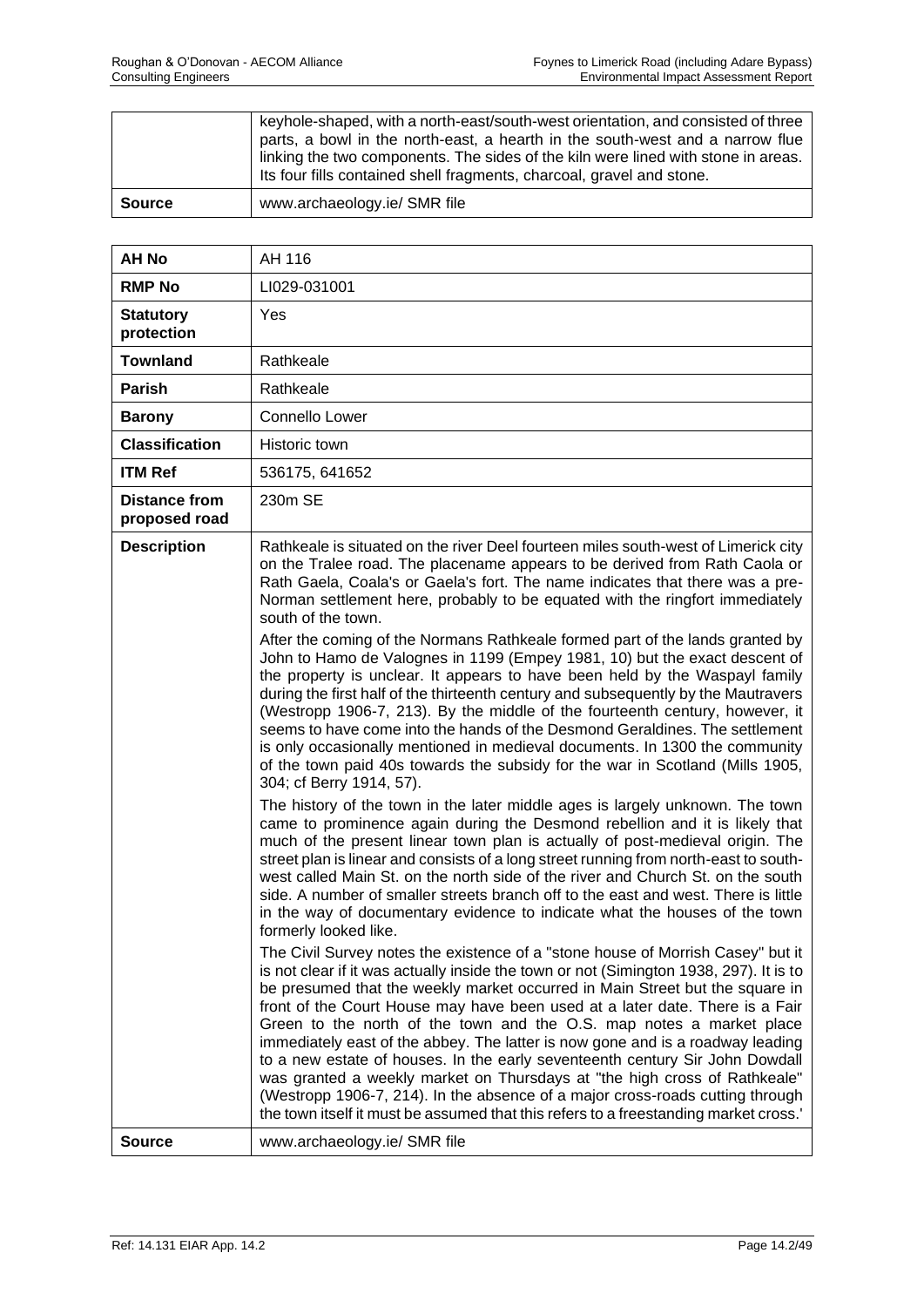| <b>AH No</b>                          | AH 117                                                                                                                                                                                                                                                                                                                                                                                                                                                                                                                                                                                                                                                                                                                                                                                                                                                                                                                                                                                                                                                                                                                                                                                                                                                                                                                                                                                                                                                                                                                        |
|---------------------------------------|-------------------------------------------------------------------------------------------------------------------------------------------------------------------------------------------------------------------------------------------------------------------------------------------------------------------------------------------------------------------------------------------------------------------------------------------------------------------------------------------------------------------------------------------------------------------------------------------------------------------------------------------------------------------------------------------------------------------------------------------------------------------------------------------------------------------------------------------------------------------------------------------------------------------------------------------------------------------------------------------------------------------------------------------------------------------------------------------------------------------------------------------------------------------------------------------------------------------------------------------------------------------------------------------------------------------------------------------------------------------------------------------------------------------------------------------------------------------------------------------------------------------------------|
| <b>RMP No</b>                         | LI021-032001                                                                                                                                                                                                                                                                                                                                                                                                                                                                                                                                                                                                                                                                                                                                                                                                                                                                                                                                                                                                                                                                                                                                                                                                                                                                                                                                                                                                                                                                                                                  |
| <b>Statutory</b><br>protection        | Yes                                                                                                                                                                                                                                                                                                                                                                                                                                                                                                                                                                                                                                                                                                                                                                                                                                                                                                                                                                                                                                                                                                                                                                                                                                                                                                                                                                                                                                                                                                                           |
| <b>Townland</b>                       | Adare                                                                                                                                                                                                                                                                                                                                                                                                                                                                                                                                                                                                                                                                                                                                                                                                                                                                                                                                                                                                                                                                                                                                                                                                                                                                                                                                                                                                                                                                                                                         |
| Parish                                | Adare                                                                                                                                                                                                                                                                                                                                                                                                                                                                                                                                                                                                                                                                                                                                                                                                                                                                                                                                                                                                                                                                                                                                                                                                                                                                                                                                                                                                                                                                                                                         |
| <b>Barony</b>                         | Coshma                                                                                                                                                                                                                                                                                                                                                                                                                                                                                                                                                                                                                                                                                                                                                                                                                                                                                                                                                                                                                                                                                                                                                                                                                                                                                                                                                                                                                                                                                                                        |
| <b>Classification</b>                 | Historic town                                                                                                                                                                                                                                                                                                                                                                                                                                                                                                                                                                                                                                                                                                                                                                                                                                                                                                                                                                                                                                                                                                                                                                                                                                                                                                                                                                                                                                                                                                                 |
| <b>ITM Ref</b>                        | 546508, 646202                                                                                                                                                                                                                                                                                                                                                                                                                                                                                                                                                                                                                                                                                                                                                                                                                                                                                                                                                                                                                                                                                                                                                                                                                                                                                                                                                                                                                                                                                                                |
| <b>Distance from</b><br>proposed road | Adjacent to the S                                                                                                                                                                                                                                                                                                                                                                                                                                                                                                                                                                                                                                                                                                                                                                                                                                                                                                                                                                                                                                                                                                                                                                                                                                                                                                                                                                                                                                                                                                             |
| <b>Description</b>                    | Adare, or Ath Dara is one of the earliest recorded place names in Ireland, it's<br>first mentioned recorded in AD 485 as 'cath Atho Dara' (Limerick City and<br>Council 2015, p. 51). While there are numerous medieval remains within the<br>village, the 17th, 18th and 19th century development of the village is considered<br>particularly important and this is reflected in its status as an Architectural<br>Conservation Area (BH 35). Adare Manor was the former seat of the Earls of<br>Dunraven. The house was built in the early 19th century and retained some of<br>the walls of the 17th-century structure. The original house was a "calendar<br>house", which means a house that architecturally contains quantities features<br>that represent the numbers of days in a year (365 leaded windows), weeks in a<br>year (52 ornate chimneys), months seasons in a year (4 towers) and days in a<br>week (7 stone pillars).<br>Adare village is an estate village which was developed by the Wyndham Quinn<br>family, the Earls of Dunraven. The planned village developed throughout the<br>19th century and the Architectural Conservation Area which encompasses the<br>village and demesne has been defined in order to protect the special character<br>of the area. The terraced thatched cottages are one of the most iconic elements<br>of the village. The 19th and early 20th century core of the village, to the west of<br>the thatched cottages, is dominated by shops, pubs and other services. |
| <b>Source</b>                         | www.archaeology.ie/ SMR file                                                                                                                                                                                                                                                                                                                                                                                                                                                                                                                                                                                                                                                                                                                                                                                                                                                                                                                                                                                                                                                                                                                                                                                                                                                                                                                                                                                                                                                                                                  |

| AH No                          | AH 118                                                                                                                                                                                                                |
|--------------------------------|-----------------------------------------------------------------------------------------------------------------------------------------------------------------------------------------------------------------------|
| <b>RMP No</b>                  | LI029-147                                                                                                                                                                                                             |
| <b>Statutory</b><br>protection | No.                                                                                                                                                                                                                   |
| <b>Townland</b>                | Blossomhill (ED Rathkeale Rural)                                                                                                                                                                                      |
| <b>Parish</b>                  | Rathkeale                                                                                                                                                                                                             |
| <b>Barony</b>                  | Connello Lower                                                                                                                                                                                                        |
| <b>Classification</b>          | Enclosure                                                                                                                                                                                                             |
| <b>ITM Ref</b>                 | 537893, 642762                                                                                                                                                                                                        |
| Distance from<br>proposed road | $11m$ W                                                                                                                                                                                                               |
| <b>Description</b>             | Circular field boundary on 1st edition OS map. The feature was described as a<br>possibly modified natural elevation on the LiDAR survey, with a corresponding<br>arching ditch identified on the geophysical survey. |
| Source                         | www.archaeology.ie/ SMR file, Davis 2017, Gimson et al 2019                                                                                                                                                           |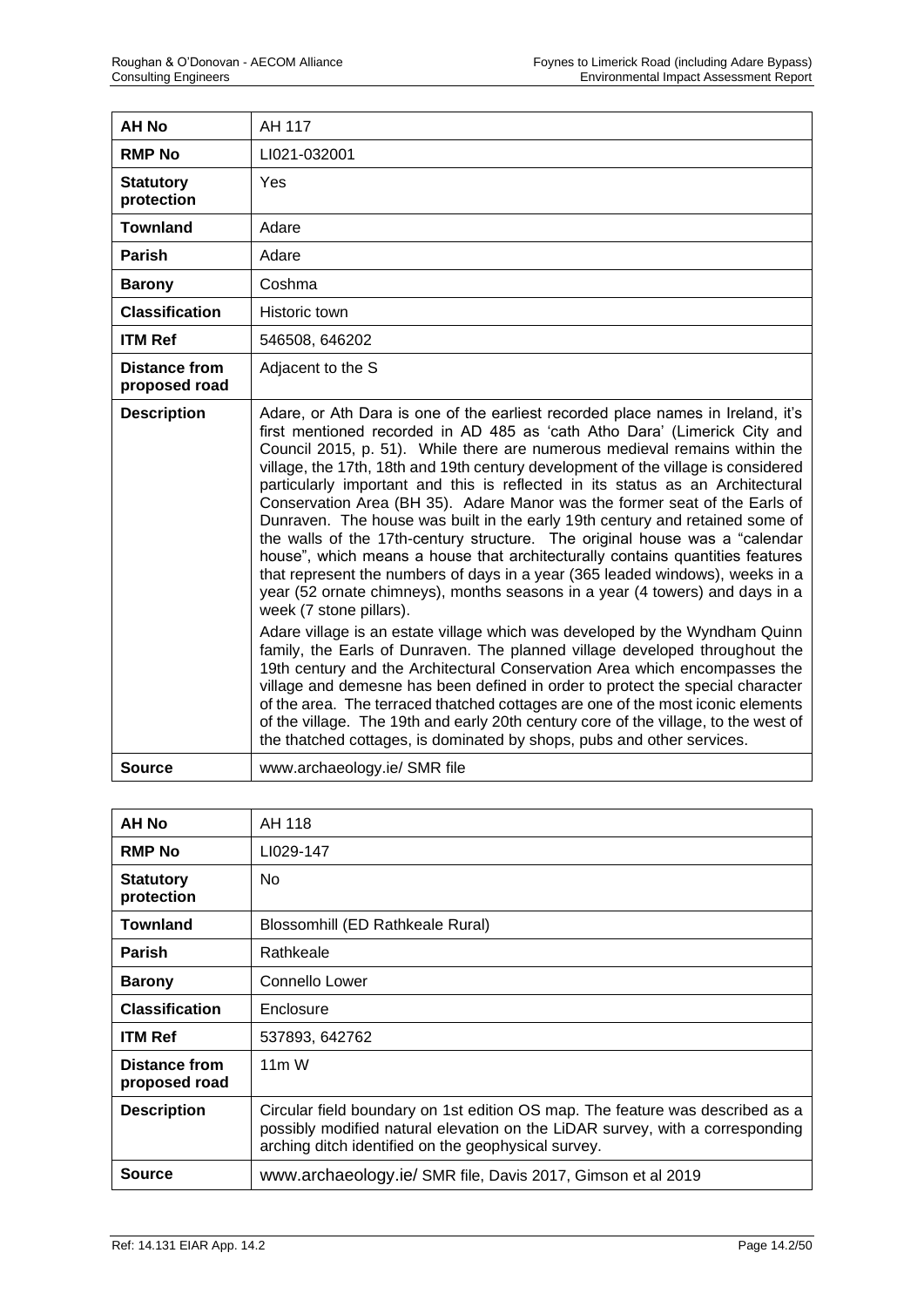| AH No                                 | AH 119                                                                                                                                                                                      |
|---------------------------------------|---------------------------------------------------------------------------------------------------------------------------------------------------------------------------------------------|
| <b>RMP No</b>                         | LI010-079                                                                                                                                                                                   |
| <b>Statutory</b><br>protection        | <b>Yes</b>                                                                                                                                                                                  |
| <b>Townland</b>                       | Craggs                                                                                                                                                                                      |
| <b>Parish</b>                         | Robertstown                                                                                                                                                                                 |
| <b>Barony</b>                         | Shanid                                                                                                                                                                                      |
| <b>Classification</b>                 | Ringfort - rath                                                                                                                                                                             |
| <b>ITM Ref</b>                        | 528542, 649828                                                                                                                                                                              |
| <b>Distance from</b><br>proposed road | 220m N                                                                                                                                                                                      |
| <b>Description</b>                    | Site, indicated as circular enclosure (diam. c. 20m) on 1841 OS 6-inch map, is<br>located in area now occupied by industrial complex. No visible trace of this<br>monument on LiDAR survey. |
| Source                                | www.archaeology.ie, Davis 2017                                                                                                                                                              |

| AH No                                 | AH 120                                                                                                                                                                                                                                                     |
|---------------------------------------|------------------------------------------------------------------------------------------------------------------------------------------------------------------------------------------------------------------------------------------------------------|
| <b>RMP No</b>                         | LI019-048                                                                                                                                                                                                                                                  |
| <b>Statutory</b><br>protection        | <b>Yes</b>                                                                                                                                                                                                                                                 |
| <b>Townland</b>                       | Craggs                                                                                                                                                                                                                                                     |
| <b>Parish</b>                         | Robertstown                                                                                                                                                                                                                                                |
| <b>Barony</b>                         | Shanid                                                                                                                                                                                                                                                     |
| <b>Classification</b>                 | Ringfort - rath                                                                                                                                                                                                                                            |
| <b>ITM Ref</b>                        | 530007, 648766                                                                                                                                                                                                                                             |
| <b>Distance from</b><br>proposed road | Adjacent to S                                                                                                                                                                                                                                              |
| <b>Description</b>                    | In dense overgrowth. Monument, depicted as roughly circular enclosure (diam.<br>c. 40m) on 1923 OS 6-inch map, is now completely covered by dense<br>overgrowth of briars and furze. Measures 48m in diameter with a possible<br>entrance at the southeast |
| <b>Source</b>                         | www.archaeology.ie, Davis 2017                                                                                                                                                                                                                             |

| <b>AH No</b>                   | AH 121          |
|--------------------------------|-----------------|
| <b>RMP No</b>                  | LI010-097       |
| <b>Statutory</b><br>protection | Yes             |
| <b>Townland</b>                | Ballyclogh      |
| <b>Parish</b>                  | Lismakeery      |
| <b>Barony</b>                  | Connello Lower  |
| <b>Classification</b>          | Ringfort - rath |
| <b>ITM Ref</b>                 | 530603, 648975  |